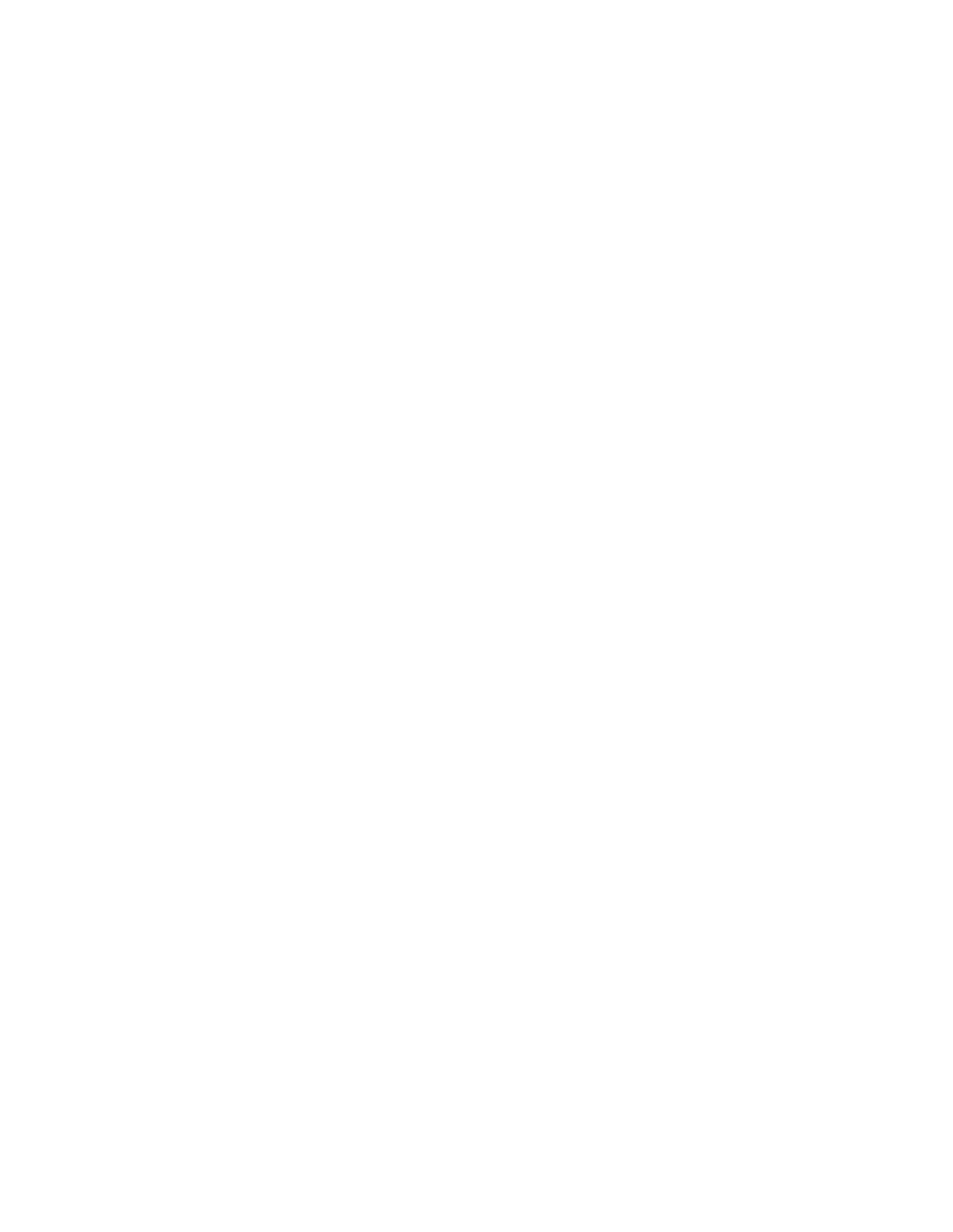## **TABLE OF CONTENTS**

| The History of the Peace Corps / Morocco Community Health in Rural Morocco Project 13      |  |
|--------------------------------------------------------------------------------------------|--|
|                                                                                            |  |
|                                                                                            |  |
|                                                                                            |  |
|                                                                                            |  |
|                                                                                            |  |
|                                                                                            |  |
| Did Peace Corps' Projects Help Project Partners Meet Skill and Capacity Building Needs? 18 |  |
|                                                                                            |  |
|                                                                                            |  |
|                                                                                            |  |
|                                                                                            |  |
|                                                                                            |  |
|                                                                                            |  |
| How Did Moroccans Get Information About Americans Prior to Interacting With a Volunteer?   |  |
|                                                                                            |  |
| What Were Respondents' Opinions About Americans Prior to Interacting with a Volunteer? 48  |  |
| To What Extent Did Respondents Have Experience With The Peace Corps And Volunteers?. 53    |  |
|                                                                                            |  |
| Findings on What Moroccans Learned About Americans from Volunteers 60                      |  |
|                                                                                            |  |
|                                                                                            |  |
|                                                                                            |  |
| APPENDIX 2: METHODOLOGY FROM THE HOST COUNTRY RESEARCH TEAM69                              |  |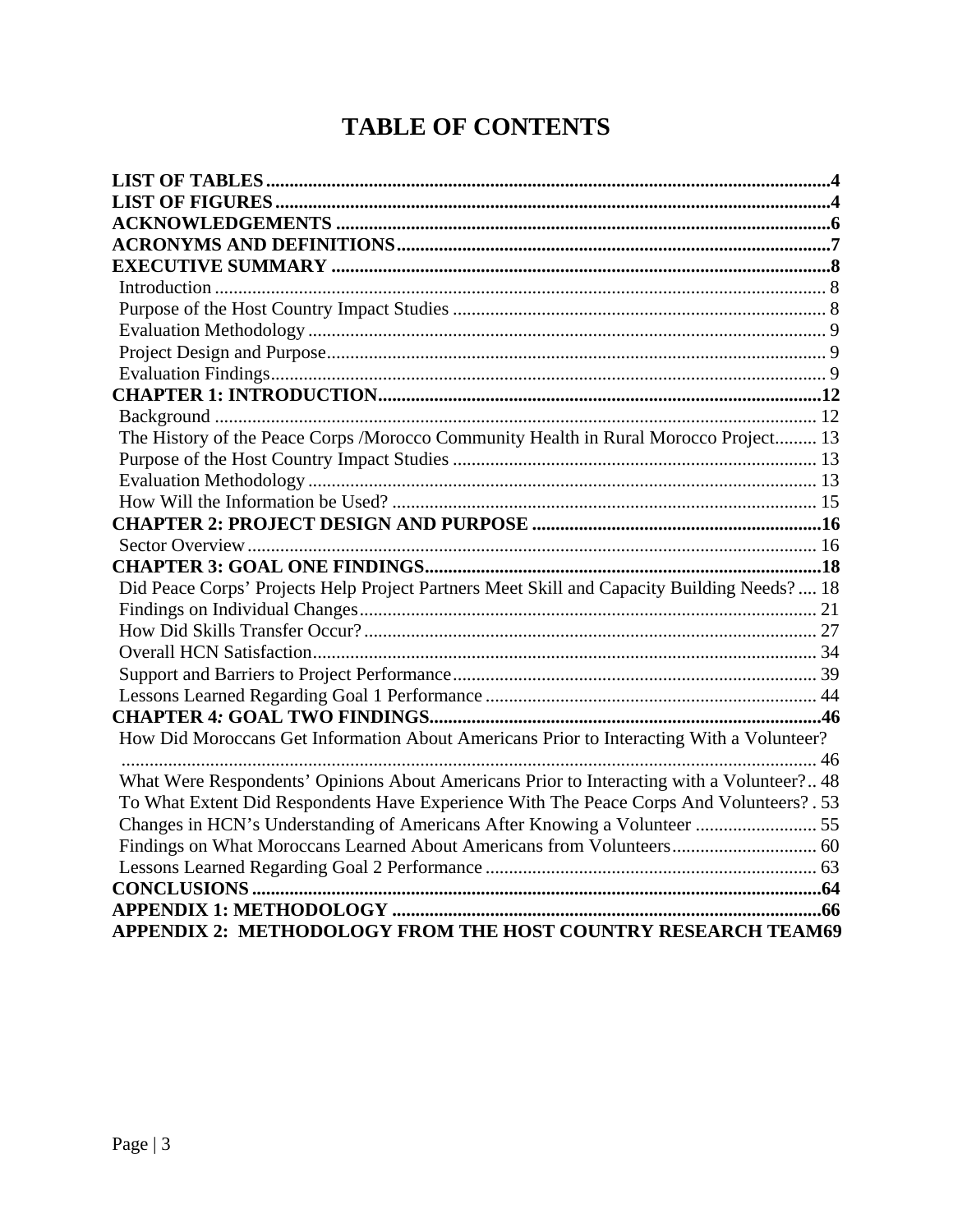## **LIST OF TABLES**

<span id="page-3-0"></span>

| Table 1: Number and Type of Host Country Nationals Interviewed in Morocco  15 |  |
|-------------------------------------------------------------------------------|--|
|                                                                               |  |
|                                                                               |  |

## **LIST OF FIGURES**

| Figure 1: Overview of the Theory of Change for the Community Health in Rural Morocco           |
|------------------------------------------------------------------------------------------------|
| Project<br>17                                                                                  |
| Figure 2: Number of Project Counterparts ( $n=24$ ) and Beneficiaries ( $n=20$ ) who Rated the |
|                                                                                                |
| Figure 3: Number of Project Stakeholders who Rated the Change as at Least Somewhat Better:     |
|                                                                                                |
| Figure 4: Number of Years Community Health in Rural Morocco Project Counterparts Have          |
|                                                                                                |
| Figure 5: Number of Community Health in Rural Morocco Project Counterparts (n=24) and          |
| Beneficiaries (n=19) who Rated the Change as at Least Somewhat Better: Individual Level        |
| Figure 6: Frequency with Which Community Health in Rural Morocco Project Beneficiaries         |
| (n=21) Report Using Skills Learned Through the Peace Corps Project: Morocco 24                 |
| Figure 7: Frequency with Which Community Health in Rural Morocco Project Counterparts          |
| (n=25) Report Using Skills Learned Through the Peace Corps Project: Morocco 25                 |
| .27                                                                                            |
| Figure 9: Areas of Knowledge or Skills Development Among Counterparts: Morocco (n=25) 28       |
| Figure 10: Areas of Knowledge or Skills Development Among Beneficiaries: Morocco (n=21) 29     |
| Figure 11: Usefulness of Training to Counterparts (n=25) of Project Technical Skill            |
| 30                                                                                             |
| Figure 12: Usefulness of Training to Beneficiaries (n=19) of Project Technical Skill           |
| 31                                                                                             |
| Figure 13: Stakeholder Rating of Training Usefulness for Project Technical Skill Development   |
|                                                                                                |
| Figure 14: Extent to Which Counterparts and Beneficiaries Reported that Projects Were          |
|                                                                                                |
| Figure 15: Counterpart (n=25) and Beneficiary (n=21) Satisfaction with Project Outcomes:       |
| 34                                                                                             |
| Figure 16: Stakeholder Satisfaction with Community Health in Rural Morocco Project             |
|                                                                                                |
| Figure 17: Project Counterpart Rating of Local Capacity Building: Morocco (n=24) 37            |
| Figure 18: Factors Project Counterparts and Beneficiaries Credited with Project Success:       |
| 39                                                                                             |
| Figure 19: Counterpart (n=25) and Beneficiary (n=21) Rating of Barriers to Project Success:    |
|                                                                                                |
| Figure 20: Stakeholder Rating of Barriers to Project Success: Morocco (n= 6)  41               |
|                                                                                                |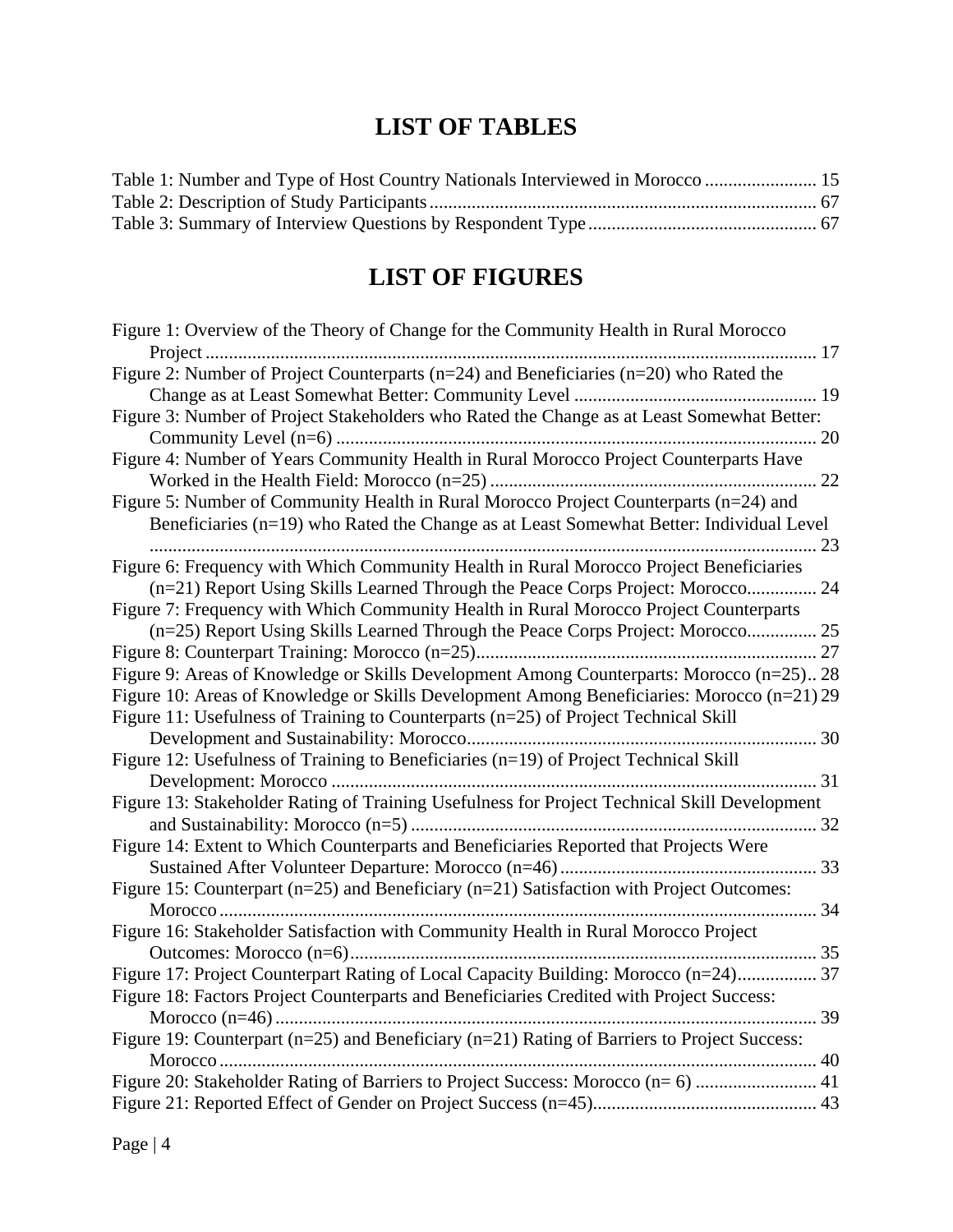| Figure 22: Counterpart and Beneficiary Sources of Information about Americans Prior to      |
|---------------------------------------------------------------------------------------------|
|                                                                                             |
| Figure 23: Host Family Sources of Information about Americans Prior to Interacting with a   |
|                                                                                             |
| Figure 24: Counterpart and Beneficiary Level of Understanding of Americans Before           |
|                                                                                             |
| Figure 25: Host Family Member Level of Understanding of Americans Before Interaction:       |
|                                                                                             |
| Figure 26: Counterpart and Beneficiary Opinion of Americans Before Interaction: Morocco     |
|                                                                                             |
| Figure 27: Host Family Member Opinion of Americans Before Interaction: Morocco (n=22) 51    |
| Figure 28: Activities that Host Family Members Shared with Volunteers: Morocco (n=22)  53   |
| Figure 29: Host Family Rating of their Relationship with the Volunteer: Morocco (n=22) 54   |
| Figure 30: Frequency of Volunteer Interaction with Counterparts and Beneficiaries: Morocco  |
|                                                                                             |
|                                                                                             |
|                                                                                             |
| Figure 32: Host Family Members' Change in Level of Understanding of Americans after Contact |
|                                                                                             |
| Figure 33: Counterpart and Beneficiaries' Change in Opinion of Americans After Contact with |
|                                                                                             |
| Figure 34: Host Family Members' Change in Opinion of Americans After Contact with           |
|                                                                                             |
| Figure 35: What Host Country Nationals Report Learning from Volunteers: Morocco (n=22)60    |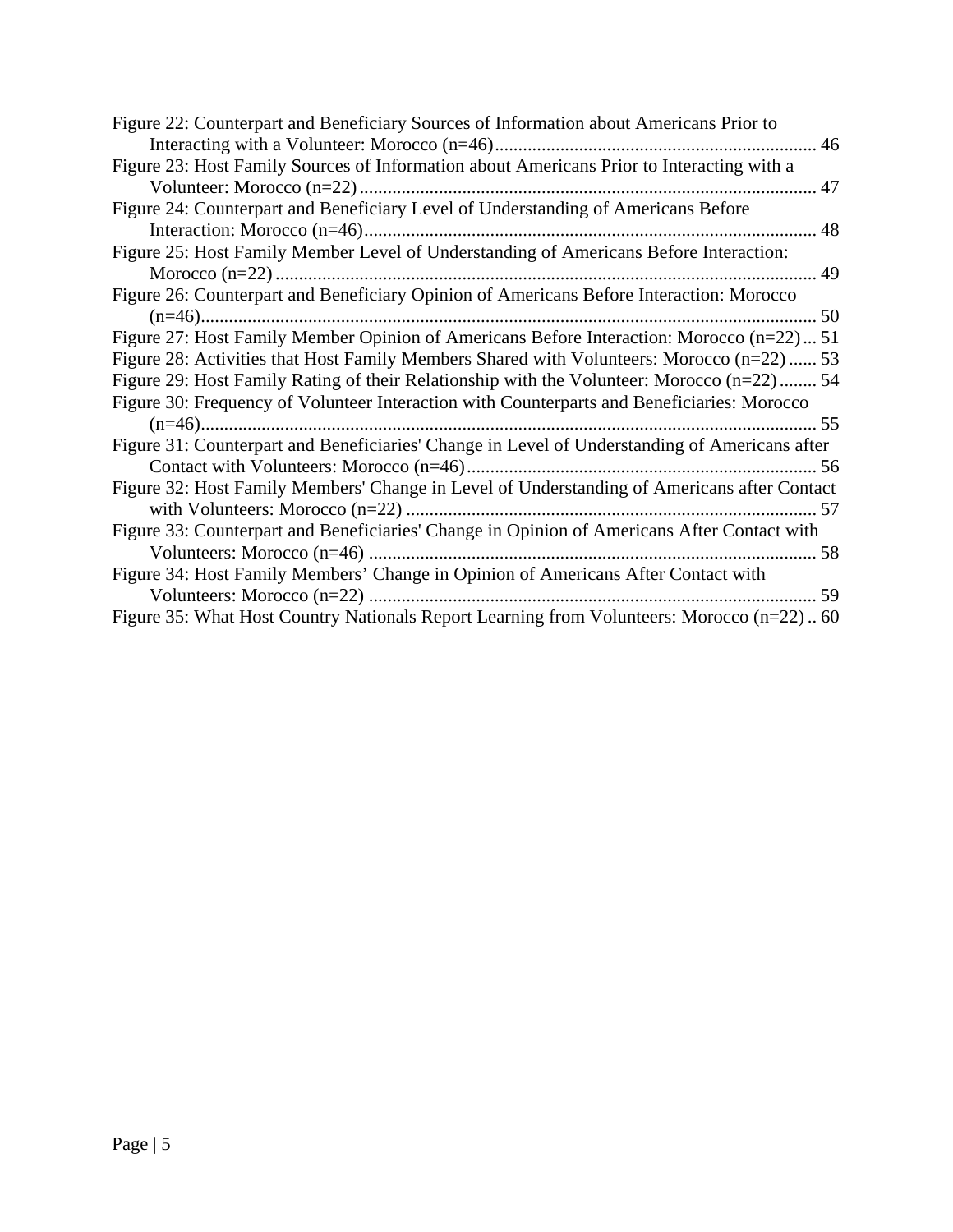## **ACKNOWLEDGEMENTS[1](#page-5-1)**

<span id="page-5-0"></span>Several people at Peace Corps/headquarters were instrumental in the work of the impact evaluation series. Three regional program and training advisers, Barbara Brown, Michael McCabe, and Margaret McLaughlin, shepherded the studies from initial concept to implementation in their regions. Valuable support and input also came from Morocco Country Desk Officer Alexandra Mattson.

The interest and support from the Peace Corps' staff in the countries where the research was conducted were critical in the endeavor. Our sincere appreciation is extended to Country Director David Lillie and Program and Training Officer Gordon Mengel who were stationed at post during the study period. We also want to thank Associate Peace Corps Director for the Community Health in Rural Morocco Project El Mostafa Lamqaddam.

The success of the studies is ultimately due to the work of the local research team headed by Senior Researcher Theo Schoemaker whose team skillfully encouraged the partners<sup>[2](#page-5-2)</sup> of Peace Corps Volunteers to share their experiences and perspectives with us.

 $\overline{a}$ 

<span id="page-5-1"></span> $1$  Although these studies were a team effort by all members of the OSIRP staff, we would like to recognize Alice-Lynn Ryssman for her role as the study lead and the support provided by Susan Jenkins.

<span id="page-5-2"></span><sup>&</sup>lt;sup>2</sup> Partners include any individuals who may have lived or worked with a Peace Corps Volunteer.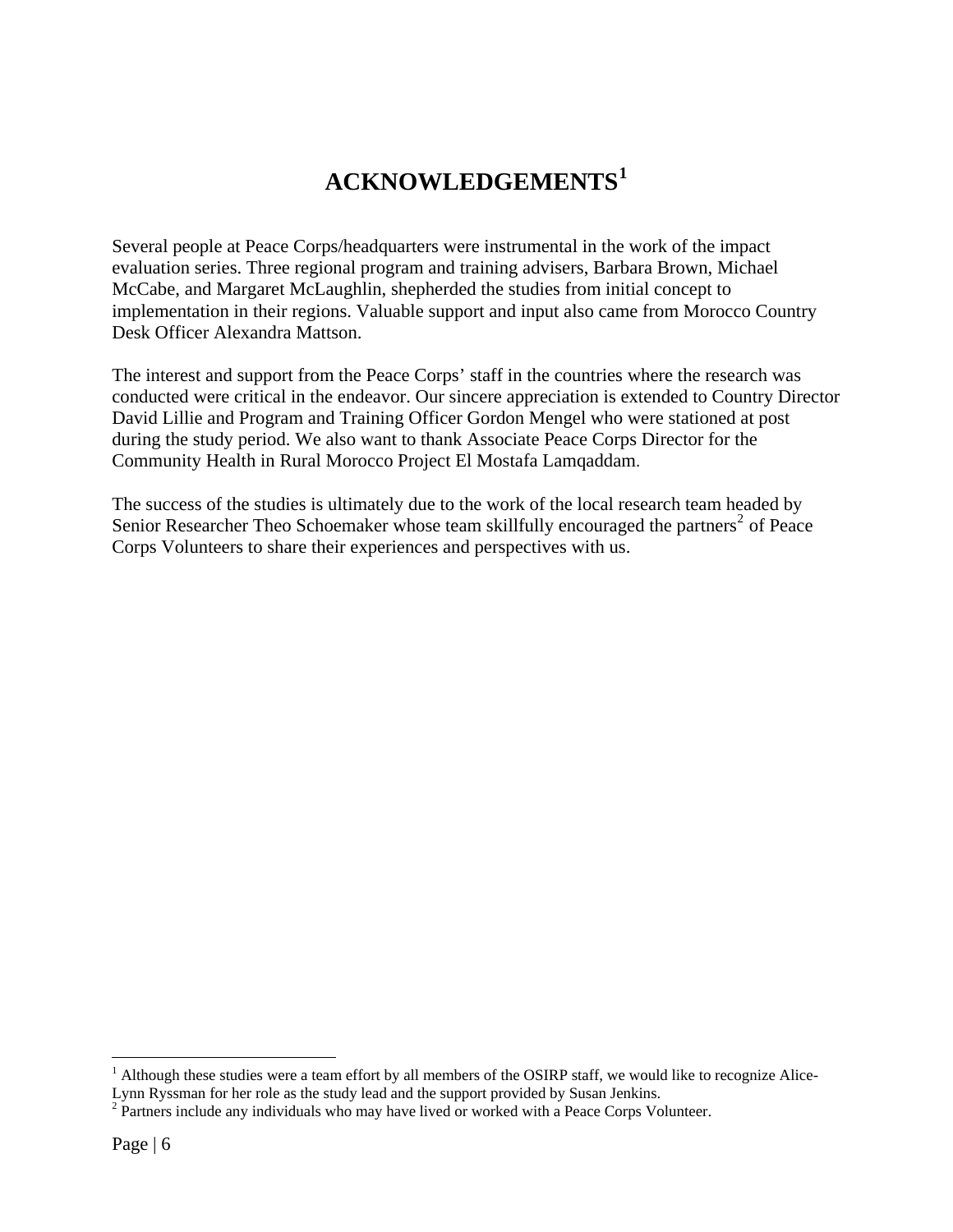## **ACRONYMS AND DEFINITIONS**

### <span id="page-6-0"></span>**Acronyms**

| <b>APCD</b>  | <b>Associate Peace Corps Director</b>                  |
|--------------|--------------------------------------------------------|
| <b>CBO</b>   | Community-Based Organization                           |
| <b>HCN</b>   | <b>Host Country National</b>                           |
| <b>OSIRP</b> | Office of Strategic Information, Research and Planning |
| PC/M         | Peace Corps/Morocco                                    |
| <b>PCV</b>   | Peace Corps Volunteer                                  |
| TBA          | <b>Traditional Birth Attendants</b>                    |

#### **Definitions**

| <b>Beneficiaries</b>          | Individuals who receive assistance and help from the project; the<br>people that the project is primarily designed to advantage                                                                                                                                                                                                                                                                                          |
|-------------------------------|--------------------------------------------------------------------------------------------------------------------------------------------------------------------------------------------------------------------------------------------------------------------------------------------------------------------------------------------------------------------------------------------------------------------------|
| Counterparts/Project partners | Individuals who work with Peace Corps Volunteers;<br>Volunteers may work with multiple partners and counterparts<br>during their service. Project partners also benefit from the<br>projects, but when they are paired with Volunteers in a<br>professional relationship or based on their position in an<br>organization or community (e.g., community leader), they are<br>considered counterparts or project partners |
| Host family members           | Families with whom a Volunteer lived during all or part of<br>his/her training and/or service                                                                                                                                                                                                                                                                                                                            |
| Project stakeholders          | Host country agency sponsors and partners <sup>3</sup>                                                                                                                                                                                                                                                                                                                                                                   |

<span id="page-6-1"></span><sup>&</sup>lt;sup>3</sup> This definition, while narrower than the one commonly used in the development field, was taken from the indicator data sheet developed for Peace Corps Performance Indicator 1.1.1b.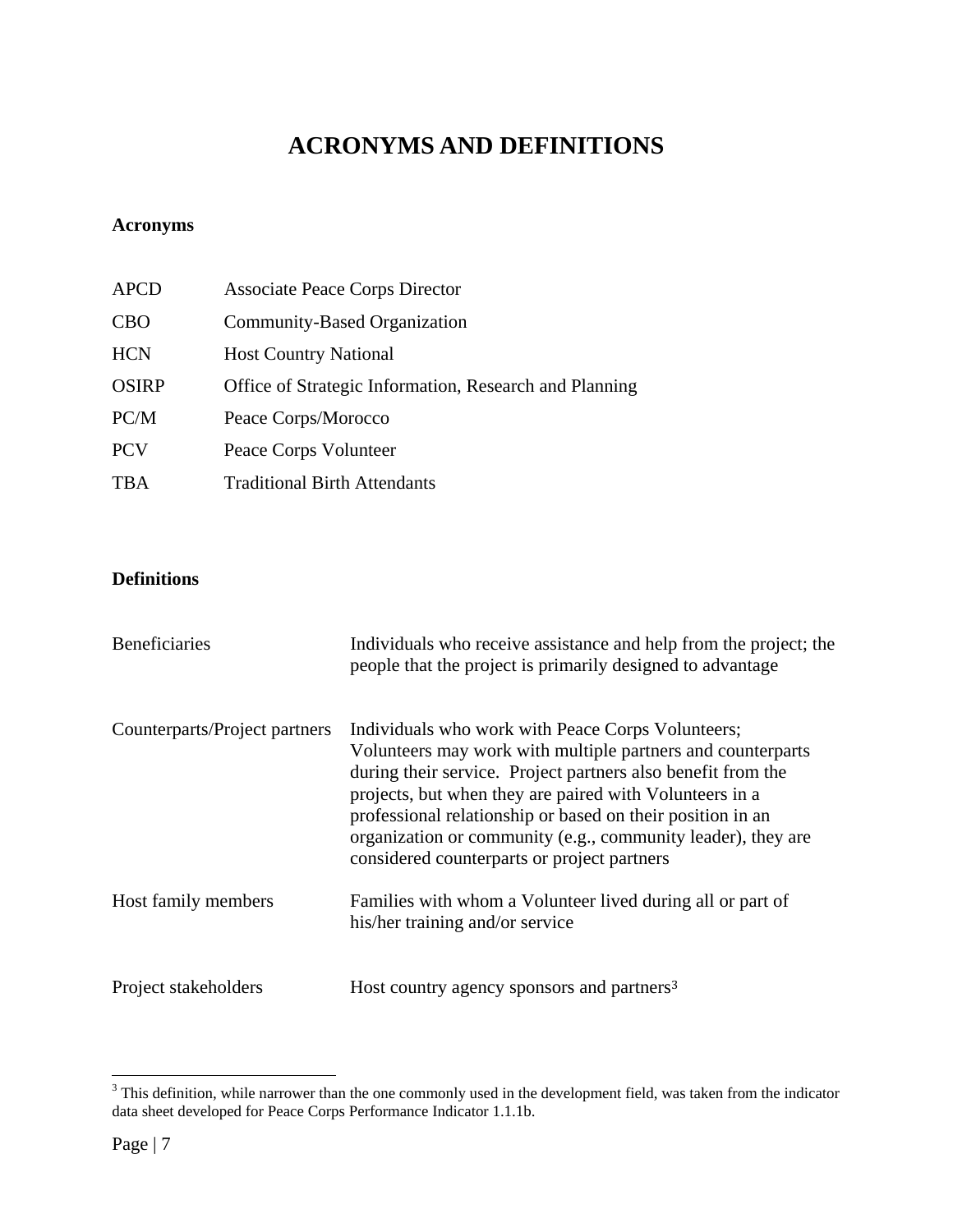## **EXECUTIVE SUMMARY**

## <span id="page-7-0"></span>**Introduction**

In 2008, the Peace Corps launched a series of studies to determine the impact of its Volunteers on two of the agency's three goals: building local capacity and promoting a better understanding of Americans among host country nationals. The Peace Corps conducts an annual survey that captures the perspective of currently serving Volunteers.<sup>[4](#page-7-1)</sup> While providing critical insight into the Volunteer experience, the survey can only address one side of the Peace Corps' story. The agency's Host Country Impact Studies are unique for their focus on learning about Peace Corps' impact directly from host country nationals (HCNs) who lived and worked with the Volunteers.

This report presents the findings from the study conducted in Morocco during January of 2010. The focus of the research was the Community Health in Rural Morocco Project*.* 

## **Purpose of the Host Country Impact Studies**

Morocco's Host Country Impact Study was initiated to assess the degree to which the Peace Corps had been able to contribute to the country's need to improve health outcomes, as well as to promote a better understanding of Americans among host country nationals. The study would provide Peace Corps with a better understanding of the Community Health in Rural Morocco Project and identity areas for improvement.

The major research questions addressed in the study are:

- Did skills transfer and capacity building occur?
- What skills were transferred to organizations/communities and individuals as a result of Volunteers' work?
- Were the skills and capacities sustained past the end of the project?
- How satisfied were HCNs with the project work?
- What did HCNs learn about Americans?
- Did HCNs report that their opinions of Americans had changed after interacting with the Peace Corps and Peace Corps Volunteers?

1

<span id="page-7-1"></span><sup>&</sup>lt;sup>4</sup>Peace Corps surveyed Volunteers periodically from 1973 to 2002, when a biennial survey was instituted. The survey became an annual survey in 2009 to meet agency reporting requirements.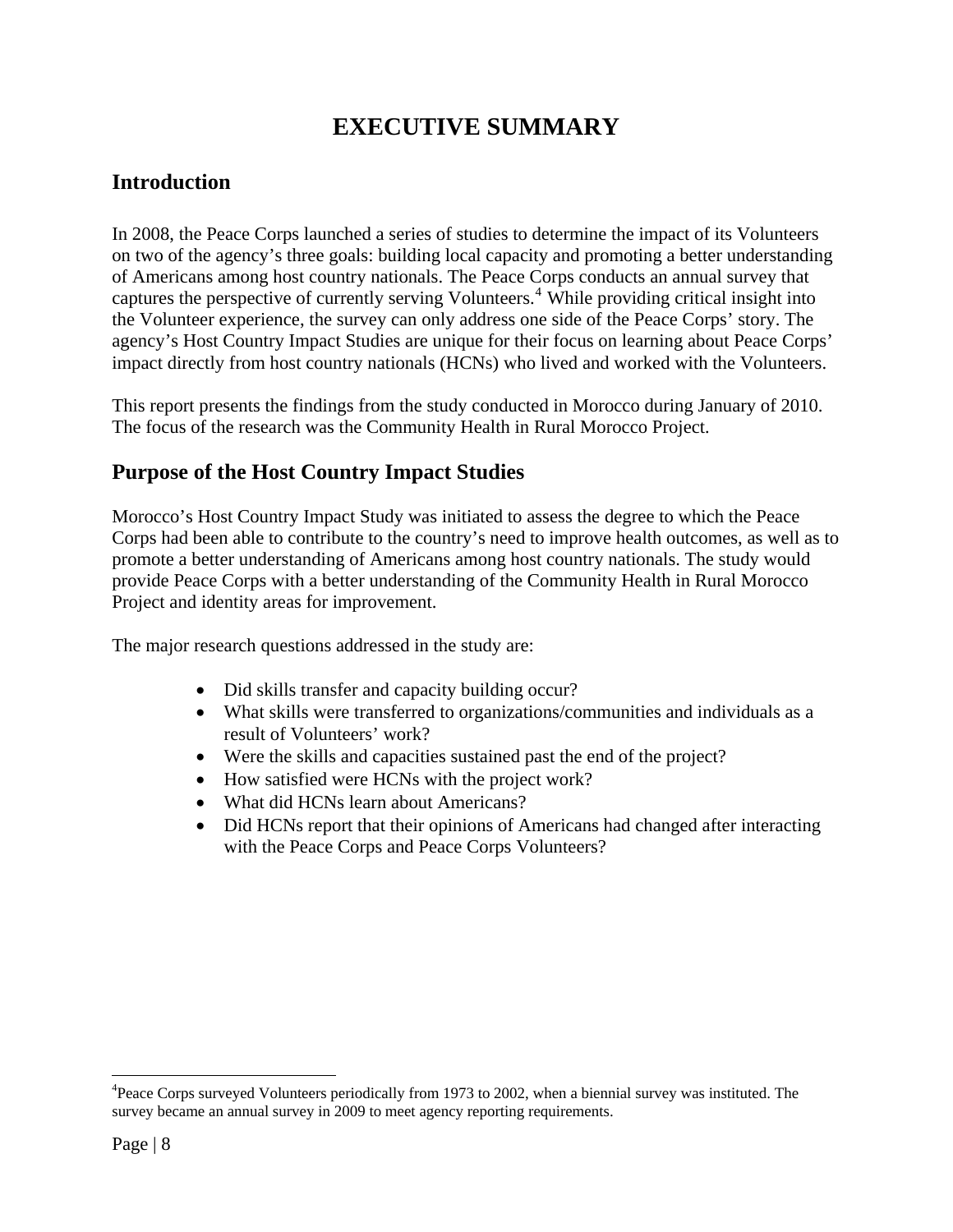### <span id="page-8-0"></span>**Evaluation Methodology**

This evaluation report is based on data provided by counterparts, beneficiaries, and stakeholders of the Community Health in Rural Morocco Project including:

- 25 Counterparts/project partners
- 21 Beneficiaries
- 22 Host family members
- 6 Project stakeholders

Overall, the survey reached 74 respondents in 21 communities.

Interviews were conducted from January 16, 2010 to January 28, 2010 (see Appendix 1 for a full description of the research methodology).

## **Project Design and Purpose**

Peace Corps/Morocco has been involved in the Moroccan health sector since 1988. The Community Health in Rural Morocco Project addresses rural health needs resulting from Morocco's inadequate obstetrical and maternal health services, poor water quality, and inadequate sanitation and waste disposal in these areas. The project's purpose is to respond to local health needs and build the capacity of local individuals, health professionals, and community-based organization (CBO) members through formal and informal training and skill development.

### **Evaluation Findings**

Based on the feedback of those interviewed, the execution of the Community Health in Rural Morocco Project was uneven. While the report provides a detailed description of all the study questions, the key findings are noted below:

#### **Goal 1 Findings**

#### **Health Outcomes Were Modestly Achieved**

- Seven project outcomes were measured in the study (Figure 2)
- On the positive side, two project outcomes were almost fully achieved.
	- o *improved hygiene and nutrition practices:* 17 of 24 counterparts and 18 of 20 beneficiaries reported that community members improved their hygiene and nutrition practices
	- o *pre-natal checkups:* 14 of 24 counterparts and 13 of 20 beneficiaries reported increases in the number of women using pre-natal checkups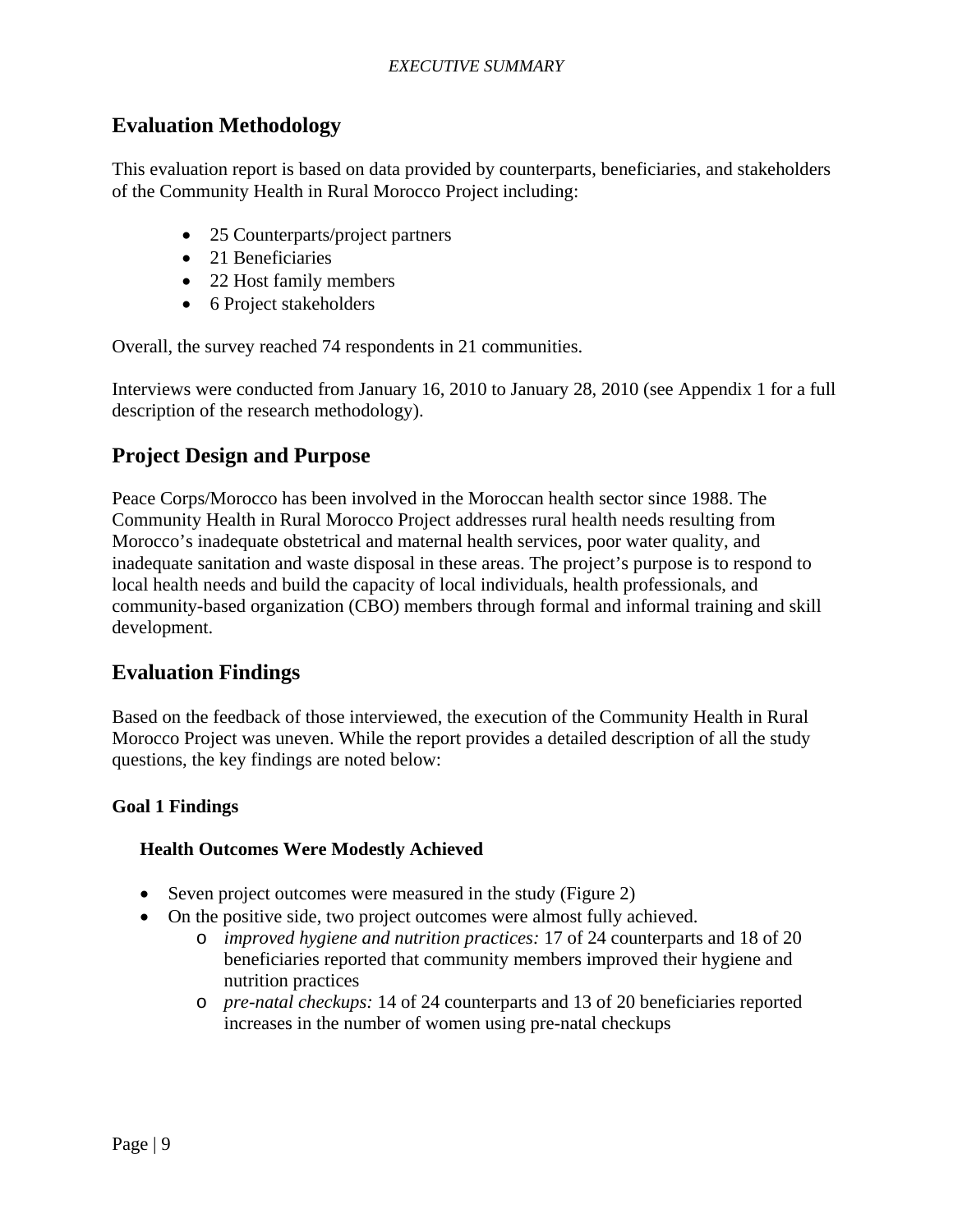- Two project outcomes were partially achieved. Beneficiaries were slightly more likely to report the outcomes as achieved than were counterparts.
	- o *solid waste disposal and water sanitation:* 65 percent of beneficiaries rated this outcome as improved, whereas only 38 percent of counterparts did
	- o *amount of time that health professionals devote to health education:* 55 percent of beneficiaries (11 of 20) rated this outcome as improved, whereas only 46 percent (11 of 24) of counterparts did
- Less positively, three project outcomes were not achieved, according to both counterparts and beneficiaries.
	- o *reported improvements in community HIV/AIDS activities:* Less than half of the counterparts (10 of 24) and approximately one quarter of the beneficiaries *(6 of 20)* reported improvement
	- o *changes in the procedures used by traditional birth attendants:* 9 of 24 counterparts and 7 of 20 beneficiaries reported improvement
	- o *increased capacity among local community-based organizations*: 9 of 20 beneficiaries and 7 of 24 counterparts reported improvement

#### **Individual Beneficiary Capacity Was Minimally Improved**

- Nine of twenty-four counterparts and ten of twenty beneficiaries reported allowing more time for health education activities in their work; seven of 24 counterparts and 12 of 20 beneficiaries reported improving their personal hygiene and nutrition practices
- For the most part, counterparts' capacity was not enhanced as they were trained medical personnel who did not receive nor need training from Peace Corps Volunteers; eighteen of the twenty-five reported at least five years of clinical/field experience

#### **Capacity Building Was Somewhat Sustained**

- Between 30% and 45% of respondents report daily professional and personal use of the skills developed through the projects
- 17 of 24 counterparts said that the project was at least somewhat effective in building capacity to improve rural community health

#### **Satisfaction with Peace Corps Work**

• Twenty of 25 counterparts and 20 of 21 beneficiaries were at least somewhat satisfied with the Peace Corps Volunteers' work, with 11 of 25 counterparts and 14 of 21 beneficiaries reporting being very satisfied

#### **Factors Contributing to the Project Success**

• The most frequently mentioned factor in the success of the project was the enthusiasm of the Volunteer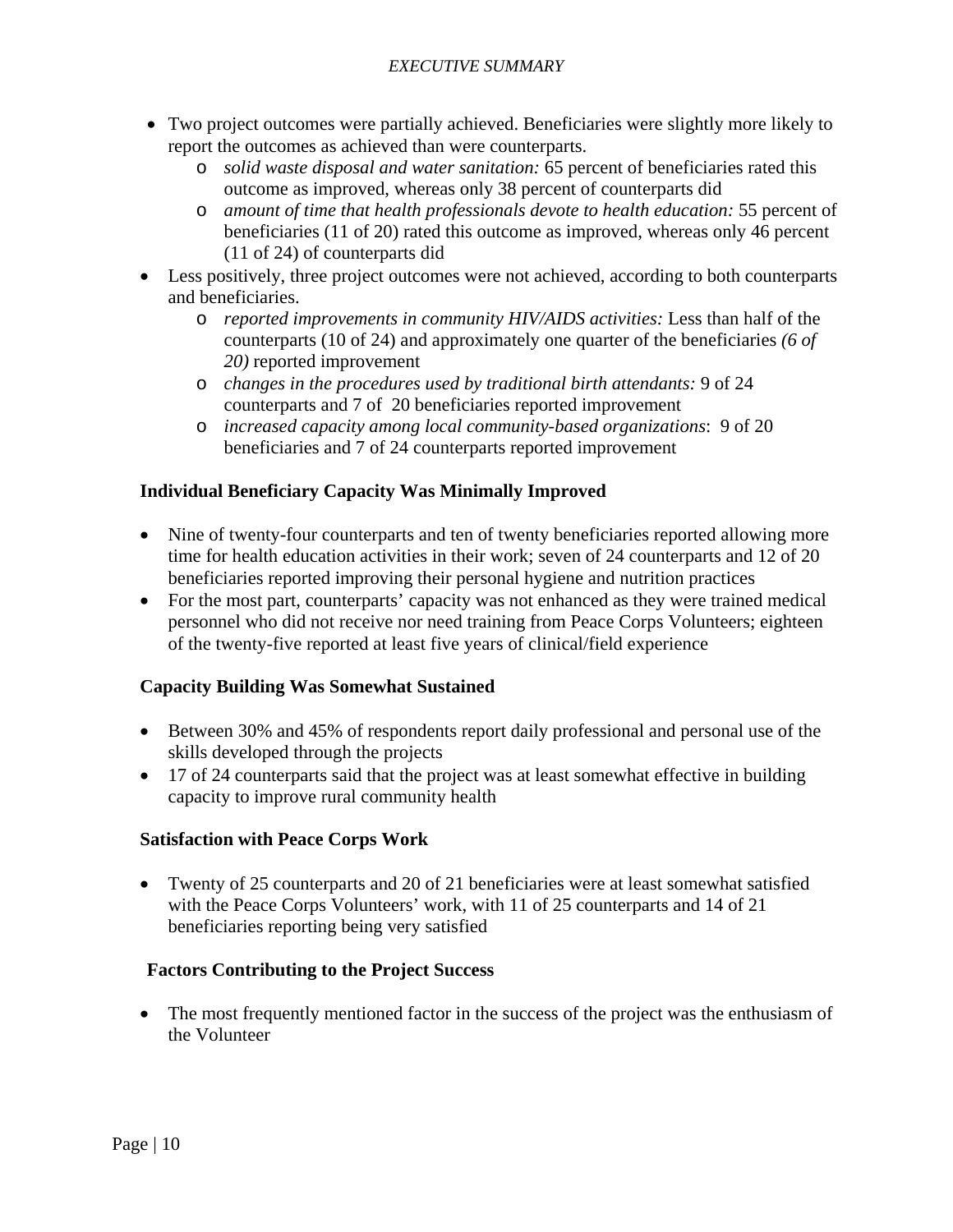#### **Barriers to Project Success**

- A lack of funding was the most frequently mentioned barrier to project success, mentioned by thirty-eight of forty-six counterparts and beneficiaries (82%) and all six stakeholders
- Counterparts received little training from the Peace Corps. Seventeen of twenty-five counterparts reported not receiving training related to their role as a counterpart and 17 of 25 counterparts (68%) received no technical training through the project (Figure 9)
- Eight of nineteen (42%) beneficiaries reported receiving no technical training through the project (Figure 10)

#### **Goal 2 Findings**

#### **HCNs Developed More Positive Opinions of Americans**

- A majority of respondents say their knowledge of Americans increased as a result of knowing the Volunteer and that they have a more positive feeling about Americans after the experience
- Prior to interacting with a Peace Corps Volunteer (PCV), 14 of 46 counterparts and beneficiaries and 4 of 22 host family members reported at least a moderate knowledge of Americans. After interacting with a Volunteer, 30 of 46 (65%) of the counterparts and beneficiaries and 16 of 22 host family members (73%) reported at least a moderate level of understanding of Americans
- A greater percentage of host families members (14 of 22) reported more positive opinions of Americans than did counterparts and beneficiaries (27 of 46 counterparts and beneficiaries) after interacting with Peace Corps Volunteers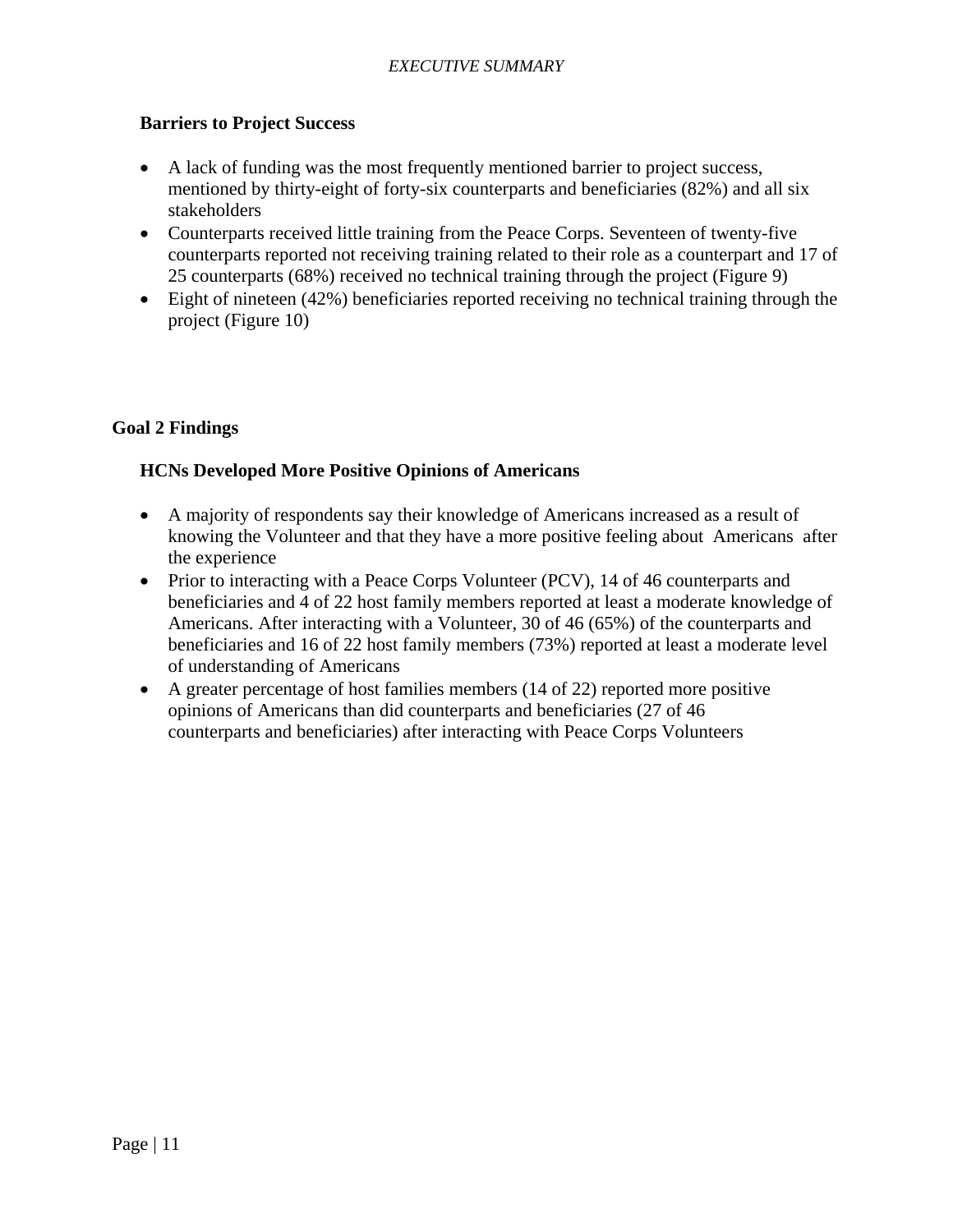## **CHAPTER 1: INTRODUCTION**

## <span id="page-11-0"></span>**Background**

The Peace Corps traces its roots and mission to 1960, when then-Senator John F. Kennedy challenged students at the University of Michigan to serve their country in the cause of peace by living and working in developing countries. From that inspiration grew an agency of the federal government devoted to world peace and friendship.

By the end of 1961, Peace Corps Volunteers were serving in seven countries. Since then, more than 200,000 men and women have served in 139 countries. Peace Corps activities cover issues ranging from AIDS education to information technology and environmental preservation. Peace Corps Volunteers continue to help countless individuals who want to build a better life for themselves, their children, and their communities.

In carrying out the agency's three core goals, Peace Corps Volunteers make a difference by building local capacity and promoting a better understanding of Americans among the host country nationals. A major contribution of Peace Corps Volunteers, who live in the communities where they work, stems from their ability to deliver technical interventions

## **Peace Corps' Core Goals**

**Goal 1**- To help the people of interested countries in meeting their need for trained men and women.

**Goal 2**- To help promote a better understanding of Americans on the part of the peoples served.

**Goal 3**- To help promote a better understanding of other people on the part of Americans.

directly to beneficiaries living in rural or urban areas that lack sufficient local capacity. Volunteers operate from a development principle that promotes sustainable projects and strategies.

The interdependence of Goal 1 and Goal 2 is central to the Peace Corps experience, as HCNs develop relationships with Volunteers who communicate in the local language, share everyday experiences, and work collaboratively.

The Peace Corps conducts an annual survey of currently serving Volunteers<sup>[5](#page-11-1)</sup>; however, it tells only one side of the Peace Corps' story. In 2008, the Peace Corps began a series of studies to better assess the impact of its Volunteers. The studies are unique for their focus on learning about the Peace Corps' impact directly from the host country nationals who lived and worked with Volunteers.

 $\overline{a}$ 

<span id="page-11-1"></span><sup>&</sup>lt;sup>5</sup>Peace Corps surveyed Volunteers periodically from 1973 to 2002 when a biennial survey was instituted. The survey became an annual survey in 2009 to meet agency reporting requirements.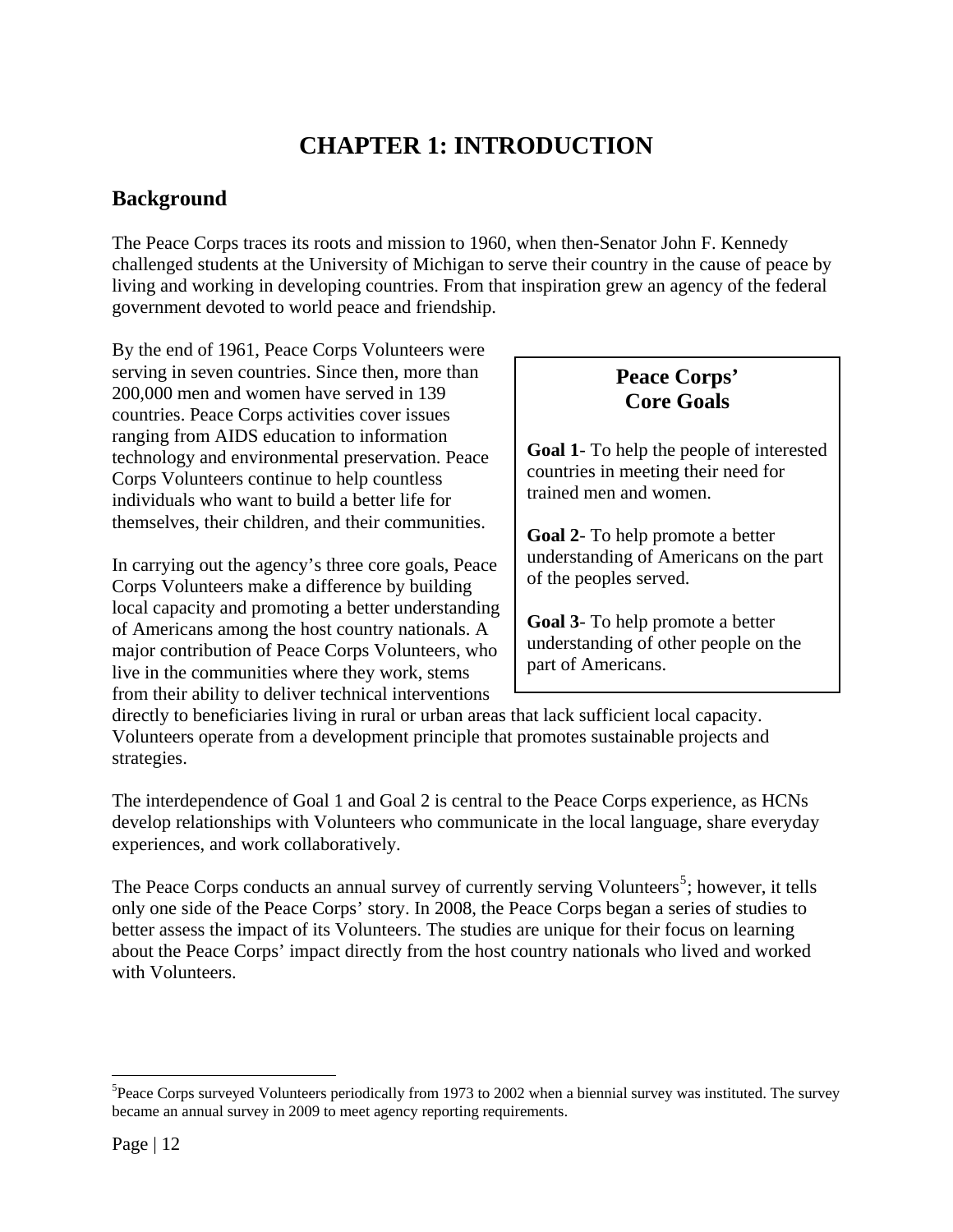## <span id="page-12-0"></span>**The History of the Peace Corps /Morocco Community Health in Rural Morocco Project**

Peace Corps/Morocco has worked in the health sector since 1988 when the Hygiene and Sanitation Project was initiated. The project sought to reduce infant mortality by helping participating communities to access safe water and adequate sanitation facilities. As it evolved, the project gradually moved away from maintaining wells and building latrines towards the development of a broad-based health education plan promoting behavioral change and proper hygiene practices. A second health sector project was started in 1993. The Maternal and Child Health Project focused on improving women and children's health through education on a variety of topics including, pre- and post-natal care, family planning, and immunization. In 2006, these two projects were merged into one.

## **Purpose of the Host Country Impact Studies**

This report presents the findings from the impact evaluation which was conducted in Morocco during January of 2010. The project studied was the Community Health in Rural Morocco Project.

The impact study documents the HCN perspective on the impact of Peace Corps Volunteers on skills transfer to and capacity building of host country counterparts and community members and on changes in host country nationals' understanding of Americans.

The major research questions addressed in the study are:

- Did skills transfer and capacity building occur?
- What skills were transferred to organizations/communities and individuals as a result of Volunteers' work?
- Were the skills and capacities sustained past the end of the project?
- How satisfied were HCNs with the project work?
- What did HCNs learn about Americans?
- Did HCNs report that their opinions of Americans had changed after interacting with the Peace Corps and Peace Corps Volunteers?

The information gathered through this research will help the Peace Corps to answer questions about the degree to which the agency is able—across posts, sectors, and sites—to meet the needs of host countries for trained men and women and to promote a better understanding of Americans among HCNs. This information complements the information provided by Peace Corps Volunteers in their Project Status Reports and the Annual Volunteer Survey.

## **Evaluation Methodology**

In 2008, the Peace Corps' Office of Strategic Information, Research and Planning (OSIRP) initiated a series of evaluation studies in response to a mandate from the Office of Management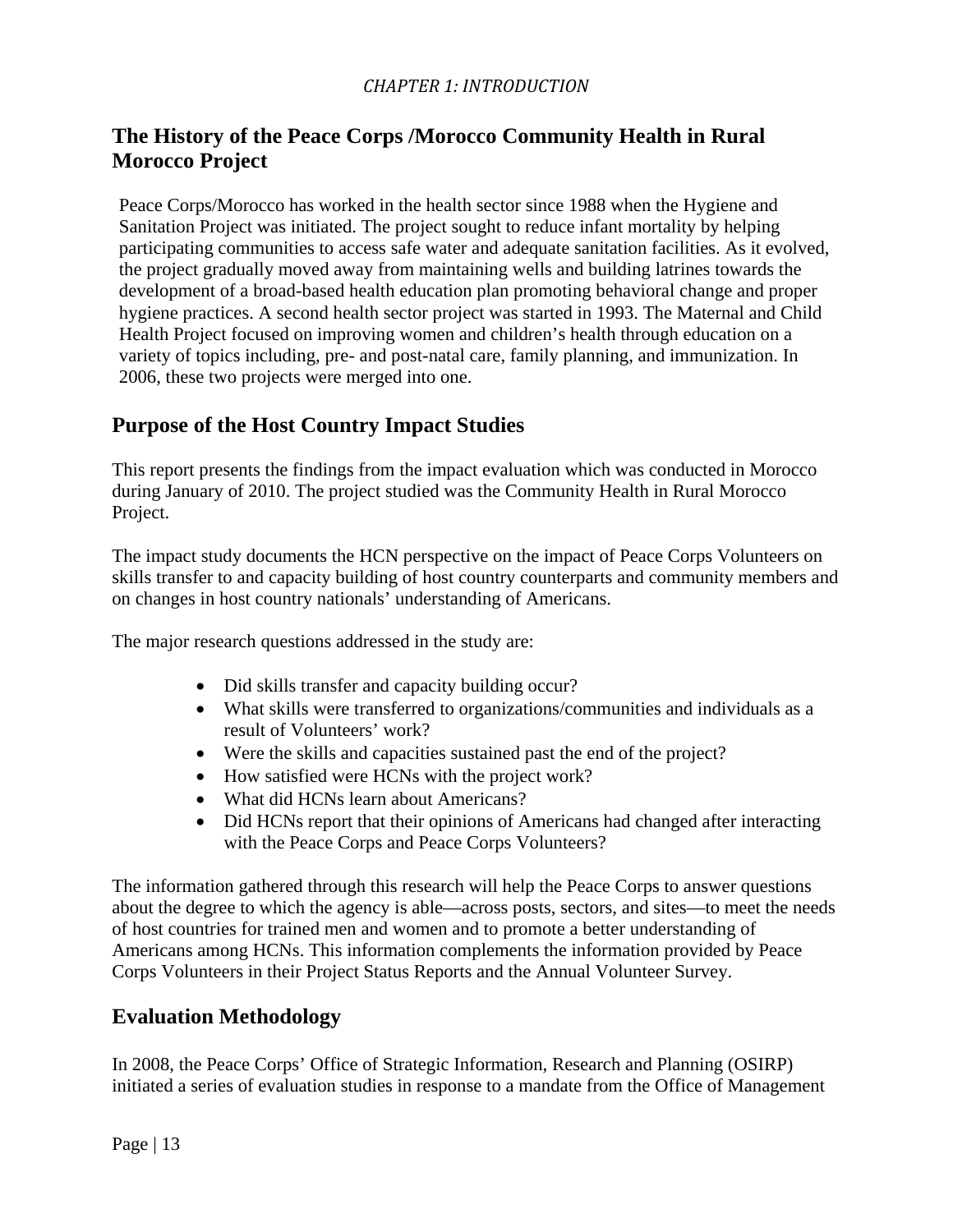### *CHAPTER 1: INTRODUCTION*

and Budget that Peace Corps conduct evaluations of the impact of its Volunteers in achieving Goal 2.

Three countries were selected to pilot a methodology that would examine the impact of the technical work of Volunteers, and their corollary work of promoting a better understanding of Americans among the people with whom the Volunteers worked. In collaboration with the Peace Corps' country director, each post, OSIRP piloted a methodology to collect information *directly from host country nationals* about skills transfer and capacity building, as well as changes in their understanding of Americans.

The research was designed by OSIRP social scientists and implemented in-country by Senior Researcher Theo Schoemaker and a team of interviewers, under the supervision of the Peace Corps' country staff, with technical direction from the OSIRP team. A web-based database was used to manage the questionnaire data and subsequent analysis.

In Morocco, the team conducted interviews in 21 communities where Volunteers worked. One hundred-ten Volunteer placements between 2004 and 2009 were identified for possible participation in the study. A representative, rather than a random, sample was drawn from the list of Volunteer assignments since 2004. The in-country senior researcher and his team conducted semi-structured interviews with Moroccans who had lived and/or worked with Peace Corps Volunteers. (The interview schedule is available upon request from OSIRP and Appendix 1 contains a full description of the research methodology.)

Researchers reached 74 respondents in 21 communities in 10 regions of Morocco. Sites were selected to be as representative of Morocco as possible, including geographic, ethnic, and linguistic diversity.

Interviews were conducted from January 16, 2010 to January 28, 2010 with four groups of Moroccans (Table 1):

- **Community Health in Rural Morocco Project partners/counterparts**: Nurses and doctors working in local dispensary, clinic, or hospital; teachers in schools; members of local health associations or CBOs (25)
- **Community Health in Rural Morocco Project beneficiaries:** Nurses, community members, students, teachers (21)
- **Host family members:** Families that hosted or served as landlords to Volunteers during all or part of their service (22)
- **Community Health in Rural Morocco Project Stakeholders:** Provincial and national representatives from the Ministry of Health (6)

Interviewers recorded the respondents' comments, coded the answers, and entered the data into a web-based database maintained by OSIRP. The data were analyzed by OSIRP researchers and the in-country senior researcher.

Page  $| 14$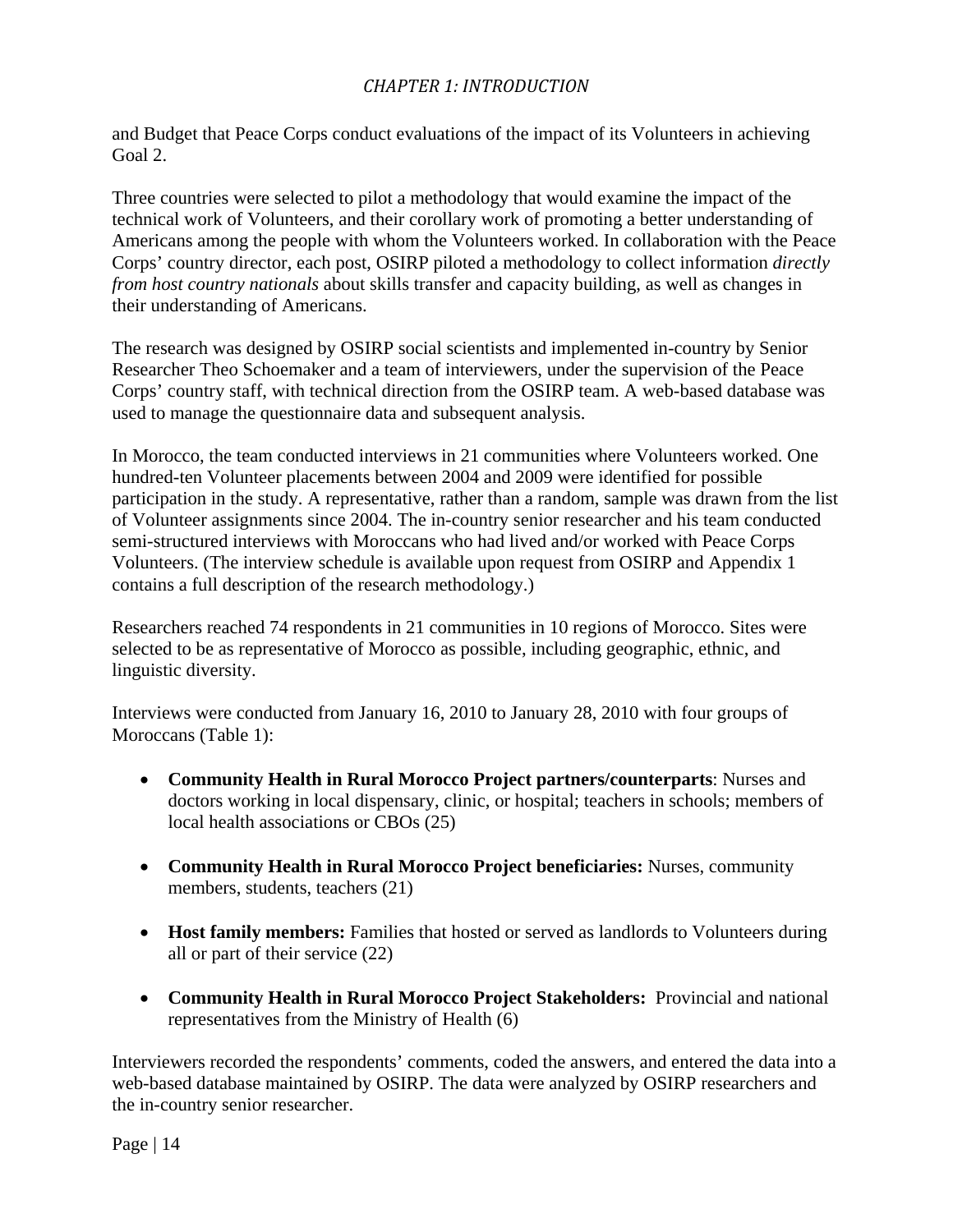### *CHAPTER 1: INTRODUCTION*

| <b>Interview Type</b>        | <b>Number of People</b> | <b>Number of Sites</b> |
|------------------------------|-------------------------|------------------------|
| <b>Project Counterparts</b>  |                         |                        |
| <b>Project Beneficiaries</b> |                         |                        |
| <b>Host Family Members</b>   |                         |                        |
| <b>Stakeholders</b>          |                         |                        |
| Total                        |                         | -                      |

#### <span id="page-14-0"></span>**Table 1: Number and Type of Host Country Nationals Interviewed in Morocco**

### **How Will the Information be Used?**

The information gathered will inform Peace Corps staff at post and headquarters about host country nationals' perceptions of the community projects and the Volunteers. In conjunction with Volunteer feedback from the yearly Volunteer Survey, this information will allow the Peace Corps to better understand its impact and address areas for improvement. For example, the information may be useful for Volunteer training and outreach to host families and project partners.

This information is also needed to provide performance information to the United States Office of Management and Budget (OMB) and the United States Congress. As part of the Peace Corps Improvement Plan, drafted in response to its 2005 Program Assessment Rating Tool review, the Peace Corps proposed the creation of "baselines to measure results including survey data in countries with a Peace Corps presence to measure the promotion of a better understanding of Americans on the part of the peoples served."<sup>[6](#page-14-1)</sup> Feedback from the original pilots was used to revise the methodology rolled out to nine posts in Fiscal Year 2009 and 8 posts in FY 2010, for a total of 17 posts across Peace Corps' three geographic regions: Africa; Inter-America and the Pacific; and Europe, Mediterranean and Asia. Taken together, these studies contribute to Peace Corps' ability to document the degree to which the agency is able to both meet the needs of host countries for trained men and women and to promote a better understanding of Americans among the peoples served.

 $\overline{a}$ 

<span id="page-14-1"></span><sup>&</sup>lt;sup>6</sup> Downloaded from : <http://www.whitehouse.gov/omb/expectmore/summary/10004615.2005.html>9-10-08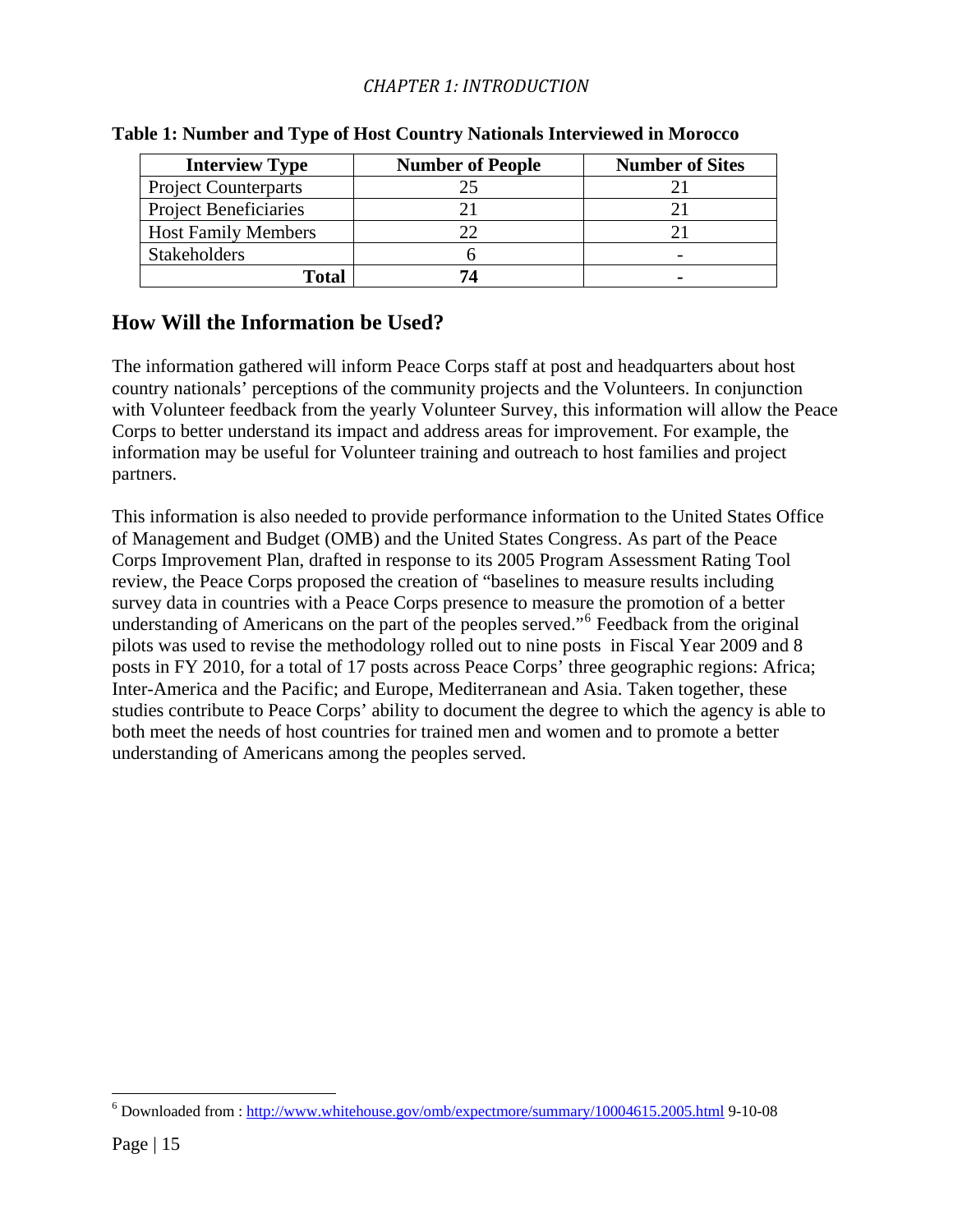## **CHAPTER 2: PROJECT DESIGN AND PURPOSE**

## <span id="page-15-0"></span>**Sector Overview[7](#page-15-1)**

The purpose of the Community Health in Rural Morocco project is to respond to local health needs by building the capacity of local individuals, health professionals, and community-based organization (CBO) members through formal and informal training and skill development. The Community Health in Rural Morocco project supports the priorities of the Ministry of Health to address local health needs due to Morocco's high rates of maternal and neonatal death, low use of prenatal health care services, poor water quality, inadequate sanitation, unsafe waste disposal, lack of major obstetrical intervention capabilities (particularly in rural areas), and the shortage of standard quality services in some maternal wards.

#### **Project Goals:**

The goals of the Community Health in Rural Morocco project are three-fold:

- 1. Community members (men, women, and children) will actively participate in activities that promote personal health and reinforce appropriate health behaviors**.**
- 2. Targeted professional and non-professional health workers will have enhanced capacity to deliver effective preventive health education throughout rural communities.
- 3. Communities, local organizations and local institutions will have increased capacity to reinforce healthy lifestyles through environmental and social change.

A model of the theory of change for the Community Health in Rural Morocco Project is shown in Figure 1.

<span id="page-15-1"></span>T<br>The Community Health in Rural Morocco Project began in 2007 when two projects, "Hygiene and Sanitation" and "Maternal and Child Health", were merged; placements for both earlier projects were included in the sampling frame.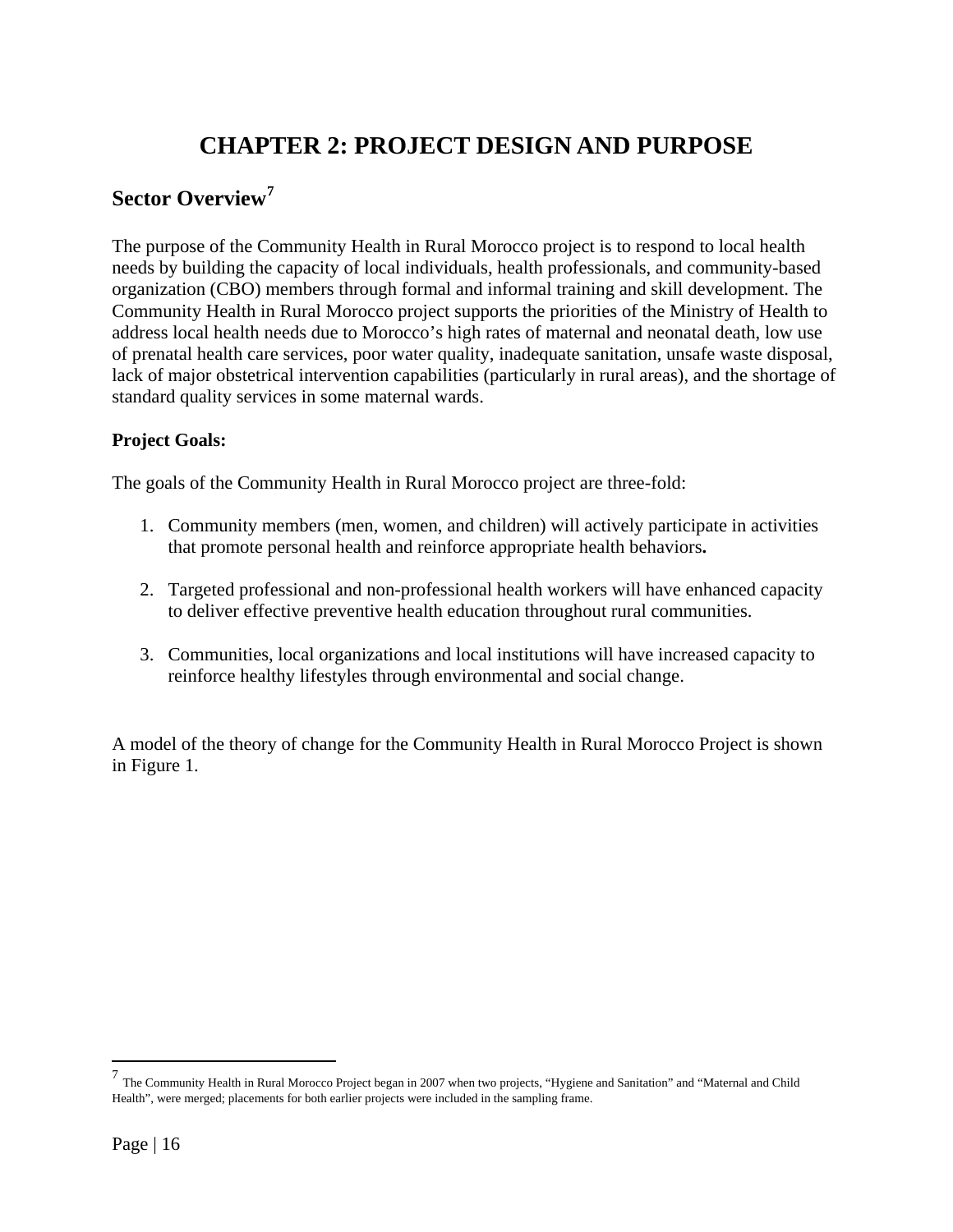#### <span id="page-16-0"></span>**Figure 1: Overview of the Theory of Change for the Community Health in Rural Morocco Project**



This figure was compiled from information in the Peace Corps Community Health in Rural Morocco Project Summary: Project Plan. Project Plan 378-HE-01E Finalized: May 27, 2009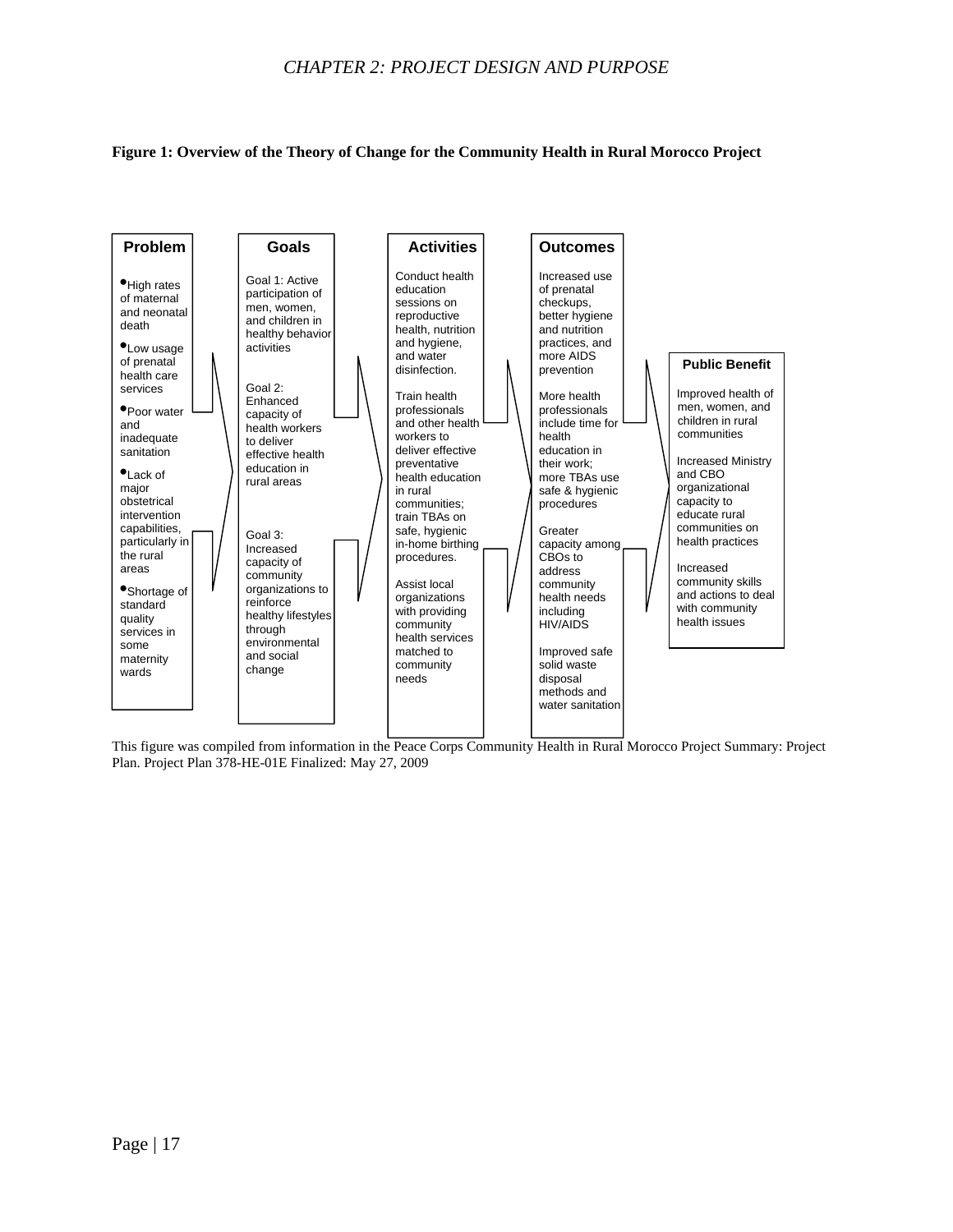<span id="page-17-0"></span>Performance under the Peace Corps' first goal was examined in two ways, by measuring:

- 1. The extent to which HCNs observed community and personal changes and reported gaining new technical skills and the capacity for maintaining the changes once the community project ended.
- 2. HCNs' satisfaction with the work of the community project, in particular satisfaction that their needs had been met

The community-level changes observed by the project partners are presented first, followed by the individual changes respondents reported.

## **Did Peace Corps' Projects Help Project Partners Meet Skill and Capacity Building Needs?**

Counterparts, beneficiaries, and stakeholders were asked about project outcomes in two ways:

- 1. For each of a list of predefined project outcomes derived from the project plan, respondents were asked about whether they saw a change, whether the community's and school's needs were met, and--where applicable--whether the change was maintained after the Volunteer departed.
- 2. Respondents were also asked to generate a list of changes in either the community or the school during the period of the PCV's assignment.

#### **Degree to Which the Education Project Plan Outcomes Were Met: Community Level**

Through the process of developing the project theory of change, shown in Figure 1, a list of project outcomes was created. Respondents were asked about the extent to which they saw changes in their communities or schools related to each outcome. The study measured changes in the following community-level outcomes:

- 1. Women's use of prenatal checkups
- 2. Community members' hygiene and nutrition practices
- 3. Local AIDS prevention activities
- 4. The amount of time spent by health professionals on health education
- 5. Procedures used by Traditional Birth Attendants (TBAs)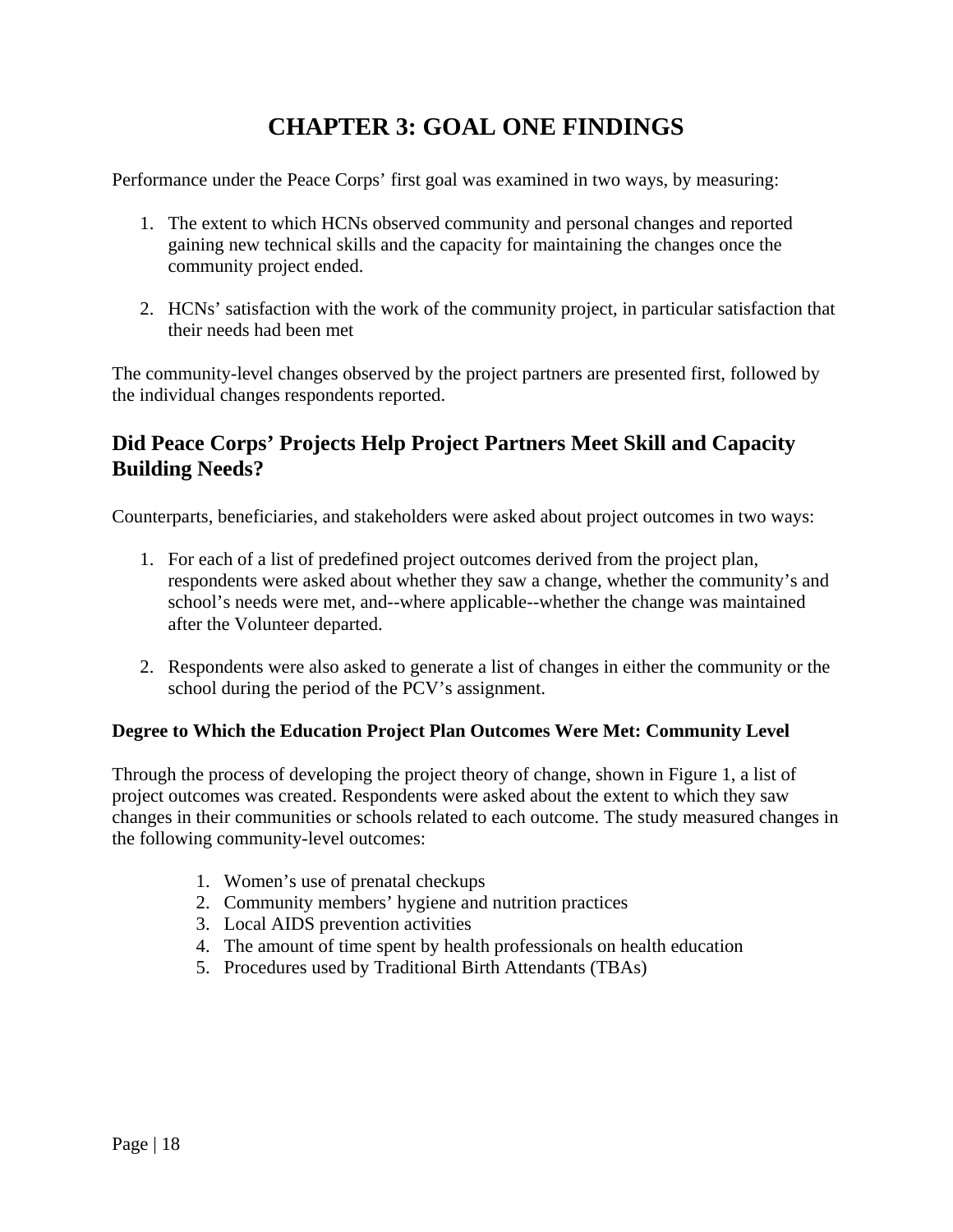- 6. The capacity of CBOs to address community health needs, including HIV/AIDS
- 7. The use of safe solid waste disposal methods and water sanitation

<span id="page-18-0"></span>With regard to project outcomes, hygiene and nutrition practice and women's use of prenatal checkups were the outcomes most frequently rated as improved by counterparts and beneficiaries (Figure 2). Among counterparts, the areas least frequently rated as improved were CBO capacity, procedures used by TBAs and the use of safe solid waste disposal methods and water sanitation. The areas least often rated as improved by beneficiaries were AIDS prevention activities, procedures used by TBAs and CBO capacity.

#### **Figure 2: Number of Project Counterparts (n=24) and Beneficiaries (n=20) who Rated the Change as at Least Somewhat Better: Community Level**



#### **Type of questionnaire**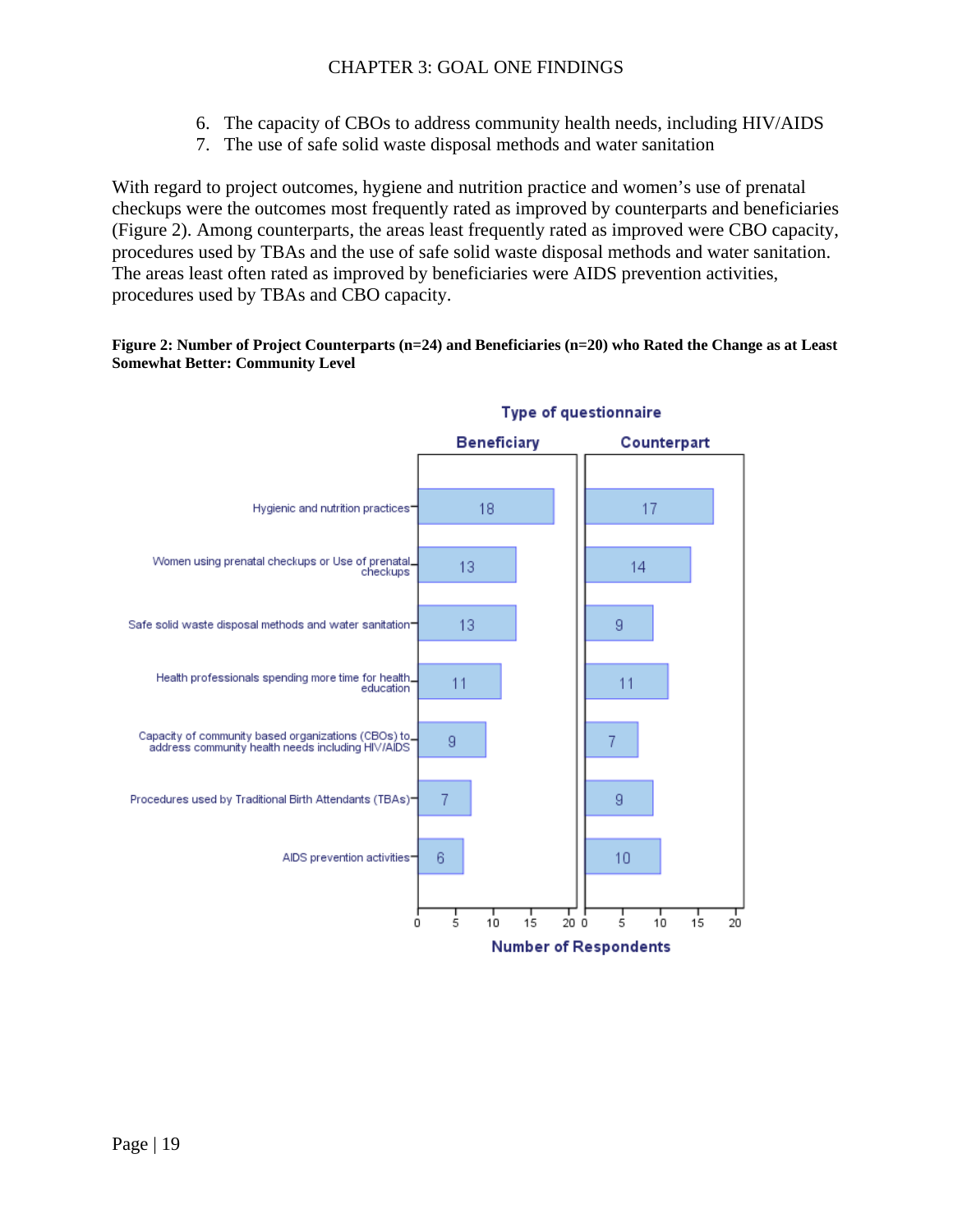<span id="page-19-0"></span>Five of the six stakeholders interviewed reported improvements in the following three areas (Figure 3):

- 1. Safe solid waste disposal methods and water sanitation
- 2. Capacity of community-based organizations to address community health needs
- 3. Use of health, nutrition and hygienic practices, including use of prenatal checkups among rural community residents

**Figure 3: Number of Project Stakeholders who Rated the Change as at Least Somewhat Better: Community Level (n=6)** 

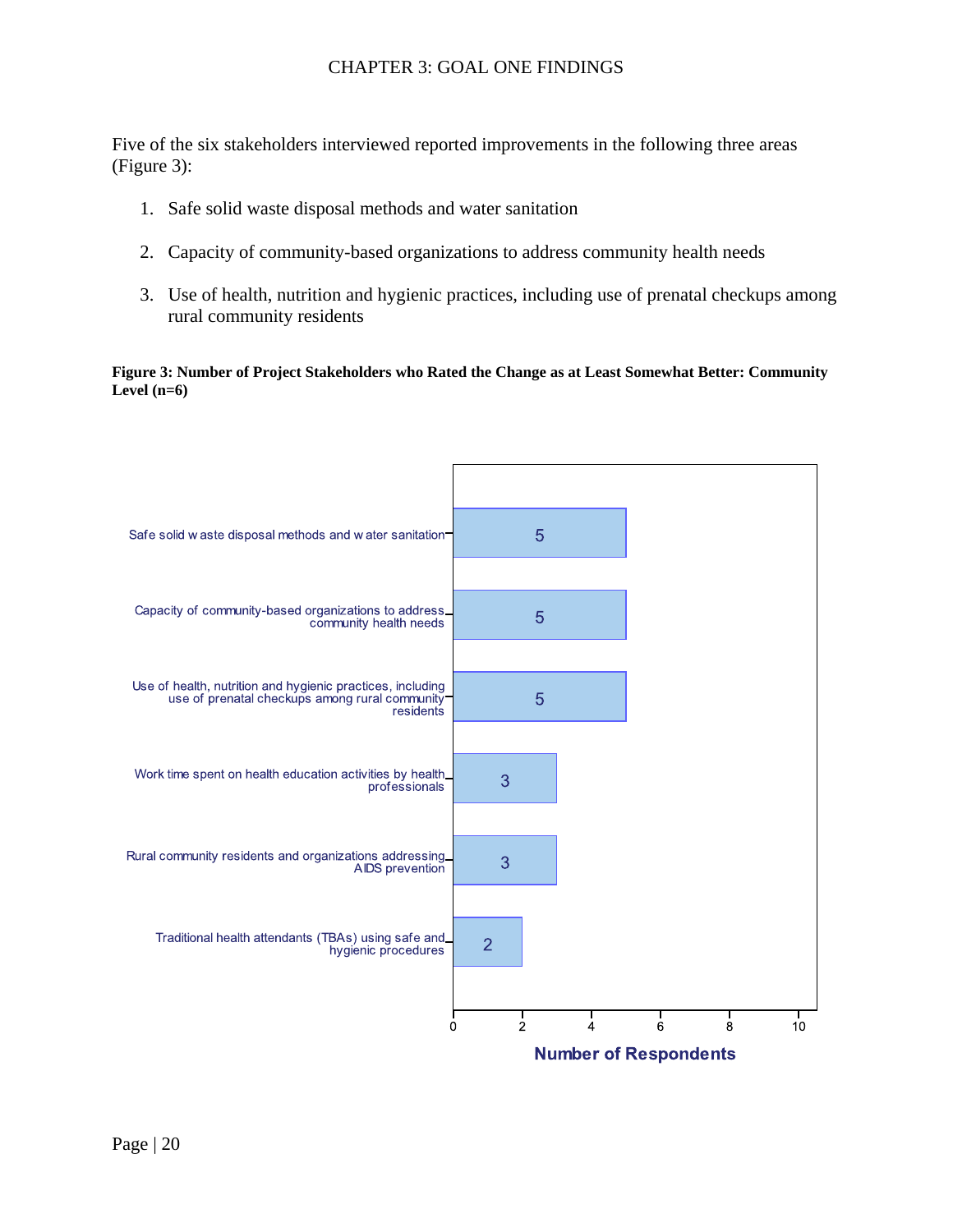#### <span id="page-20-0"></span>**Community-Level Outcomes**

In addition to the pre-defined project outcomes, counterparts and beneficiaries were asked to comment on any other project accomplishments observed. Those accomplishments are listed below:

- 1. Youth and other community members were motivated to adopt healthy behaviors (teeth brushing and physical exercise)
- 2. English language ability improved
- 3. Community members became more open to discussing sexual health issues
- 4. Health providers were trained on project management
- 5. Materials and physical resources (e.g., health posters, toilets, wells, libraries, garbage cans) were built/developed
- 6. Trust increased among women in the community
- 7. Traditional birth attendants received training on health care practices

### **Findings on Individual Changes**

In order to provide the context for the individual-level changes reported, this section starts with an overview of counterparts' prior professional experience. It continues with their opinions about areas in which they have changed information about how that change occurred, and the extent to which they have been able to maintain those changes after the departure of the Volunteer.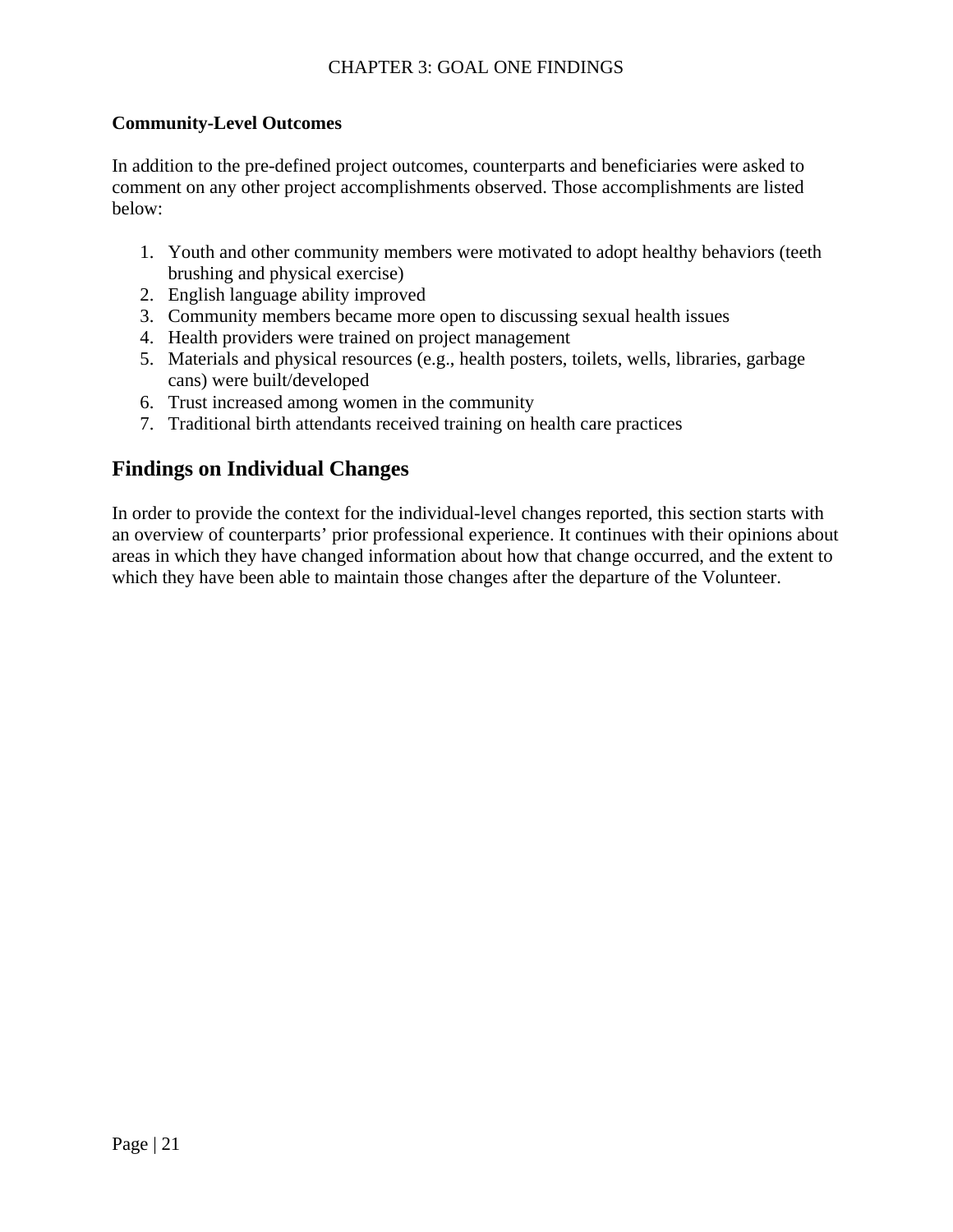#### <span id="page-21-0"></span>**Counterparts' Prior Community Health Experience**

The Moroccan counterparts were experienced medical personnel and had extensive clinical experience prior to their work with the Peace Corps. Fifteen of the twenty-five counterparts reported having worked in the community health field for 10 or more years (Figure 4).

#### **Figure 4: Number of Years Community Health in Rural Morocco Project Counterparts Have Worked in the Health Field: Morocco (n=25)**



#### **Degree to Which the Community Health in Rural Morocco Project Plan Outcomes Were Met: Individual Level**

Through the process of developing the project theory of change (Figure 1), a list of individuallevel project outcomes was created. Respondents were asked about the extent to which they saw changes in themselves related to each outcome. The study measured the changes in the following individual-level outcomes:

- 1. The conduct or scheduling of prenatal checkups
- 2. Hygiene and nutrition practices
- 3. AIDS prevention activities
- 4. The inclusion of health education activities in health staff members' work
- 5. TBAs' attention to safe and hygienic procedures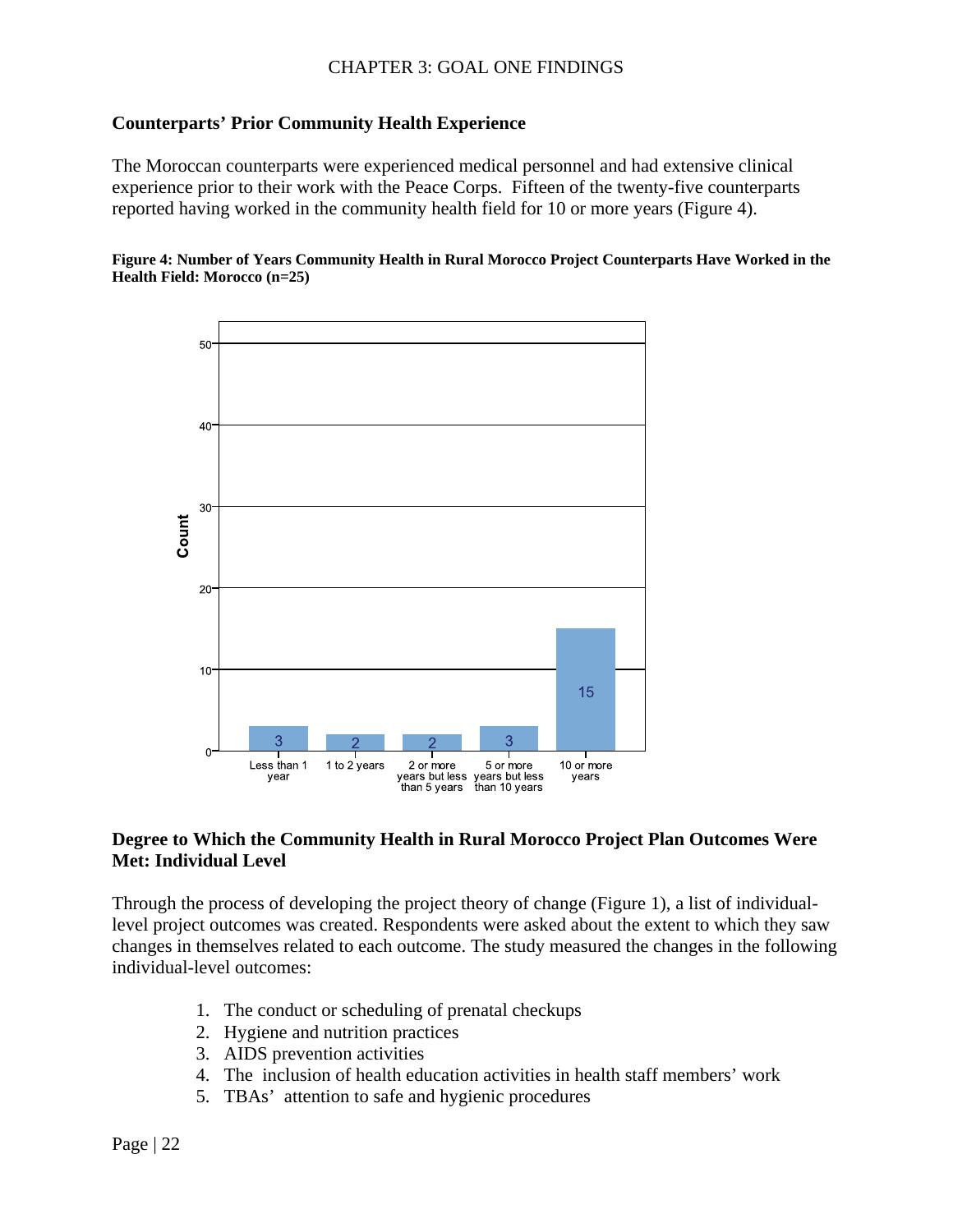- 6. CBOs' capacity to address community health needs
- 7. Ways respondents address solid waste disposal methods and water sanitation

<span id="page-22-0"></span>With regard to the individual-level project outcomes asked about, the changes that were the most frequently rated as improved were health workers taking the time to include health education activities in their work and individuals' improved hygiene and nutrition practices (Figure 5).

**Figure 5: Number of Community Health in Rural Morocco Project Counterparts (n=24) and Beneficiaries (n=19) who Rated the Change as at Least Somewhat Better: Individual Level** 

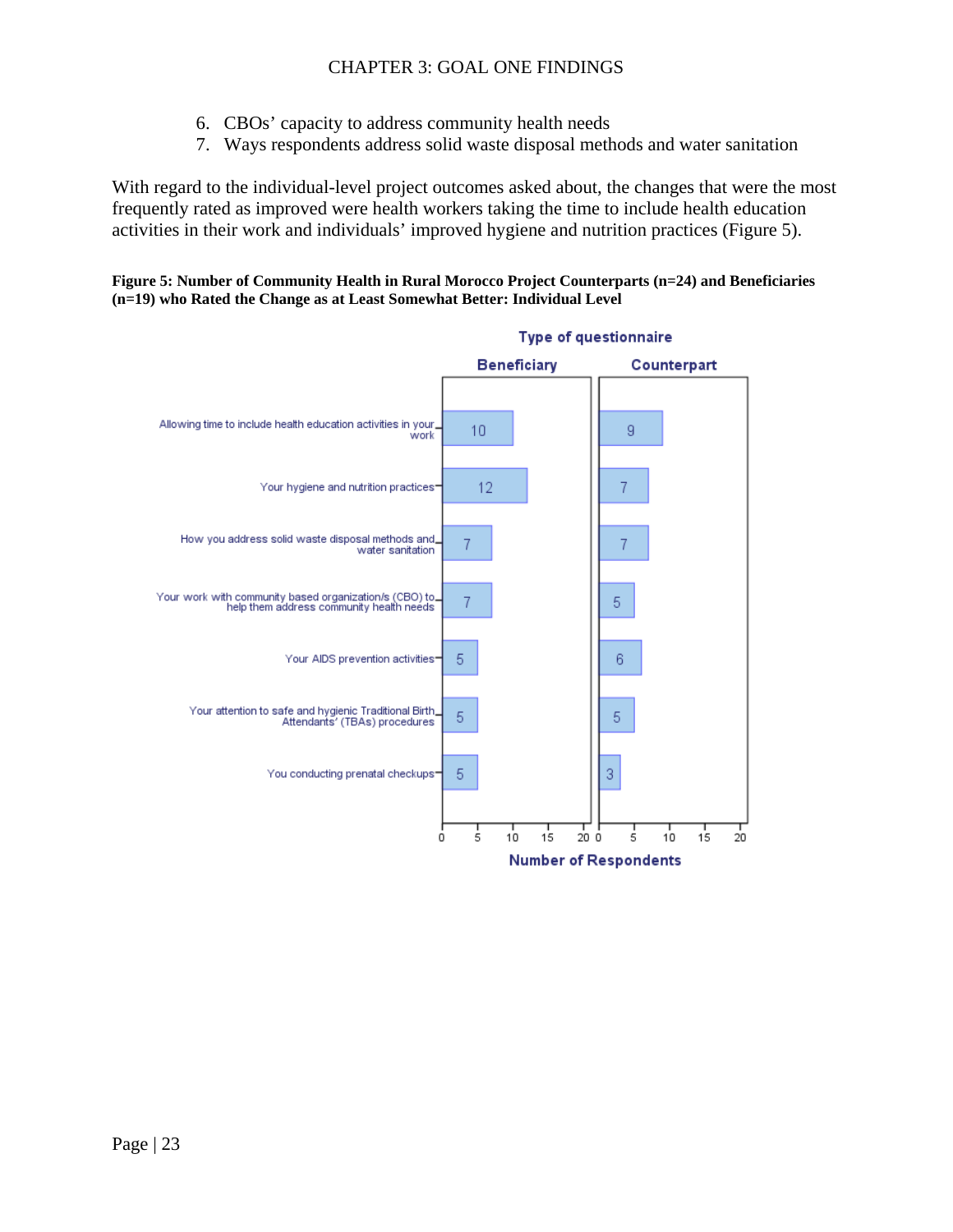<span id="page-23-0"></span>Eleven of twenty-one beneficiaries reported using the skills that they gained through the project in their personal lives (they were not asked about how the skills were used in their professional lives). A smaller number of counterparts reported using these skills in either their personal lives (nine of 25) or their professional lives (eight of 25) (Figures 6 and 7).

#### **Figure 6: Frequency with Which Community Health in Rural Morocco Project Beneficiaries (n=21) Report Using Skills Learned Through the Peace Corps Project: Morocco**

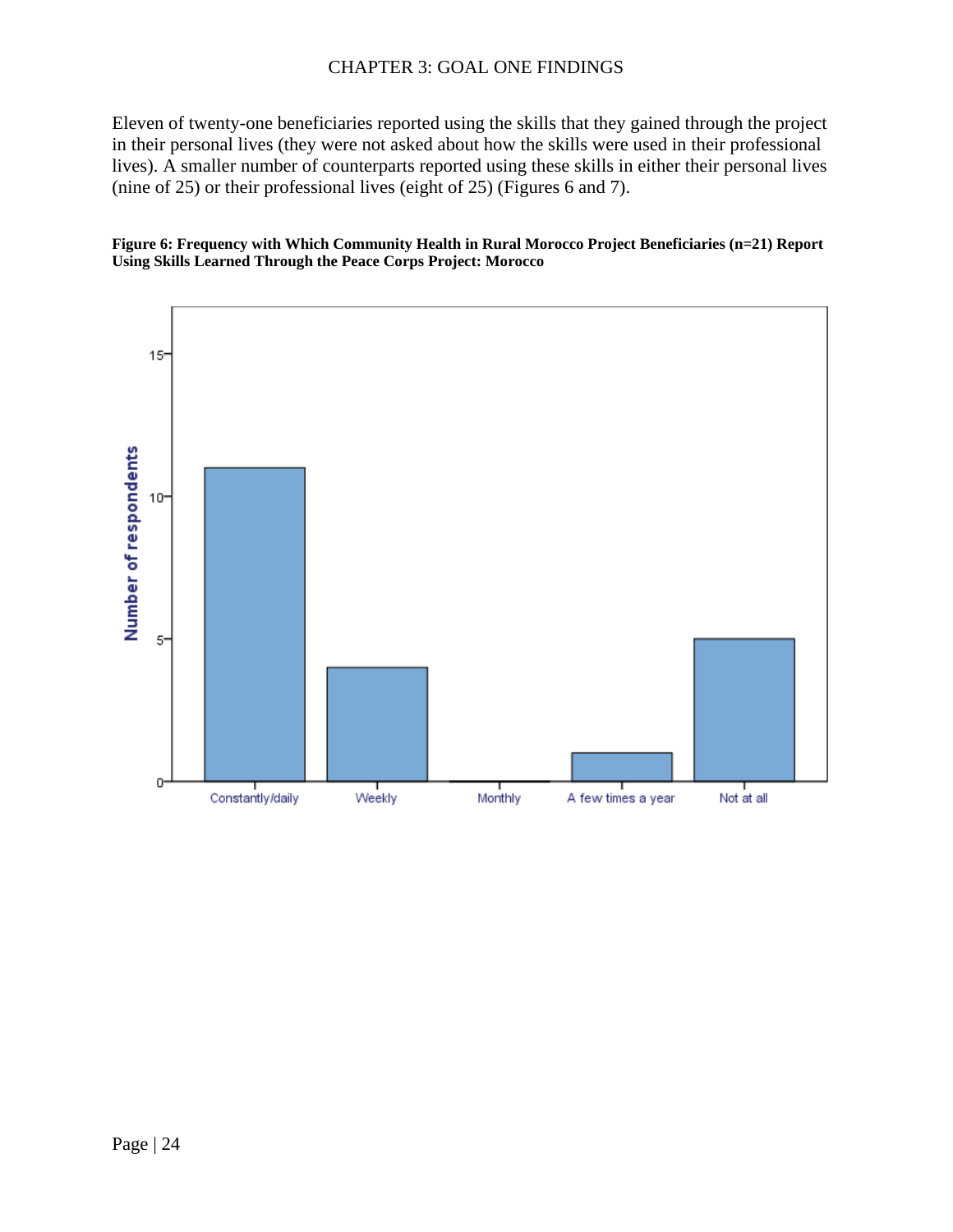<span id="page-24-0"></span>



Use in personal life: Counterparts

#### **Ways Counterparts Used or Did Not Use Project Skills in Their Work Life**

*I use visual aids in my work every day.* 

*Because the* [health] *association has worked with several volunteers, we are now more ready to work with outsiders who offer their assistance.* 

[I cannot use the skills gained from the PCV because]*I did not learn anything professionally from the Volunteers. After all I have been working in the health field for a long time as a doctor and hospital director.* 

[I did not gain usable skills from the PCV.]*I am a nurse, so I* [have]*e the same education/health education* [as the]*h PCVs, and I knew the subjects that the PCVs talked about like hygiene, nutrition, water treatment and so on.* 

*I didn't learn things from him* [the Volunteer]*, instead I trained him.*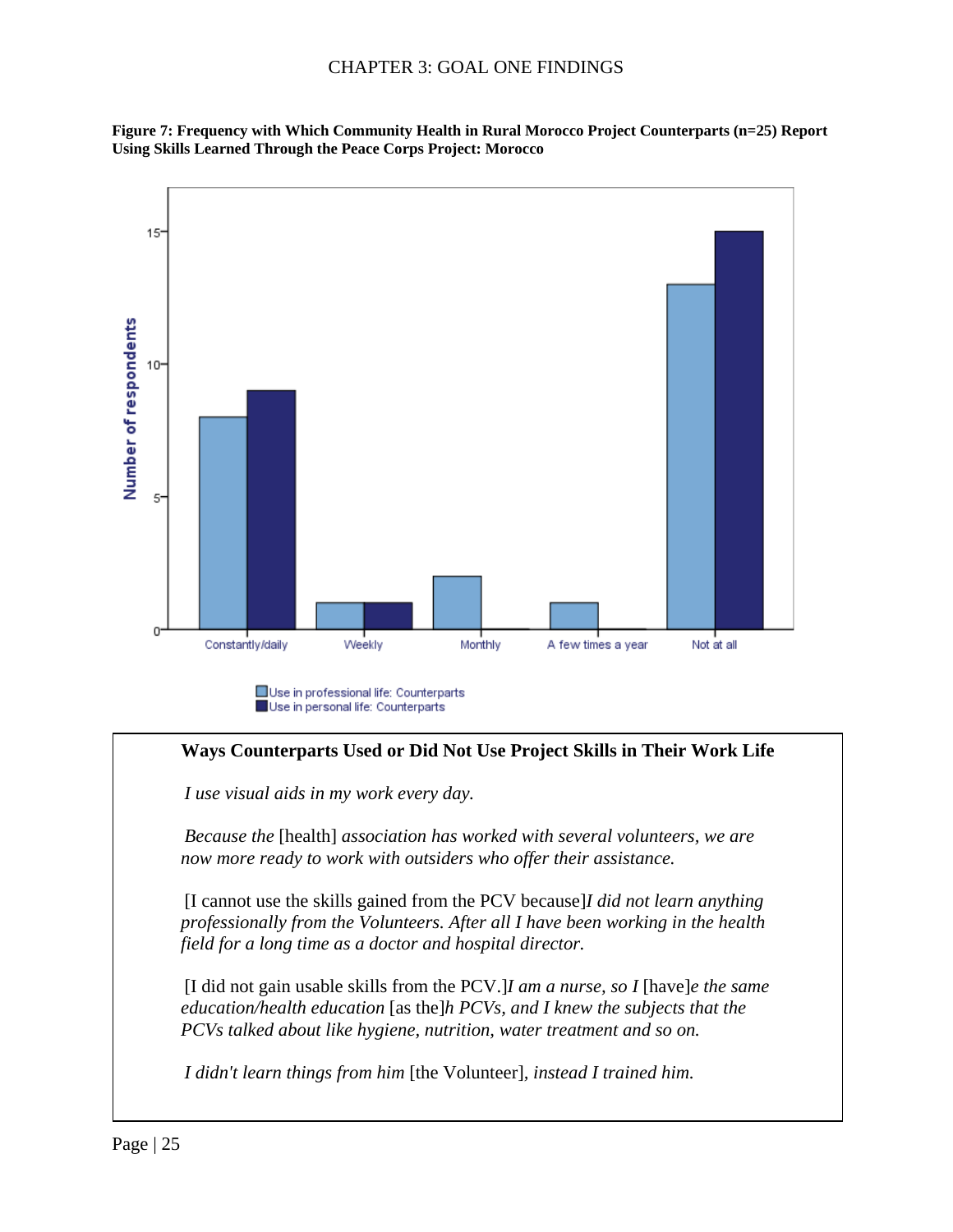#### **Ways Counterparts and Beneficiaries Used or Did Not Use Project Skills in Their Personal Lives**

#### **Counterparts**

*I didn't learn things that affect my personal life; we are the same and I did the things they taught before even the first PCV came to this site.* 

*As a father, I do the same thing with my kids and myself as well. I got a hand washing game from the PCV in which I count to 20 while washing my hands with soap. It's funny and at the same time practical because I used to wash my hands very quickly.* 

#### **Beneficiaries**

*I noticed that the Volunteer treated people equally and I have thought about that and try to treat people justly and equally. I think I learned that from the Volunteer. Also, I learned about punctuality and responsibility.* 

*I use soap and the medical kit that they gave me and I use the hygienic practices.* 

*I learned a lot but I do not practice all of what I learned.*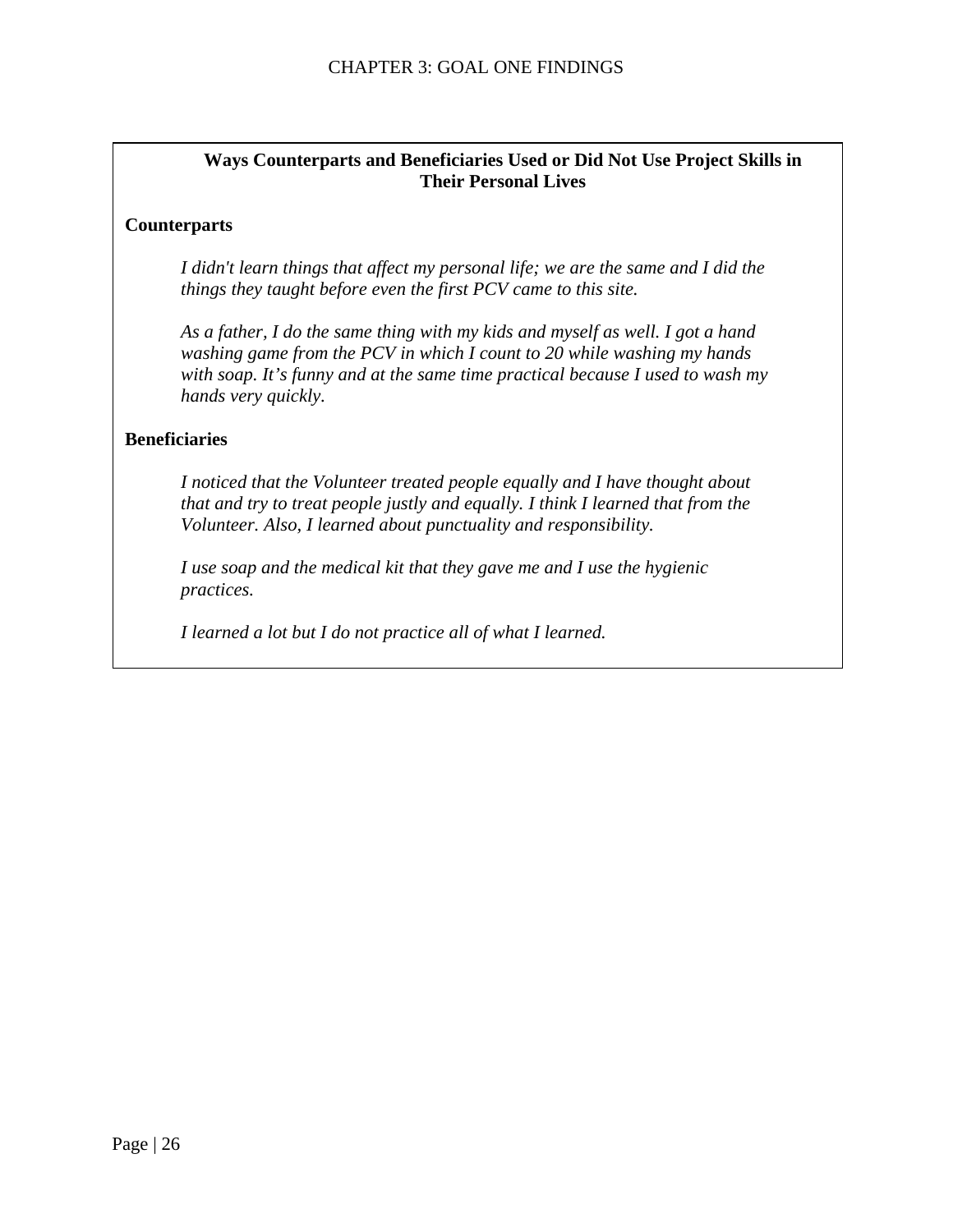## <span id="page-26-0"></span>**How Did Skills Transfer Occur?**

Seventeen of twenty-five counterparts reported receiving no training through the project related to serving as a counterpart (Figure 8). This finding was verified by PC/Morocco staff. Further, according to the in-country researcher's report<sup>[8](#page-26-1)</sup> "*When voicing these preliminary findings during the debrief meeting on 12 February* [2010]*, the PTO confirmed that PC/M actually* [does not have] *enough means to provide for extensive trainings for counterparts or beneficiaries, and that likewise the preparation for a site is often done very quickly, involving only brief contacts with very few people and without performing local needs assessments."* A small group of respondents acknowledged their work with the APCD and PCVs as training.

#### **Figure 8: Counterpart Training: Morocco (n=25)**



 $\overline{a}$ 

<span id="page-26-1"></span><sup>8</sup> Schoemaker T. (2010) REPORT *(Draft)* On Host Country Impact Study, Data Collection Phase, Of Community Health in Rural Morocco Project page 9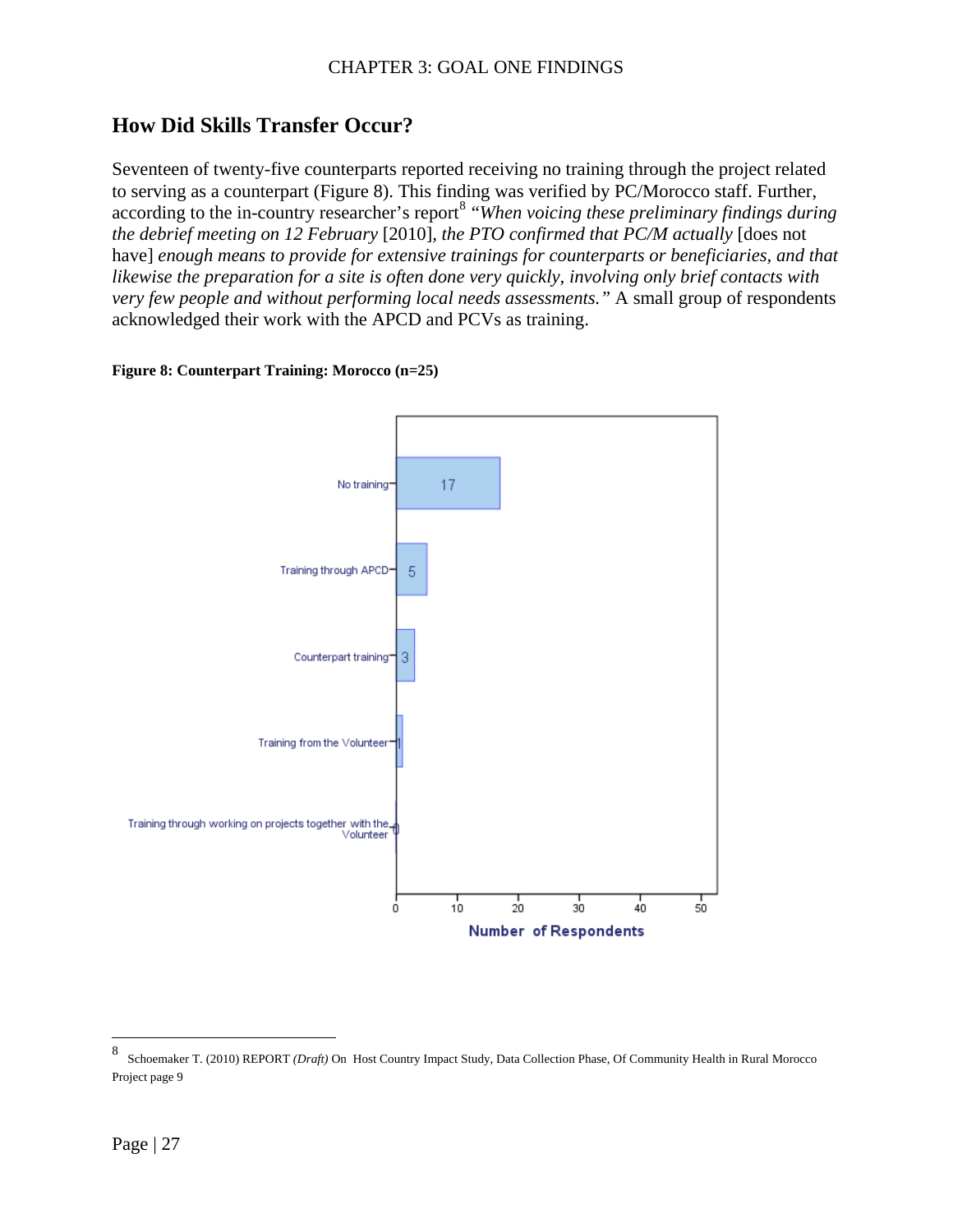<span id="page-27-0"></span>Few counterparts (less than 20 percent) or beneficiaries (less than 55 percent) reported gaining knowledge or skills in the project–related areas listed as expected outcomes for the project (Figures 9 and 10). Few members of either group reported learning new skills in prenatal care, CBO ability to address community health needs, or project management, reporting, or outcomes.



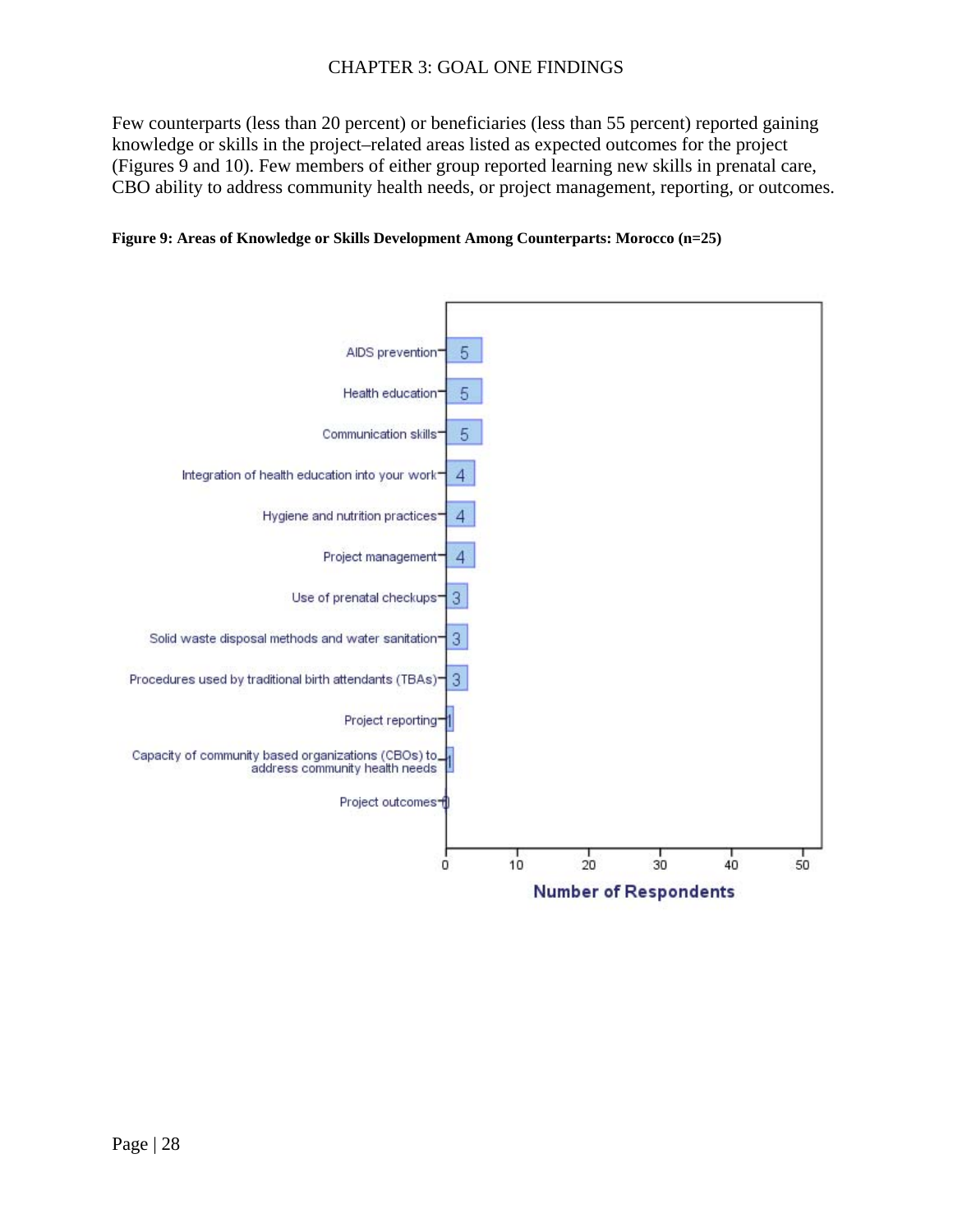<span id="page-28-0"></span>

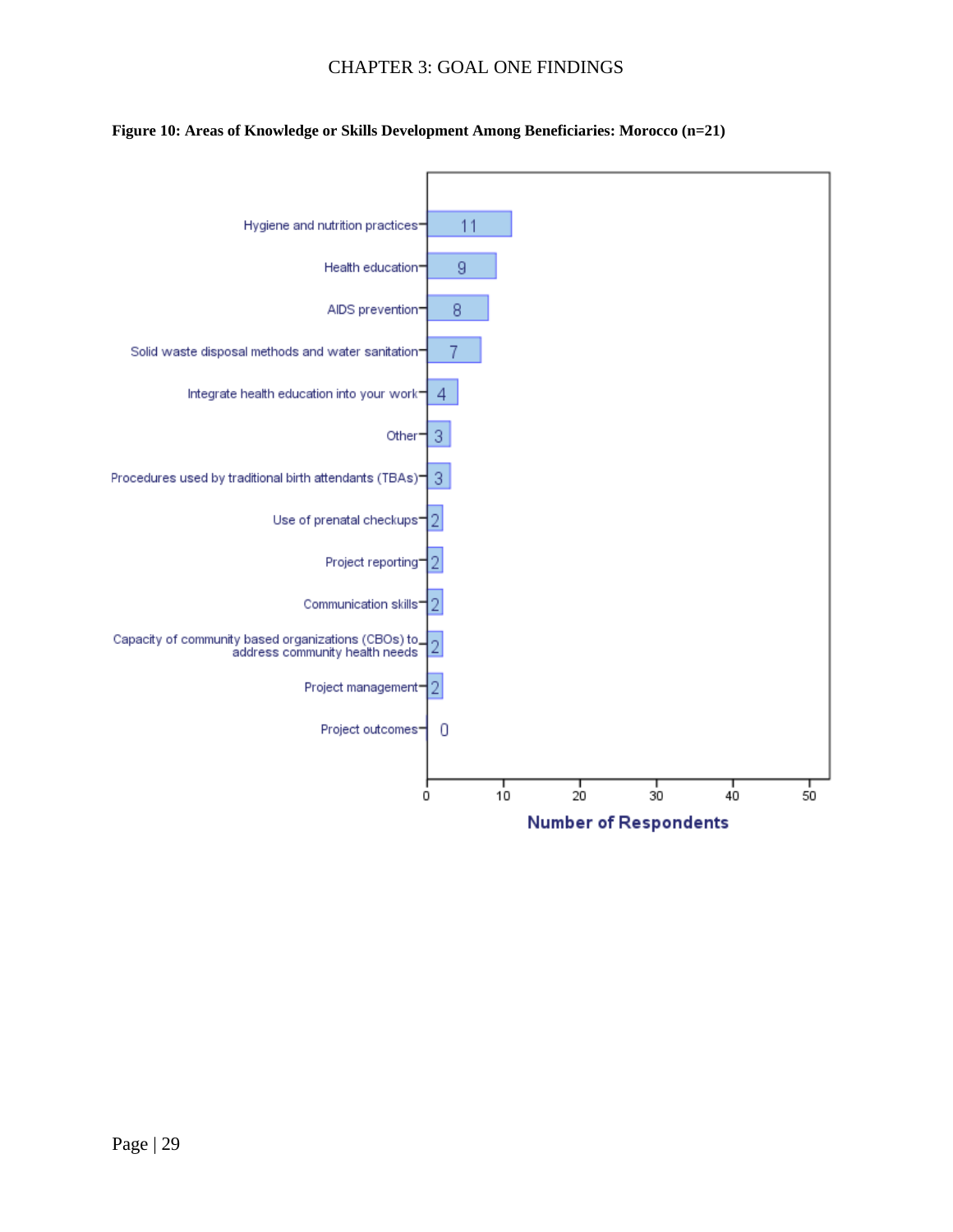<span id="page-29-0"></span>The majority of the respondents (eight of 19 beneficiaries and 17 of 25 counterparts) reported not having received any training. The few who received training (five of eight counterparts and five of eleven beneficiaries) reported that it significantly contributed to their technical knowledge or skills, and two counterparts reported that the training contributed to sustaining the project (Figures 11 and 12).





Enhances technical skills: Counterparts

Sustains project after Volunteer departure: Counterparts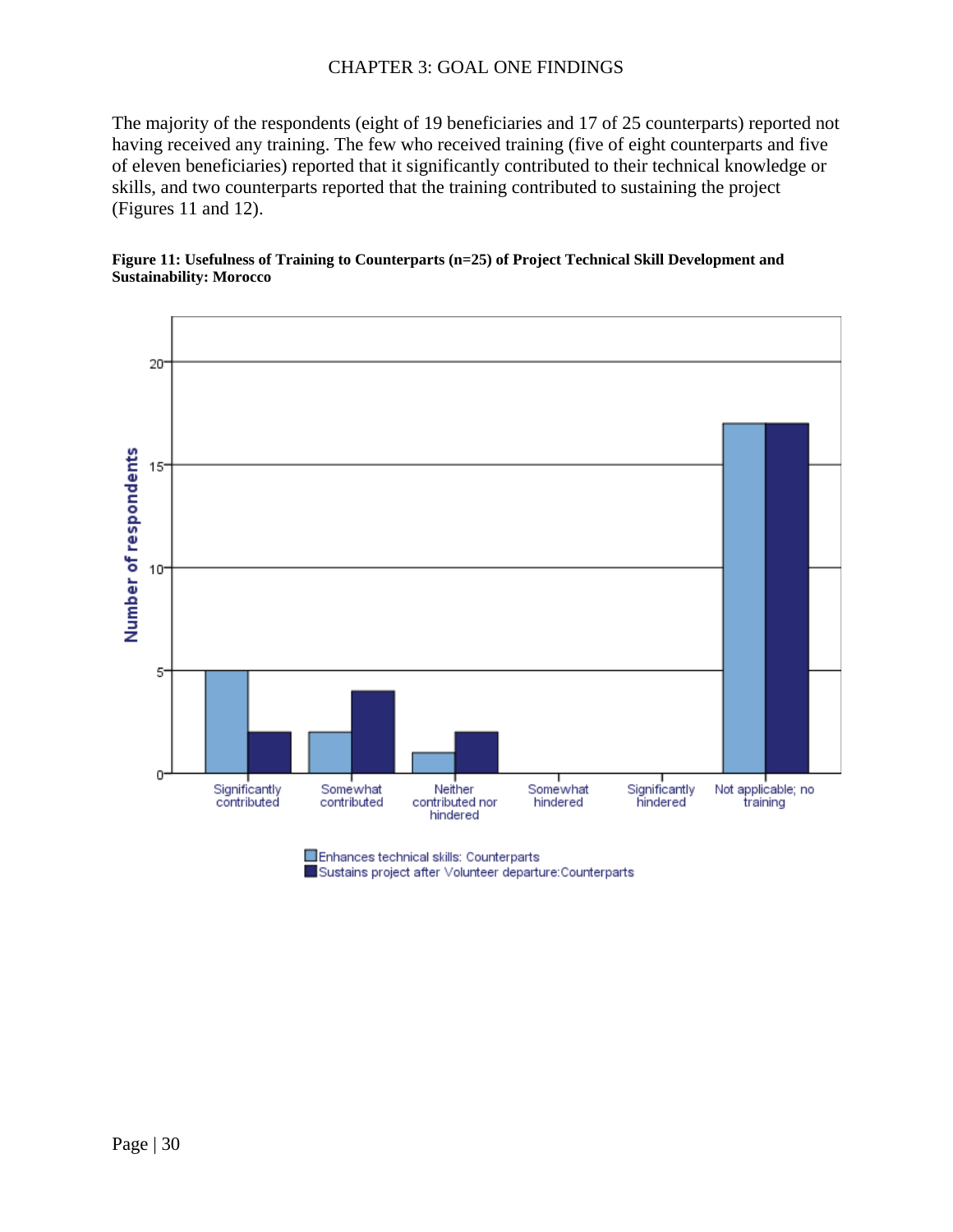

<span id="page-30-0"></span>**Figure 12: Usefulness of Training to Beneficiaries (n=19) of Project Technical Skill Development: Morocco**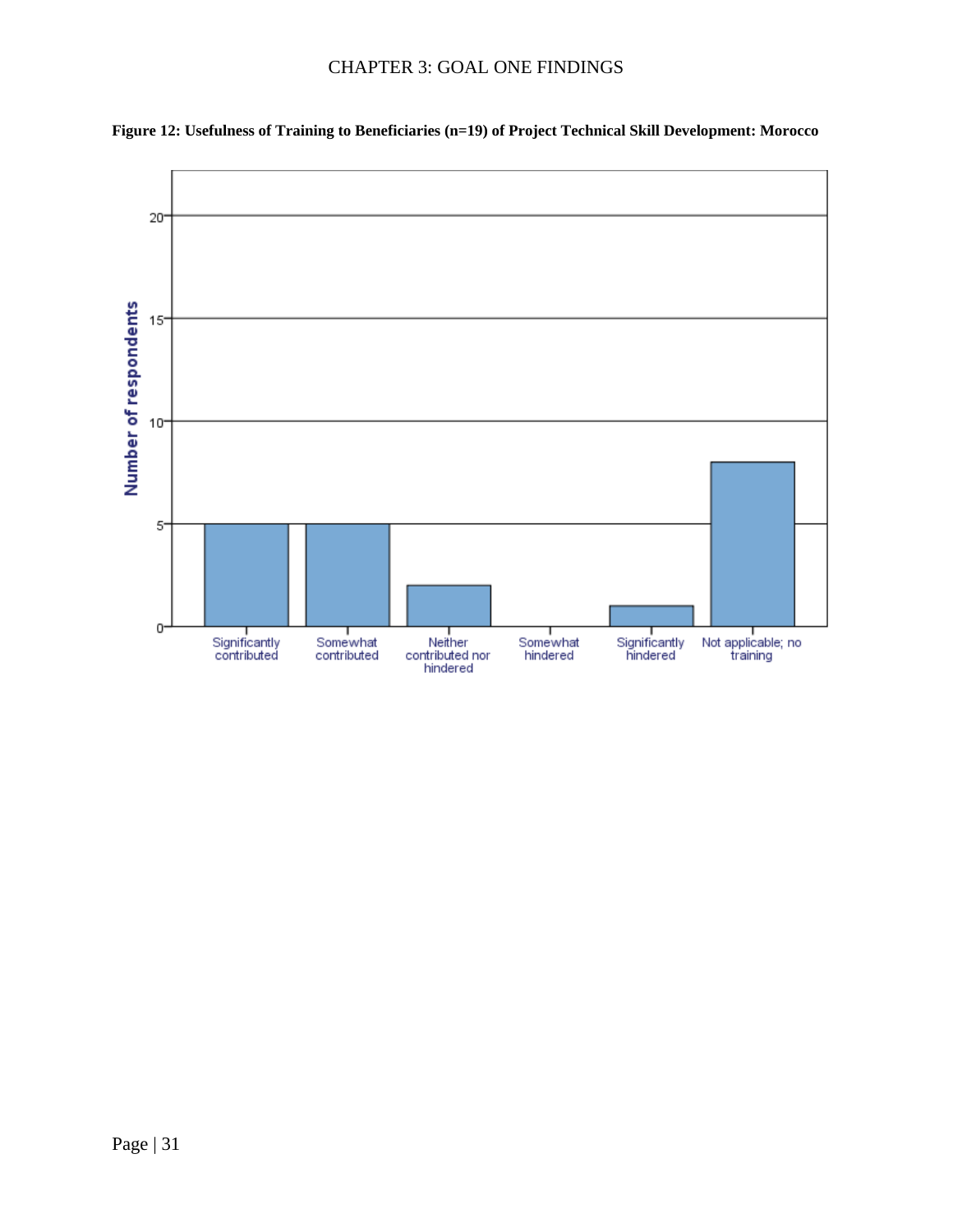<span id="page-31-0"></span>Stakeholders were asked about the effects of training on local communities. Three of the five respondents reported that the training received contributed, at least somewhat, to local skill development and project sustainability while the remaining three said that they did not know whether the training had contributed to local technical skills (Figure 13).

#### **Figure 13: Stakeholder Rating of Training Usefulness for Project Technical Skill Development and Sustainability: Morocco (n=5)**



Training contributed to technical skills

Training contributed to capacity to sustain project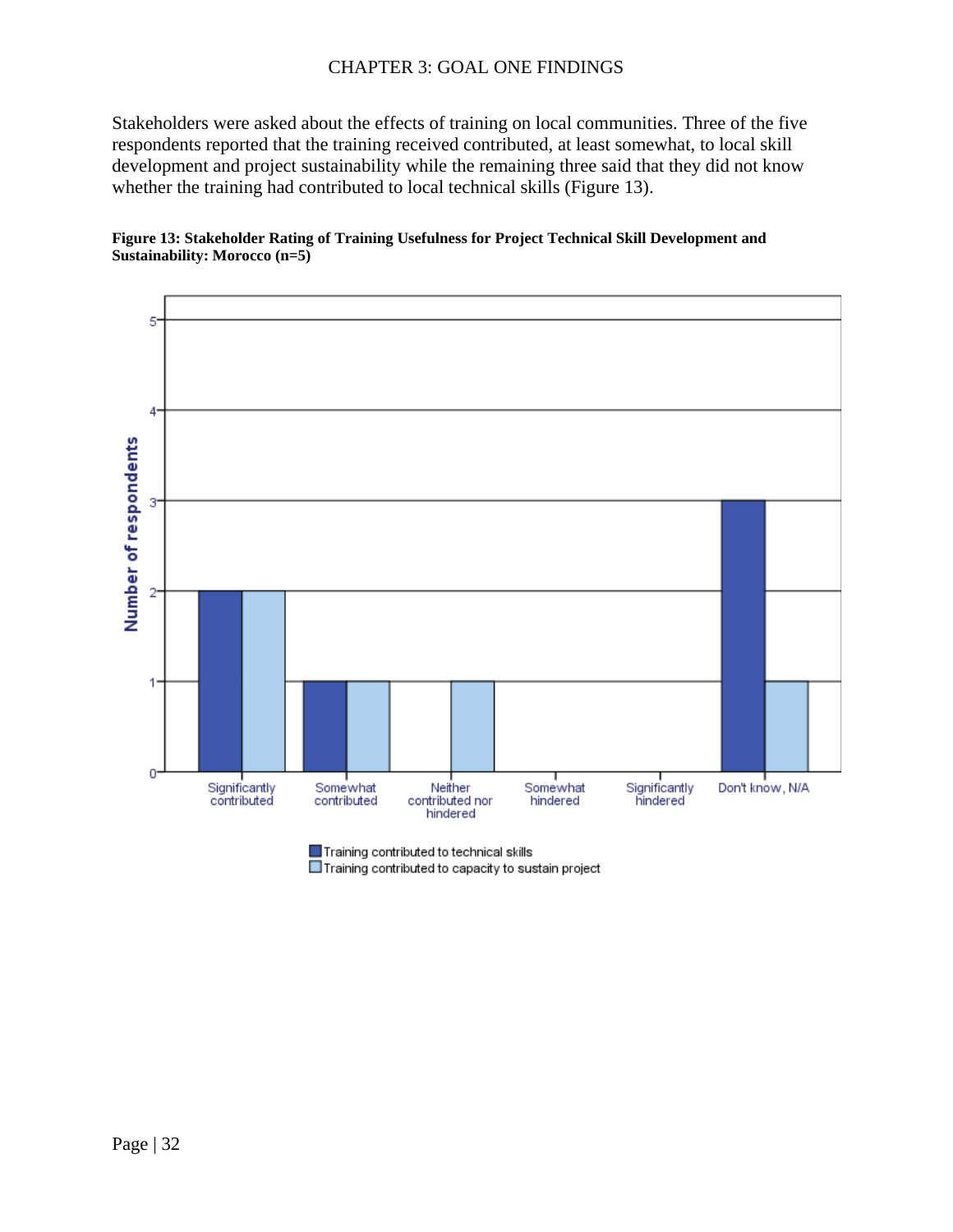#### <span id="page-32-0"></span>**Did Skills Transfer Lead to Sustainable Changes?**

Eighteen of twenty-one beneficiaries and fourteen of twenty-five counterparts said that project – related changes were maintained to at least the 50 percent level after the departure of the Volunteer (Figure 14). Three of the twenty-one beneficiaries and eight of the twenty-five counterparts reported that the changes were not maintained at all after the departure of the Volunteer.

#### **Figure 14: Extent to Which Counterparts and Beneficiaries Reported that Projects Were Sustained After Volunteer Departure: Morocco (n=46)**



Beneficiaries  $\Box$ Counterparts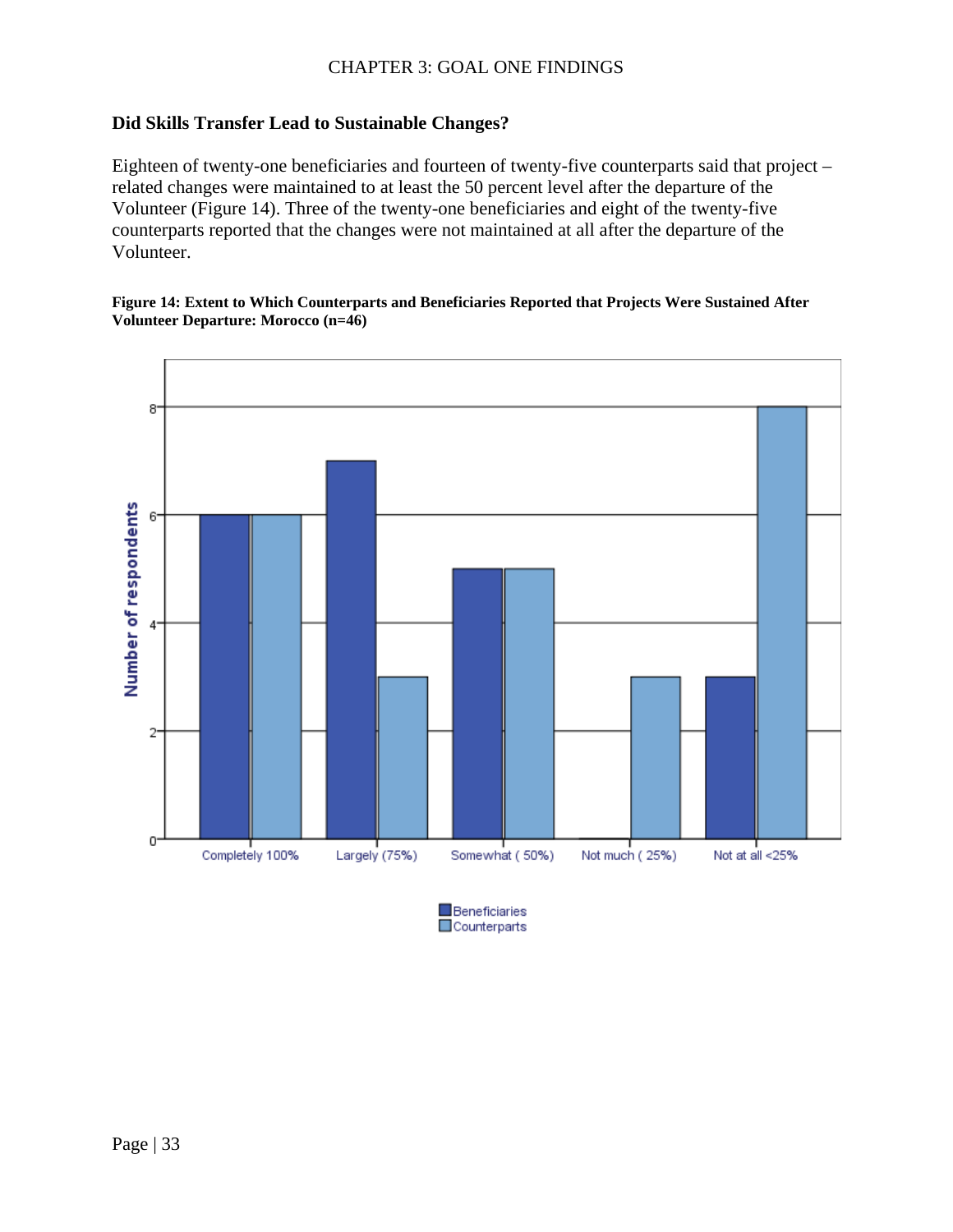### <span id="page-33-0"></span>**Overall HCN Satisfaction**

Two measures of overall satisfaction with the Peace Corps' project were included in the interviews. These were satisfaction with the:

- 1) Reported changes
- 2) Degree to which the project met their needs

The findings on these questions are reported below:

Most counterparts and beneficiaries reported being at least somewhat satisfied with the Peace Corps' projects (Figure 15). Beneficiaries were somewhat more likely than counterparts, however, to report being very satisfied. Counterparts were the only respondents to report being very unsatisfied. All of the stakeholders reported being at least somewhat satisfied (Figure 16). While it appears that the stakeholders were more satisfied with the project than are the counterparts and beneficiaries, examination of their comments (see below) indicates that in some cases these individuals did not have detailed information about the project activities or outcomes.



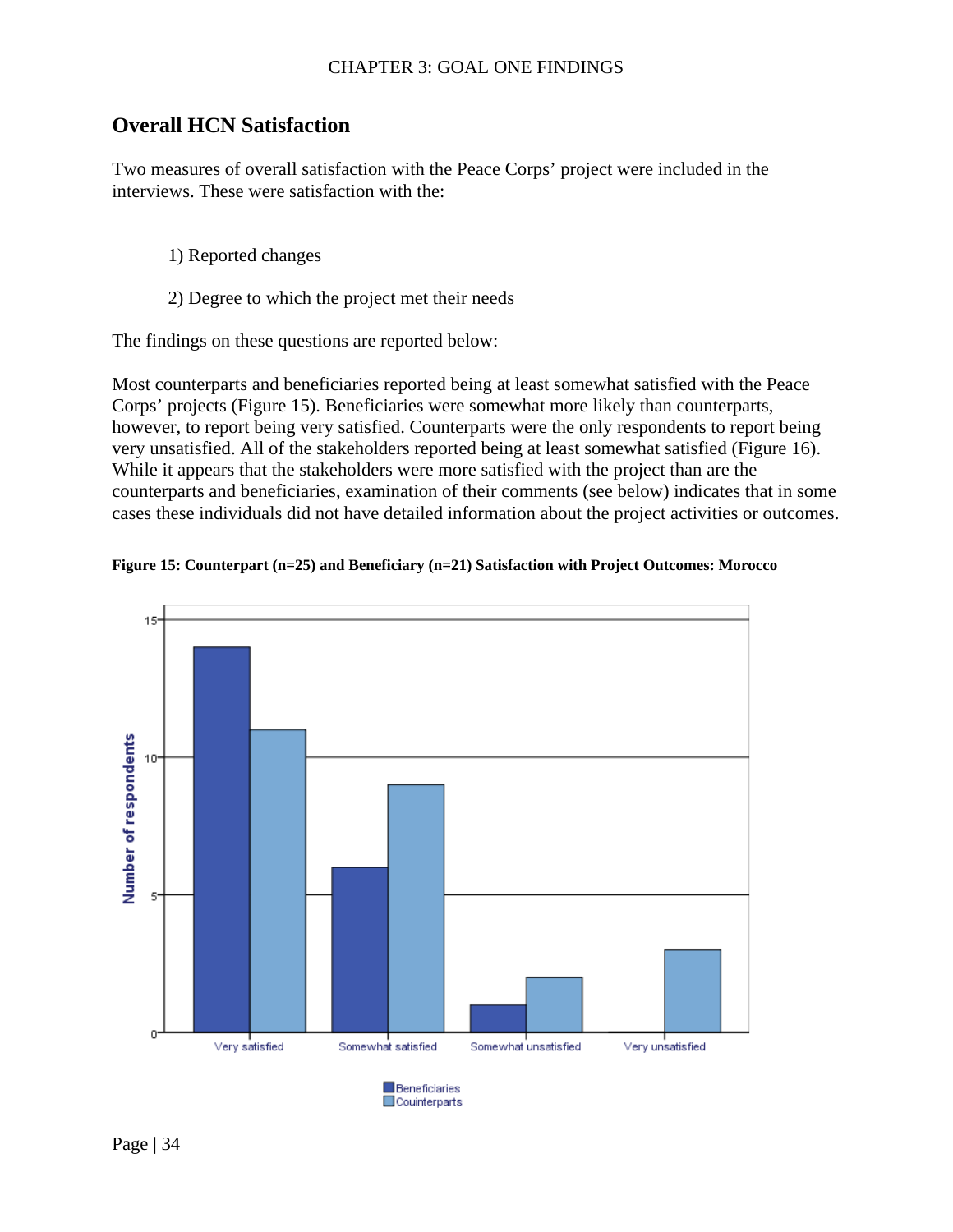

<span id="page-34-0"></span>**Figure 16: Stakeholder Satisfaction with Community Health in Rural Morocco Project Outcomes: Morocco (n=6)**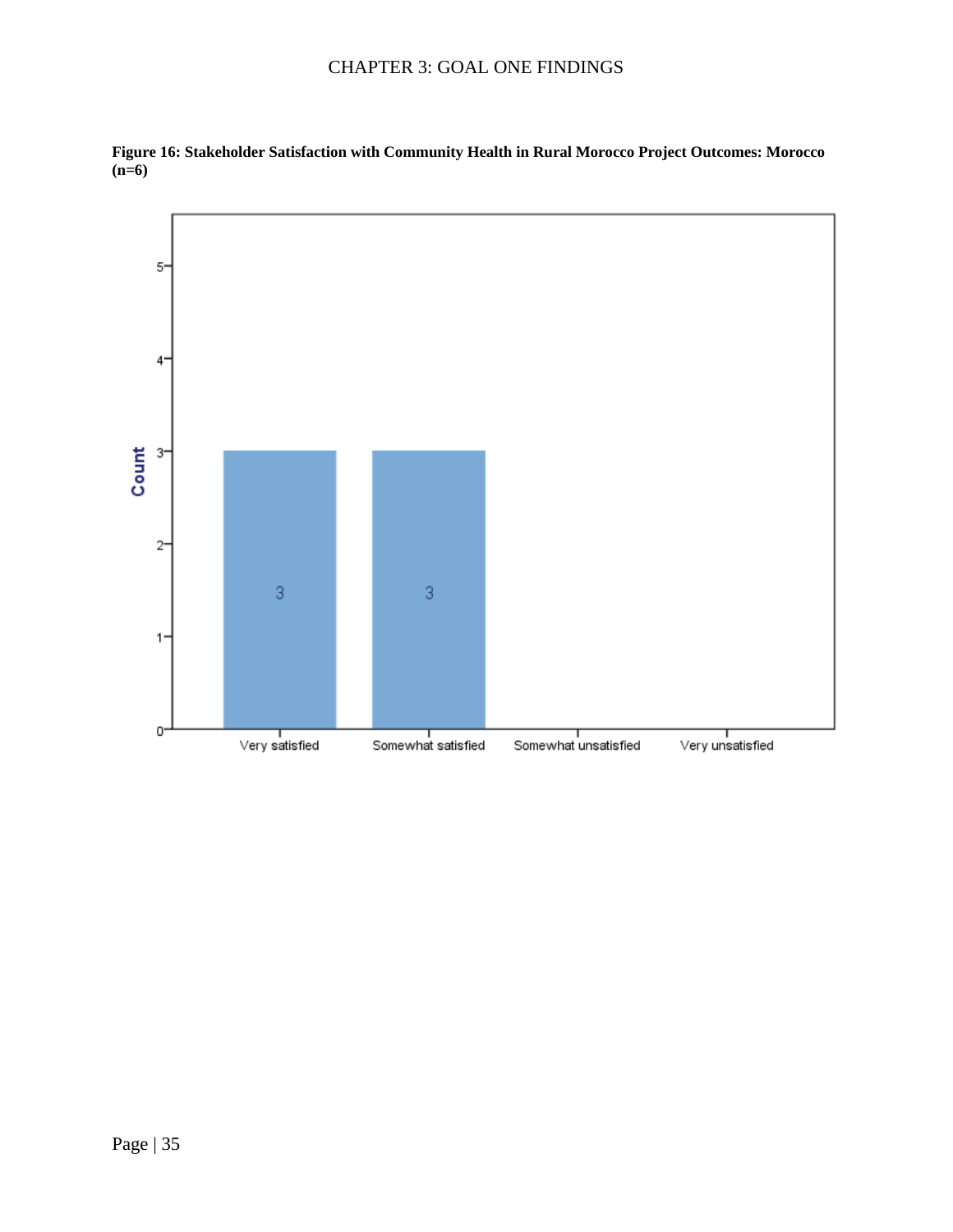#### **HCNs' Comments About Overall Satisfaction with the Project:**

#### **Counterparts**

*I am really happy with everything she did here. Even if it was simple, she brought new things to our town.* 

*I am somewhat satisfied with what they have done here. With the kids it was a very productive time and kids did really like it.* 

*Actually, it is good, but still there are a lot of things to improve in terms of health projects.* 

*The PCV has a big language barrier; she is afraid to talk to people; she is very shy; and community members take the initiative to talk to her, which makes things difficult for her. She is not doing a good job, in my opinion.* 

#### **Beneficiaries**

*The volunteer didn't have a lot of specific health knowledge so she didn't impact my understanding of health practices, but she worked very well directly with community members. She was good at teaching the basics about garbage disposal and cleanliness.* 

*PCVs tend to be leaders in health issues at this site.* 

*I am very satisfied with their work because they achieved something that the community itself could not achieve.* 

#### **Stakeholders**

*I can't tell about the changes personally because they take place at the local level. In broader lines, through reports, I know they must be there. The collaboration and coordination on the other hand, my domain, works very satisfactorily.* 

*Yes, I am very satisfied, the indicators say that there are no problems raised in the community; [there is] no complaining, and people's feedback is positive. PCVs are doing well in different areas; they are well- integrated, and that is what we are looking for.* 

*Yes* [I am satisfied]*, but from a national perspective, it is only happening on a very local, limited, and small scale, scattered, like sprinkles on a hot plate.*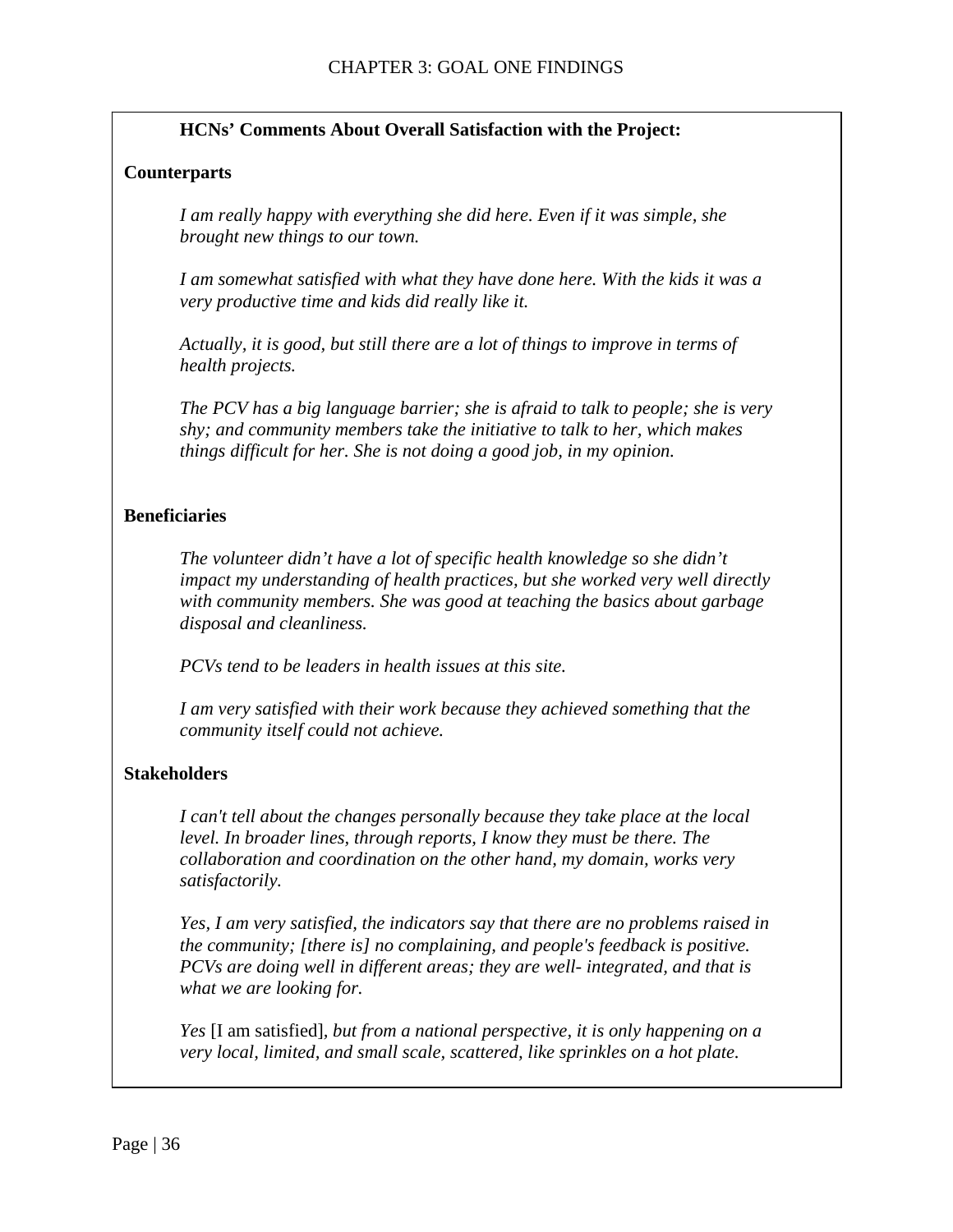#### <span id="page-36-0"></span>**Did HCNs Think Their Needs Were Met?**

Seventeen of twenty-four respondents indicated that the project was at least somewhat effective at building relevant capacities (Figure 17).



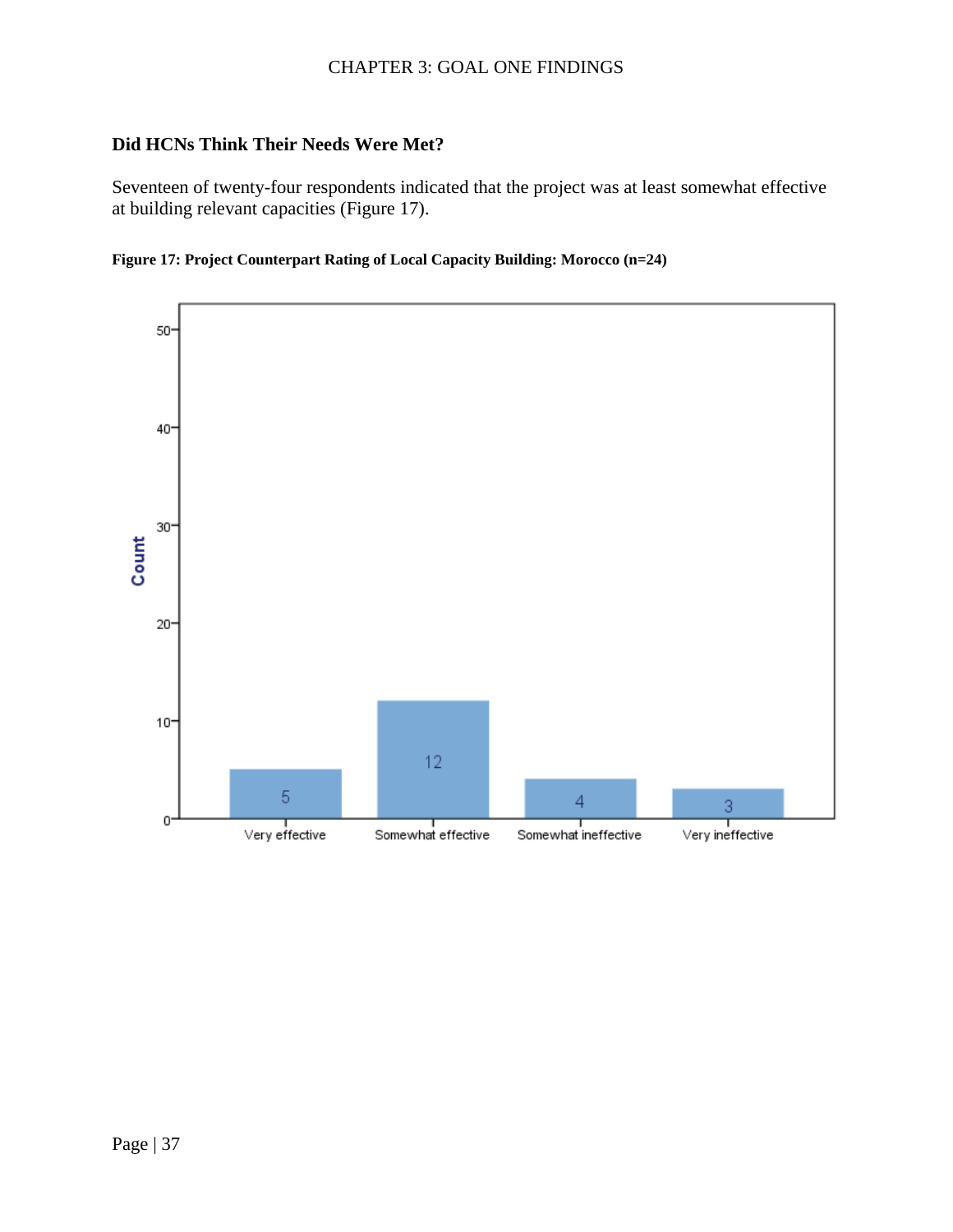#### **Would HCNs Want to Work with the Peace Corps Again?**

Another measure of satisfaction with the results of the work conducted through the Peace Corps' project is whether counterparts and beneficiaries would want to work with another Volunteer. Forty-four of forty-six counterparts and beneficiaries reported that they would want to work with another Volunteer.

#### **HCNs' Responses About Why They Would Welcome Another Volunteer:**

#### **Counterparts**

*Yes for sure, because, as I told you before people trust them and people do what the PCVs ask them to do. So, I see no problem in having another PCV intervene in health education and convince community members to improve their health and have healthy lives.* 

*We would like another Volunteer so they can continue and finish what other Volunteers did. This will help the work of the previous Volunteers to continue.* 

*Yes I want another PCV, but I hope that they may be better in terms of their language competency and be more familiar with health issues.* 

#### **Beneficiaries**

*I want another volunteer because I can see that the Volunteer has come to help us and having a Volunteer here benefits us. The Volunteer has lots of new ideas for projects that are exciting.* 

*If it would be the same projects/activities, there is no need to send another PCV. We would not like to have another health PCV. We need to work with a small business development PCV like the one in Ait Ouffi.* 

*I want another PCV but someone who will interact with the population and explain to them the Peace Corps goals.*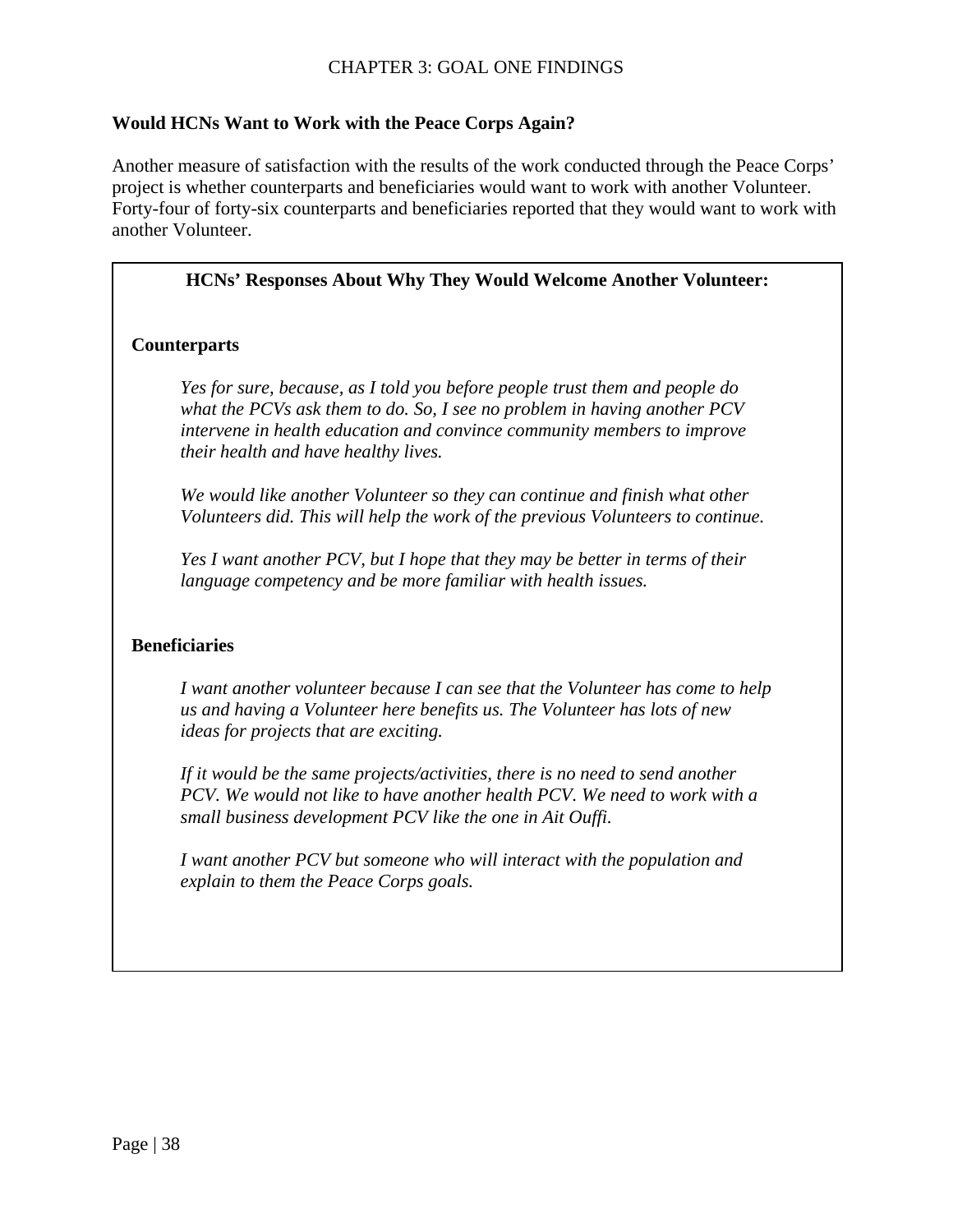#### <span id="page-38-0"></span>**Support and Barriers to Project Performance**

Beneficiaries and counterparts involved in the project observed that the main factor contributing to the success of the project was the enthusiasm of the Volunteer (Figure 18). Comments from respondents emphasize the degree to which Volunteers are open and willing to talk with a wide variety of community members. This is viewed as important to a Volunteers' ability to encourage community and personal level change.

#### **Figure 18: Factors Project Counterparts and Beneficiaries Credited with Project Success: Morocco (n=46)**

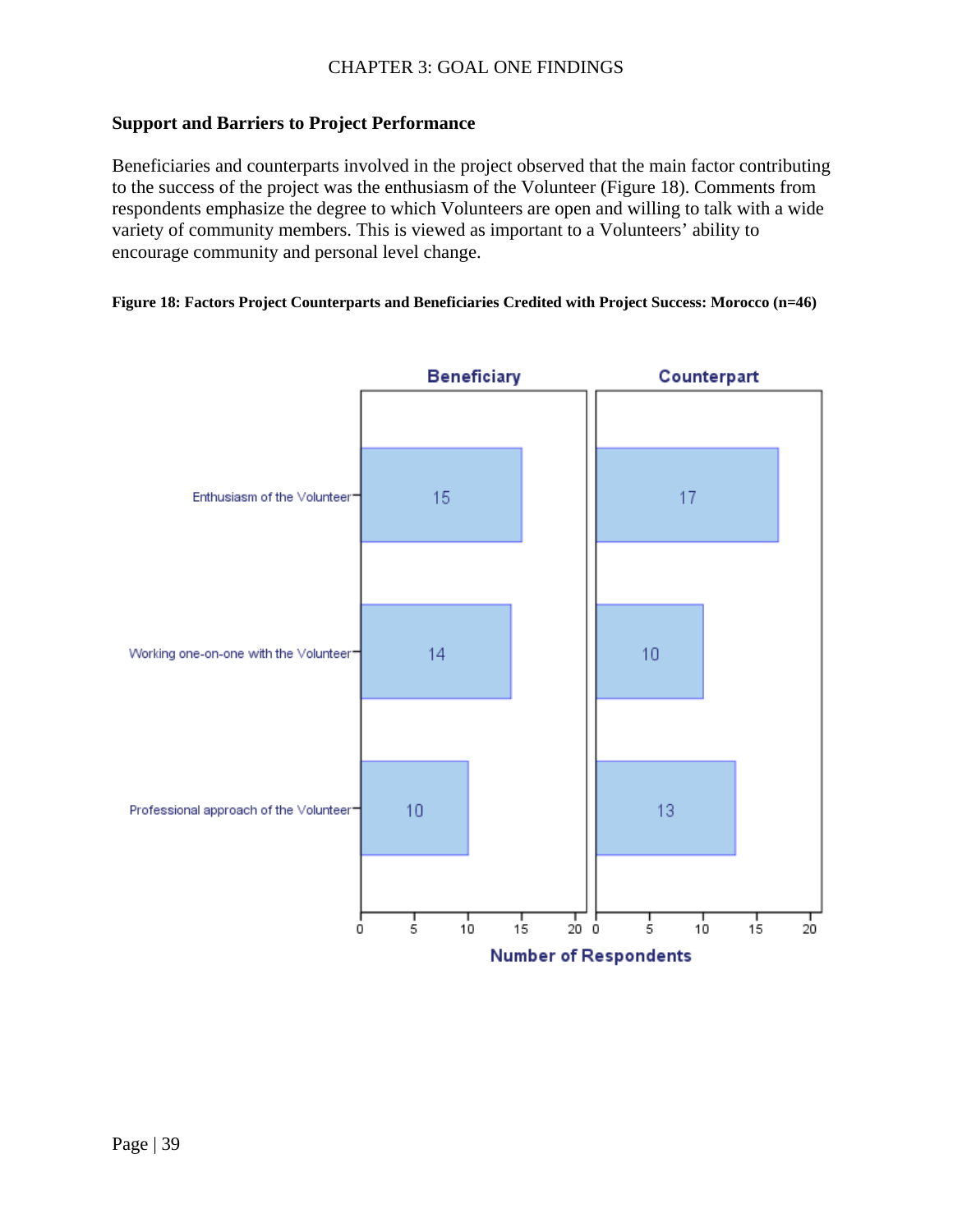<span id="page-39-0"></span>The most frequently mentioned barrier to project success according to counterparts, beneficiaries, and stakeholders was a lack of funding (Figures 19 and 20). As one respondent noted: "*Lack of funding can hinder sustainability when a project is started without the funds available to continue the service."*

A comment made by several respondents was that the project work was not completed because Volunteers left their sites before the end of the service. This observation is substantiated by the fact that early termination rates for Morocco between 2007 and 2009 ranged between a high of 43 percent in 2007 and a low of 20 percent in 2009. Another barrier not specifically asked about but derived from the analysis conducted by the in-country senior researcher<sup>[9](#page-39-1)</sup> is that both counterparts and beneficiaries thought that they "*were ill‐prepared before the Volunteer's arrival, both professionally and as community member*[s]*. Many of them also* [reported not having] *any training relating to the PCV".*



#### **Figure 19: Counterpart (n=25) and Beneficiary (n=21) Rating of Barriers to Project Success: Morocco**

1

<span id="page-39-1"></span><sup>9</sup> Schoemaker T. (2010) *REPORT (Draft) On Host Country Impact Study, Data Collection Phase, Of Community Health in Rural Morocco Project*, page 8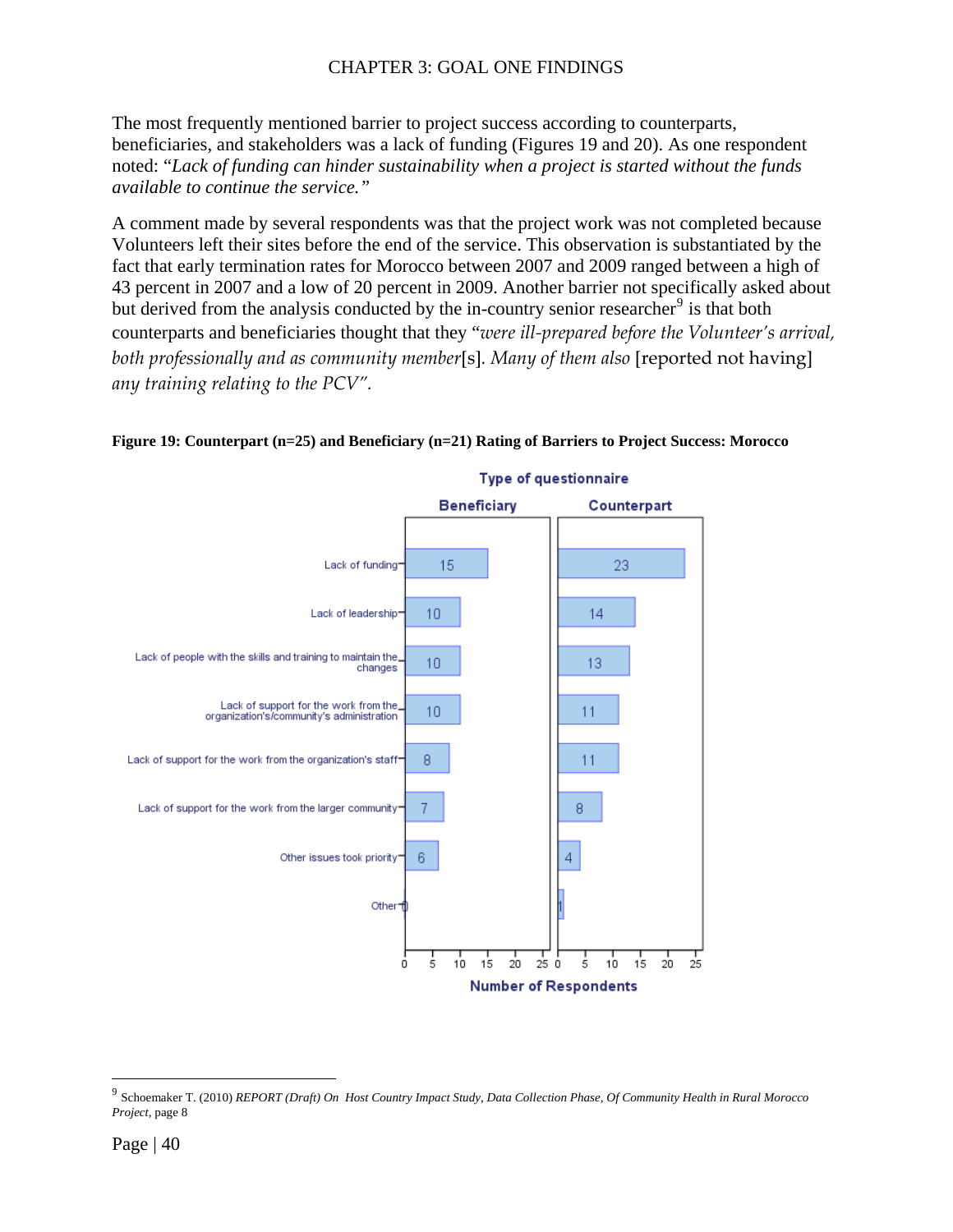#### <span id="page-40-0"></span>**Figure 20: Stakeholder Rating of Barriers to Project Success: Morocco (n= 6)**

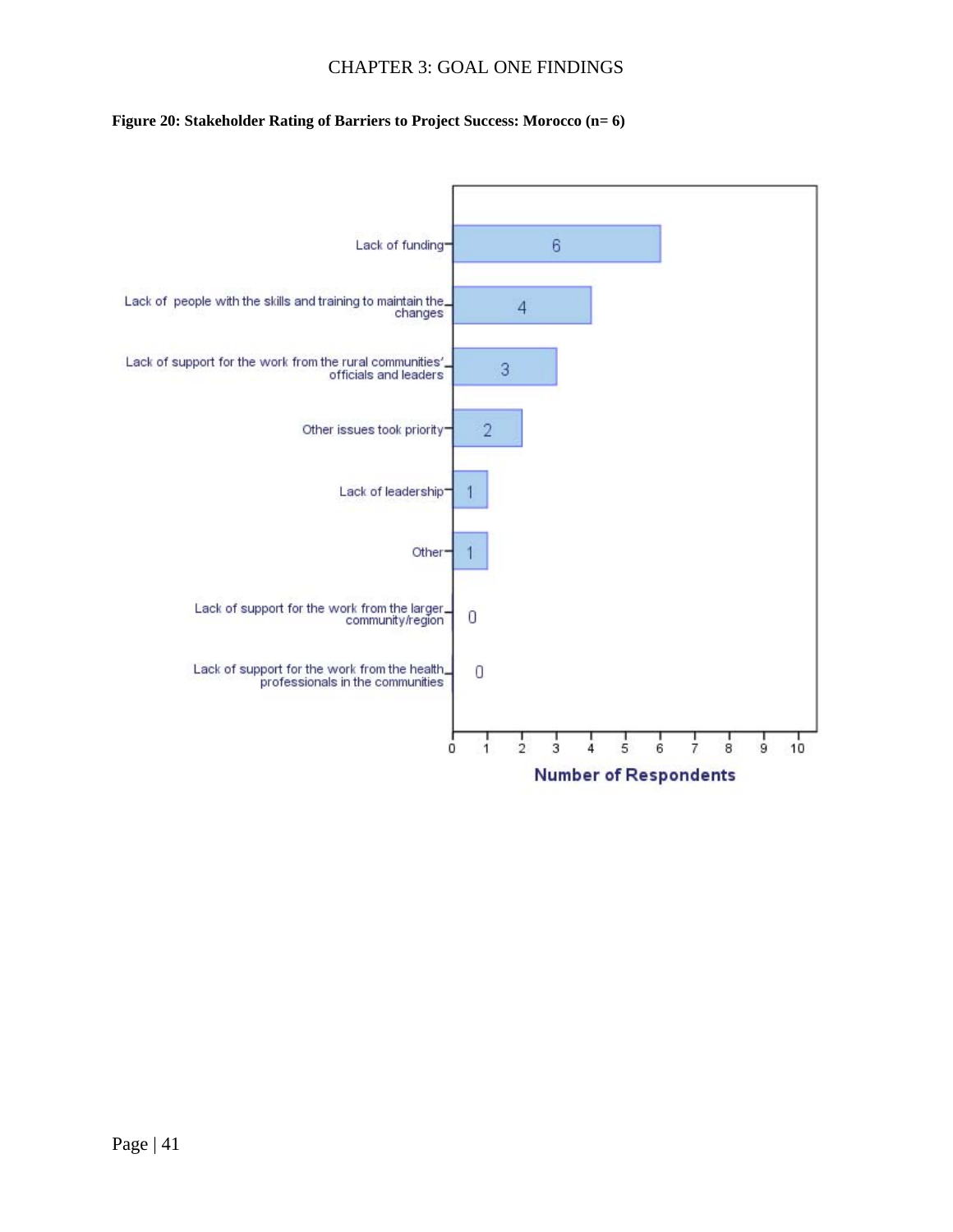#### **HCNs' Comments About Barriers to Project Success:**

#### **Counterparts**

*People don't have money; most of them are illiterate and incompetent to do such things, unless there are some educated people. But, if there is money all problems can have solutions.* 

*There are people who are interested in doing and continuing these kinds of projects but they need more training and support from other organizations.* 

#### **Beneficiaries**

*We don't have a lot of educated people to encourage change and people really like their ways of doing things, whether it is healthy or unhealthy.* 

[Barriers include] *illiteracy, some people still have no idea about the unhealthy behaviors, and can't understand what the PCV, nurse or even the doctor is talking about, poverty and lack of support for poor families for basic things like soap, toothbrush, etc.* 

#### **Stakeholders**

*There is a lack of good will. Sometimes local personalities can frustrate a project for any kind of reason.* 

*Most of the volunteers leave their sites before finishing their service which makes most of the projects unsustainable.*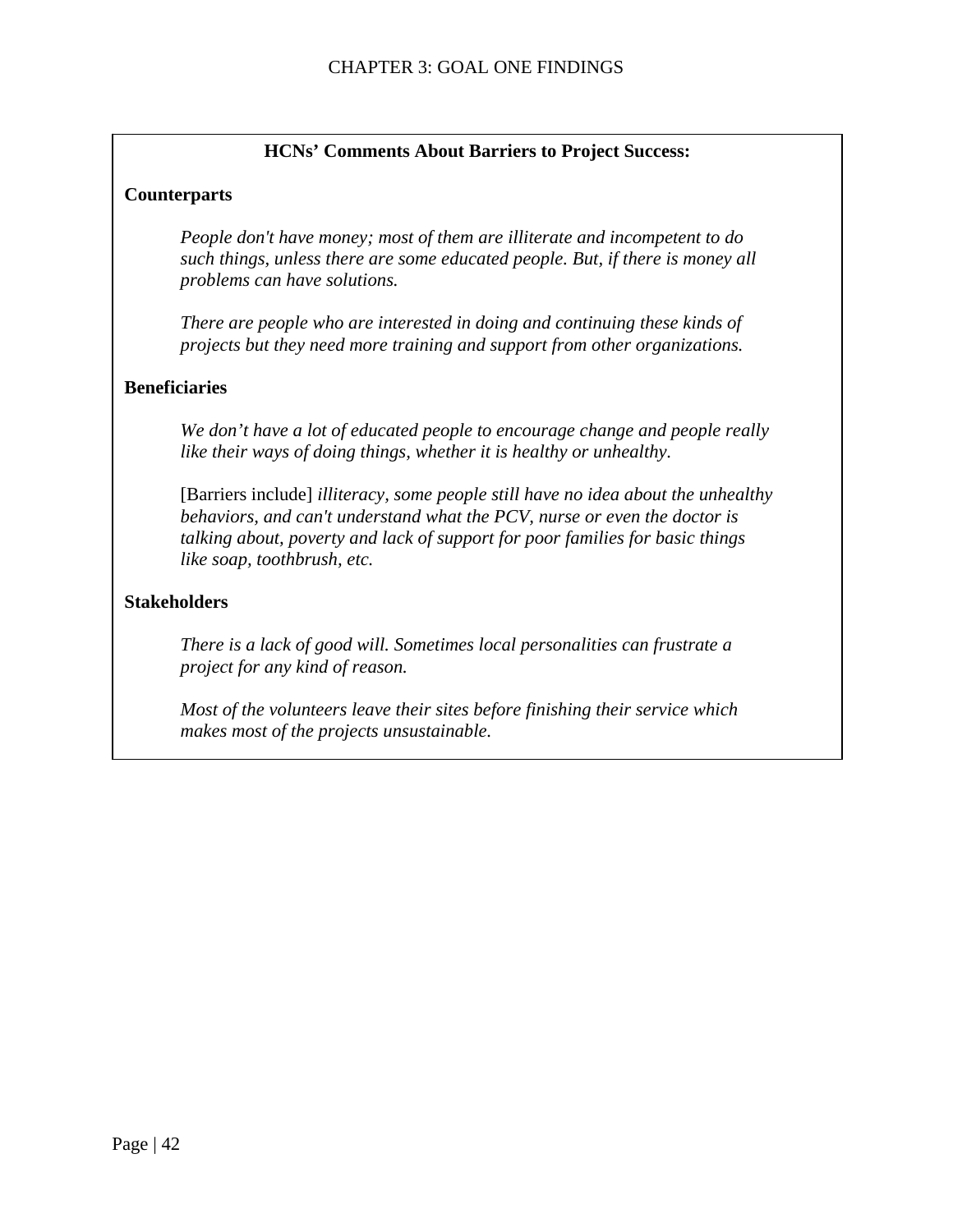<span id="page-42-0"></span>The Moroccan study added a question about the impact of the Volunteer's gender on the project. Most respondents reported that the gender of the Volunteer affected the success of the project (Figure 21). Specifically, all HCNs who had worked with male PCVs indicated that the PCV's gender either contributed positively to the project or was a neutral factor. Most respondents who had worked with female PCVs (26 of 39) said that the PCVs' gender significantly contributed to the project's success. One respondent said that PCV gender contributed somewhat to the project and ten said that it was not a factor. An additional two respondents, who had worked with female PCVs, reported that the PCV's gender hindered the project. These respondents may have misunderstood the question as neither offered a reason why having a female PCV would hinder the project. In fact, one commented that female PCVs were more effective than male PCVs because of the conservative communities in which they work and the other one said that PCV gender makes no difference.

This finding was elaborated on by the in-country senior researcher<sup>[10](#page-42-1)</sup> who wrote that because many of the beneficiaries were women and "b*ecause most rural health projects contain issues of reproductive health, maternal care, STDs and such, and because these sex related topics are surrounded by taboos (if they can be discussed at all!), respondents overwhelmingly responded that female Volunteers would be more effective than males in this respect*".



#### **Figure 21: Reported Effect of Gender on Project Success (n=45)**

1

<span id="page-42-1"></span><sup>10</sup> Schoemaker T. (2010) REPORT *(Draft)* On Host Country Impact Study, Data Collection Phase, Of Community Health in Rural Morocco Project page 13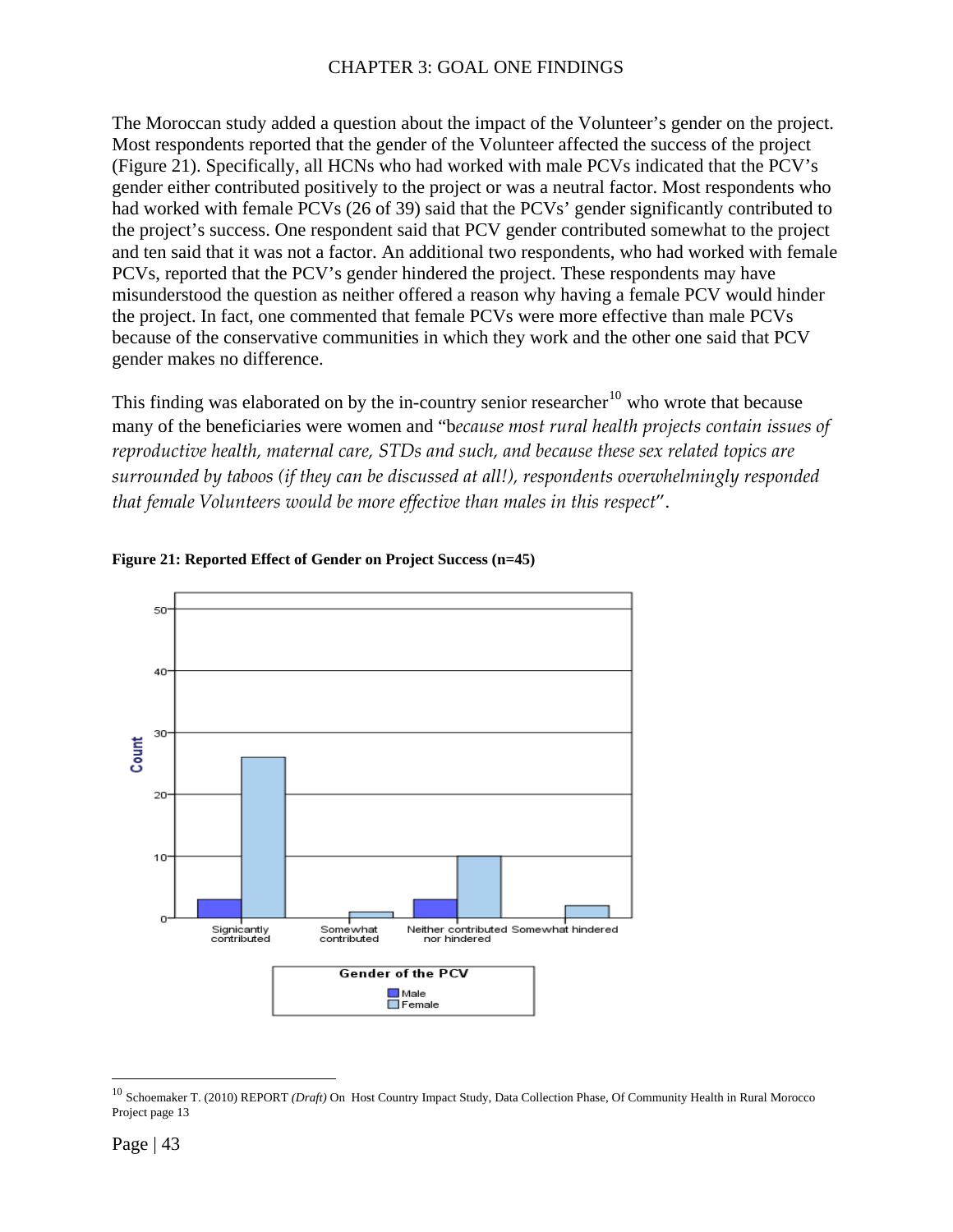#### **HCNs' Comments on the Effect of Gender on Project Success**

#### <span id="page-43-0"></span>**Counterparts**

*A female Volunteer can do health education with the local women. It's very conservative here and that's why men would not make any contribution.* 

*It is better to have a female PCV in the health sector in conservative areas like Tazouggart. Based on local cultural, social and religious reasons, females can integrate better and it would be very hard if not impossible for a male to explain or even talk* [to the women].

#### **Beneficiaries**

*The gender makes a big difference because it is a very conservative community and women will not speak to men about health problems. It helps to have a female volunteer so we can reach all members of the community. Female volunteers can work with men and women.* 

In some areas only women are in touch with the kids and stay in the town during the *day, so to have a female PCV would be effective for tackling more issues that relate to women.* 

*It depends on the personality, motivation of the PCV, and the kind of project the PCV wants to conduct. For me both genders are the same.* 

## **Lessons Learned Regarding Goal 1 Performance**

Several topics that would benefit from additional analysis emerged from the research:

**Low level of skills transfer:** Responses to several questions suggest that respondents are not adopting the health–related behaviors that are the focus of the project (for examples see Figures 5 and 6). The rates of change were especially low regarding pre-natal care and traditional birth attendant practices. When asked specifically about what they learned through the project, few counterparts or beneficiaries reported learning the skills that are the primary focus of the project (Figure 8).The low numbers for any particular skill may be due to a low number of Volunteers working on that particular skill area. If different Volunteers are expected to work in a sub-set of project areas, then the low numbers for each skill make sense. But, if all Volunteers are expected to conduct activities that address all of the project areas, then these low numbers are of concern.

**HCN Satisfaction:** Notwithstanding the finding that PCVs' projects have minimal impact on capacity building (Goal 1), a large majority of the respondents are happy and satisfied with the projects as such, even when outcomes and changes are small, and not sustained. Respondent satisfaction with the project is also indicated by the fact that practically all respondents would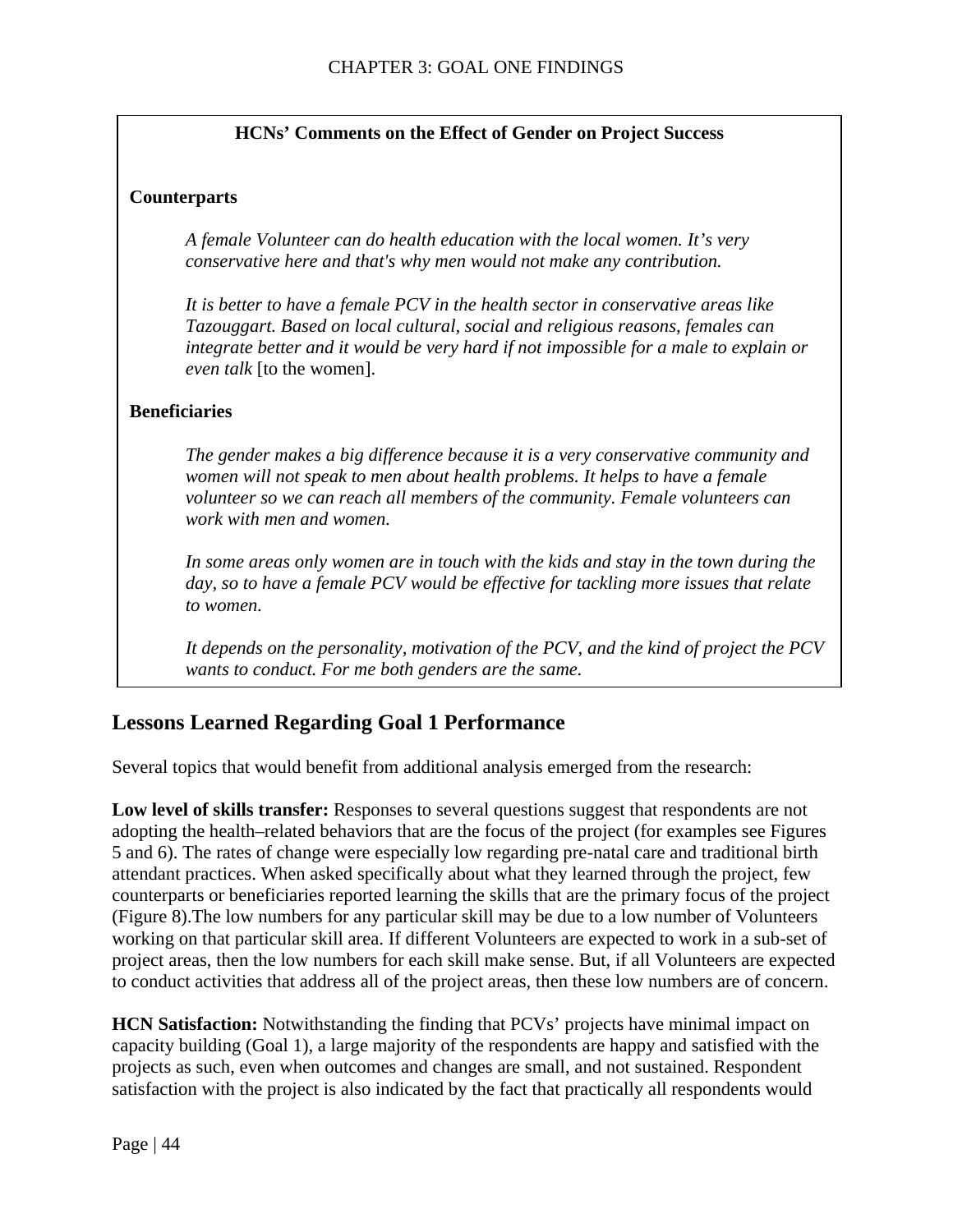like to have another Volunteer come to work with them. Respondents indicate in their comments that PCV input is most welcome and communities appreciate the idea that outsiders take interest and seem to care for them. Additional research should be done to determine the basis for HCN satisfaction with the project.

**A need for HCN training:** Little training of counterparts was conducted through the project.A majority of counterparts reported receiving no counterpart training (Figure 8). A majority of respondents also reported not receiving any training related to the specific project topics (Figure 11). In addition, low numbers of respondents reporting learning skills through the project (Figures 9 and 10). This finding was confirmed by post staff and suggests that the lack of training reported is an accurate finding rather than underreporting based on an unclear definition of the term training.

**Administrative support for project sustainability:** A significant number of respondents indicated that a lack of leadership and skilled people were barriers for sustaining the health projects (Figures 19 and 20). This finding was supported by the in-country senior researcher<sup>[11](#page-44-0)</sup> who wrote that "*a large majority of respondents were hardly aware of what was going to happen and by whom, and why, before a project started. Sites are apparently simply being assigned by the Ministry of Health and then operationalized by the Peace Corps through some contacts with stakeholders and/or known counterparts. Community needs are defined also by the Ministry of Health: they are central priorities and policies, not necessarily reflecting the actual local situation*"*.* Two specific issues that would benefit from additional analysis by the post are: training and building local support for projects.

**Gender:** It appears that the gender of the PCV does affect the success of the project. In traditionally conservative areas such as those represented by the project sites, respondents reported that it is better to have female PCVs. The post is already sensitive to this issue and should continue to take this issue into account when requesting and placing Volunteers in the future.

 $\overline{a}$ 

<span id="page-44-0"></span><sup>11</sup> Schoemaker T. (2010) REPORT *(Draft)* On Host Country Impact Study, Data Collection Phase, Of Community Health in Rural Morocco Project page 9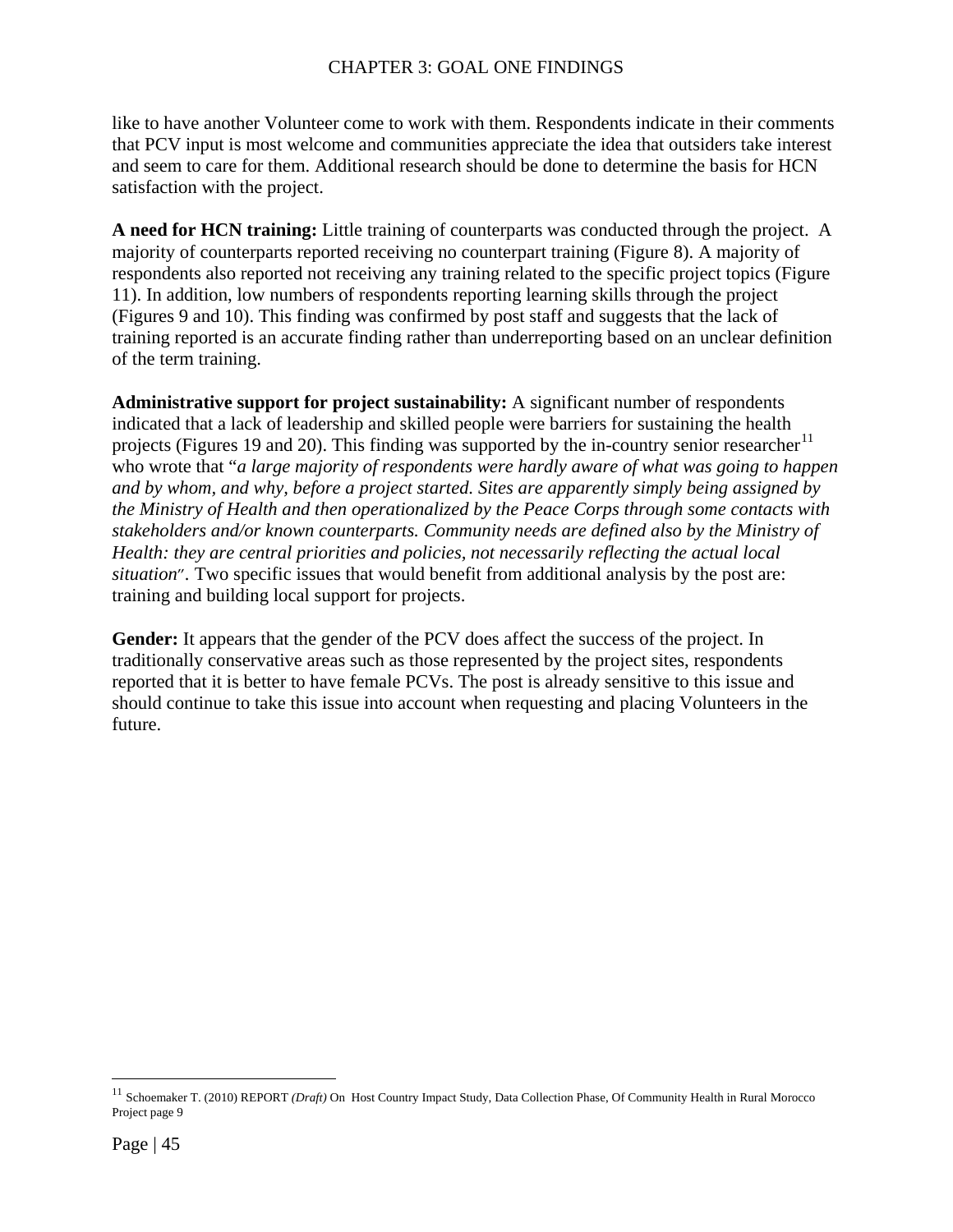<span id="page-45-0"></span>This section addresses how and to what extent Volunteers promoted a better understanding of Americans among the HCNs with whom they worked and lived. The section begins with a description of what Moroccans thought about Americans prior to interacting with a Volunteer and how they acquired that information. The section continues with a description of how much and in what ways Moroccans interacted with Volunteers and concludes with their opinions of Americans after interacting with Volunteers.

## **How Did Moroccans Get Information About Americans Prior to Interacting With a Volunteer?**

Among counterparts, beneficiaries and host families, the most frequently mentioned source of information about people from the United States was television shows or movies (Figure 22 and 23), followed by print media. Few mentioned having personally interacted with Americans in Morocco or in the United States.

#### **Figure 22: Counterpart and Beneficiary Sources of Information about Americans Prior to Interacting with a Volunteer: Morocco (n=46)**

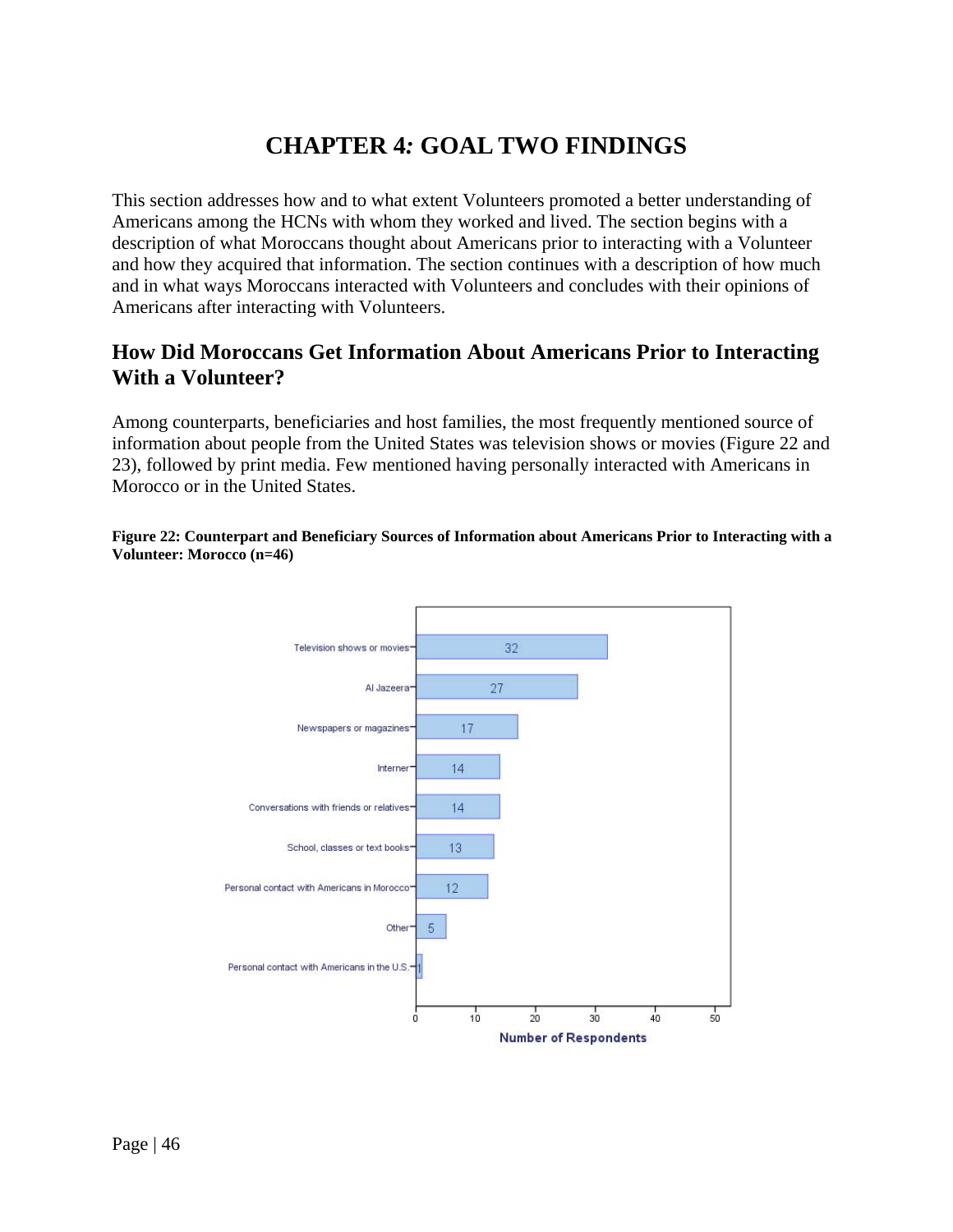<span id="page-46-0"></span>**Figure 23: Host Family Sources of Information about Americans Prior to Interacting with a Volunteer: Morocco (n=22)** 

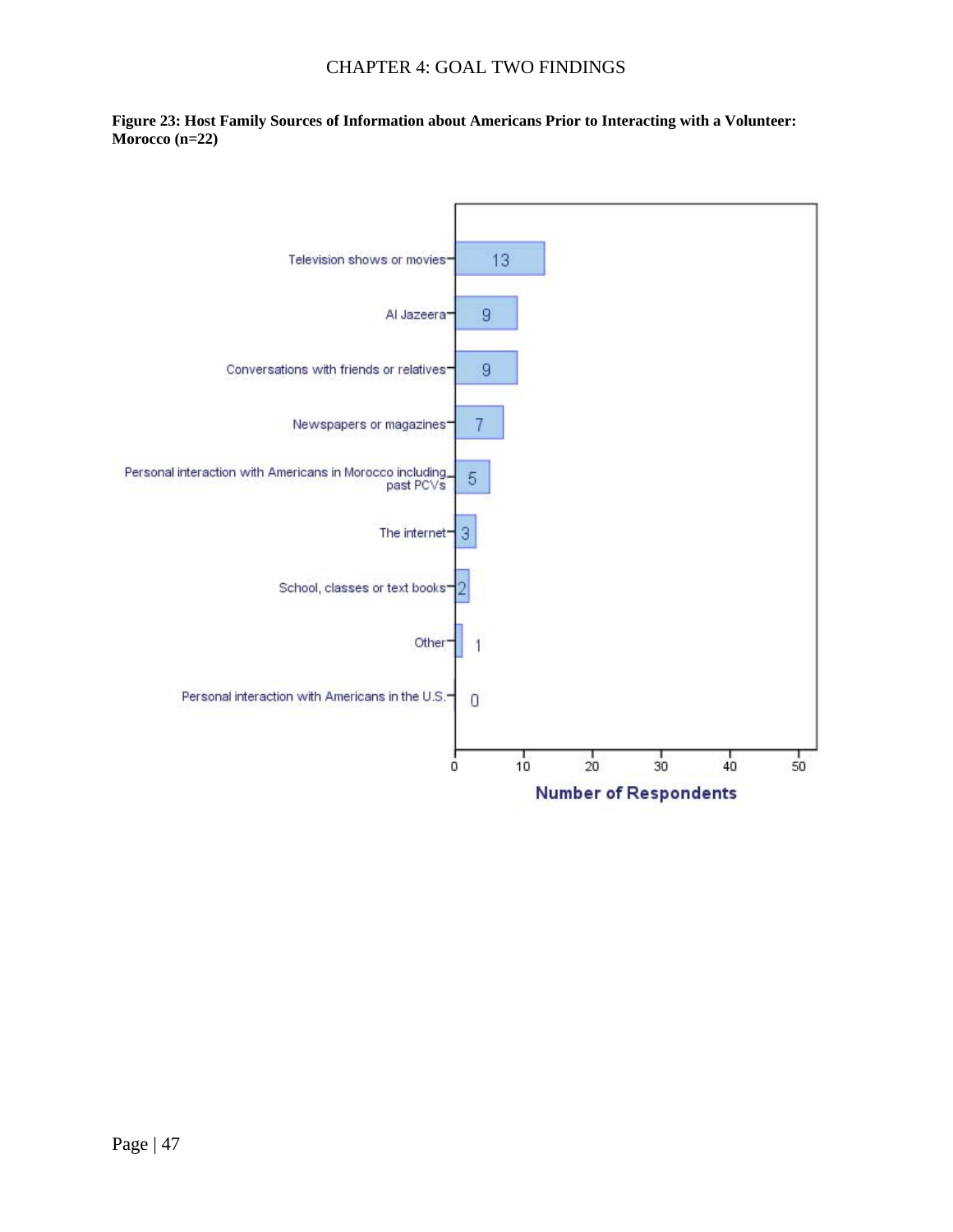## <span id="page-47-0"></span>**What Were Respondents' Opinions About Americans Prior to Interacting with a Volunteer?**

Before interacting with Volunteers, most counterparts and beneficiaries reported either a limited understanding (15 of 46) or no understanding (17 of 46) of Americans (Figure 24). The same trend was evident among host family members (Figure 25).

#### **Figure 24: Counterpart and Beneficiary Level of Understanding of Americans Before Interaction: Morocco (n=46)**

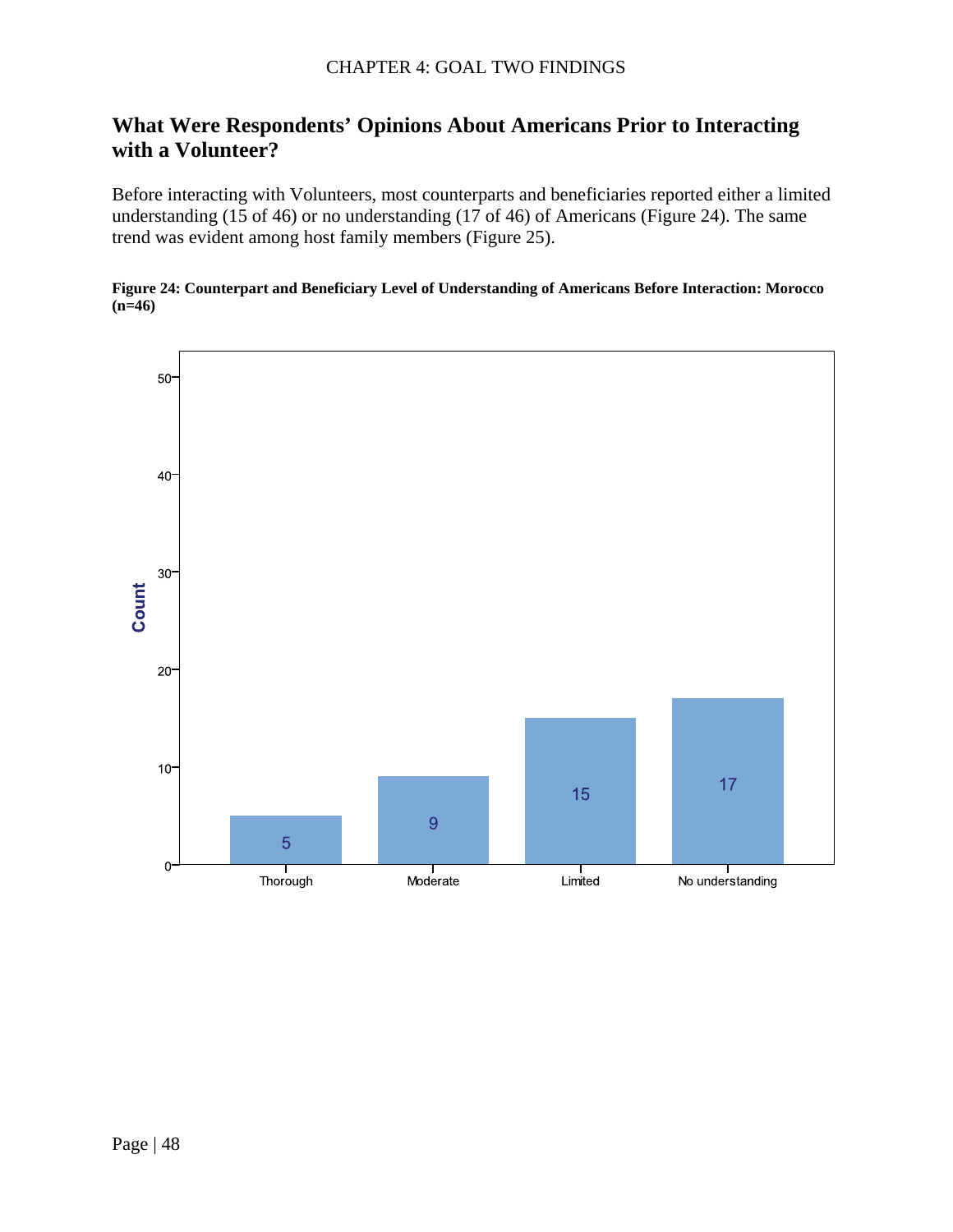

<span id="page-48-0"></span>**Figure 25: Host Family Member Level of Understanding of Americans Before Interaction: Morocco (n=22)**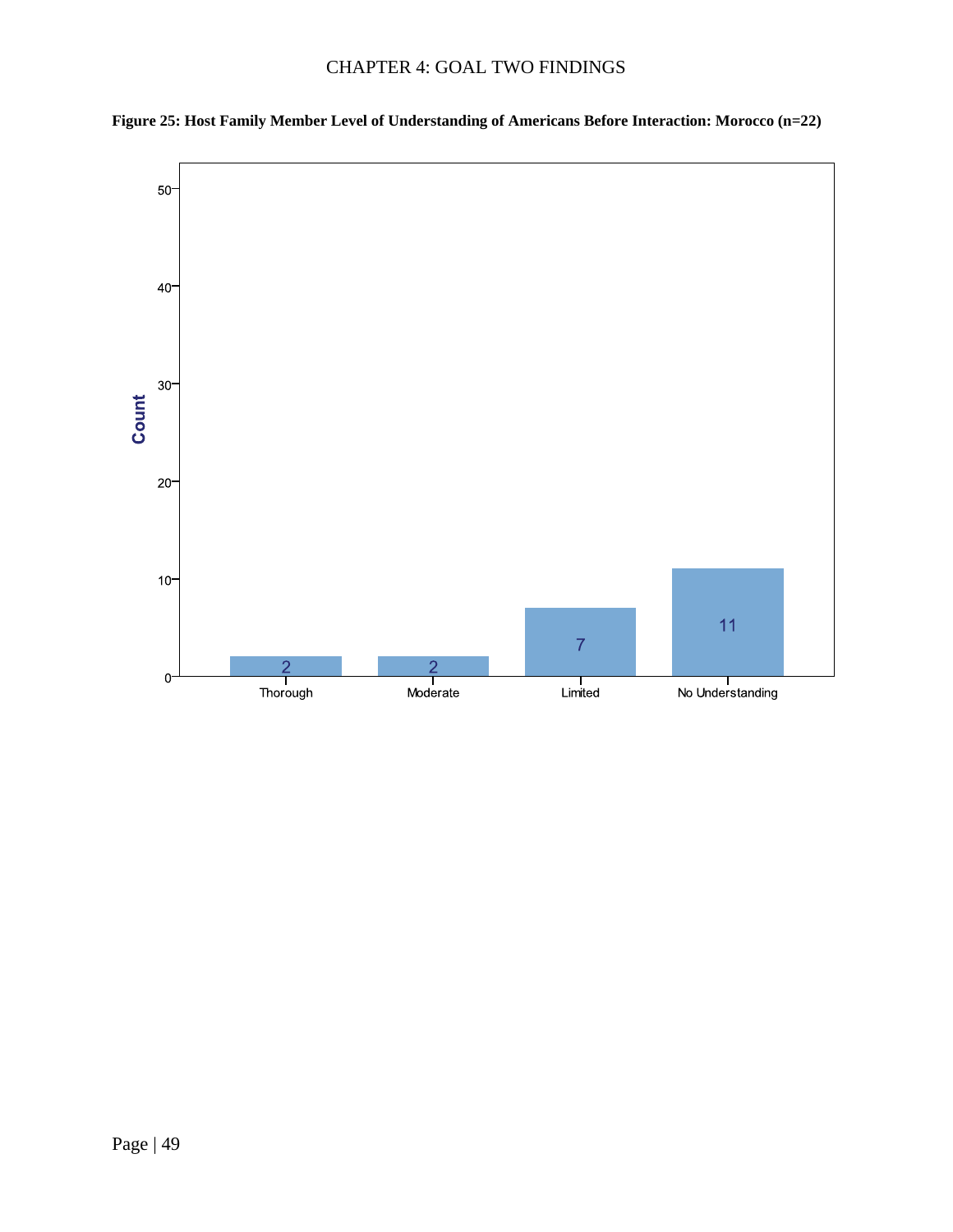<span id="page-49-0"></span> Thirty-four of forty-six counterparts and beneficiaries, as well as twenty of twenty-two host family members, reported either a neutral or positive opinion of people from the United States before interacting with a Volunteer (Figures 26 and 27).



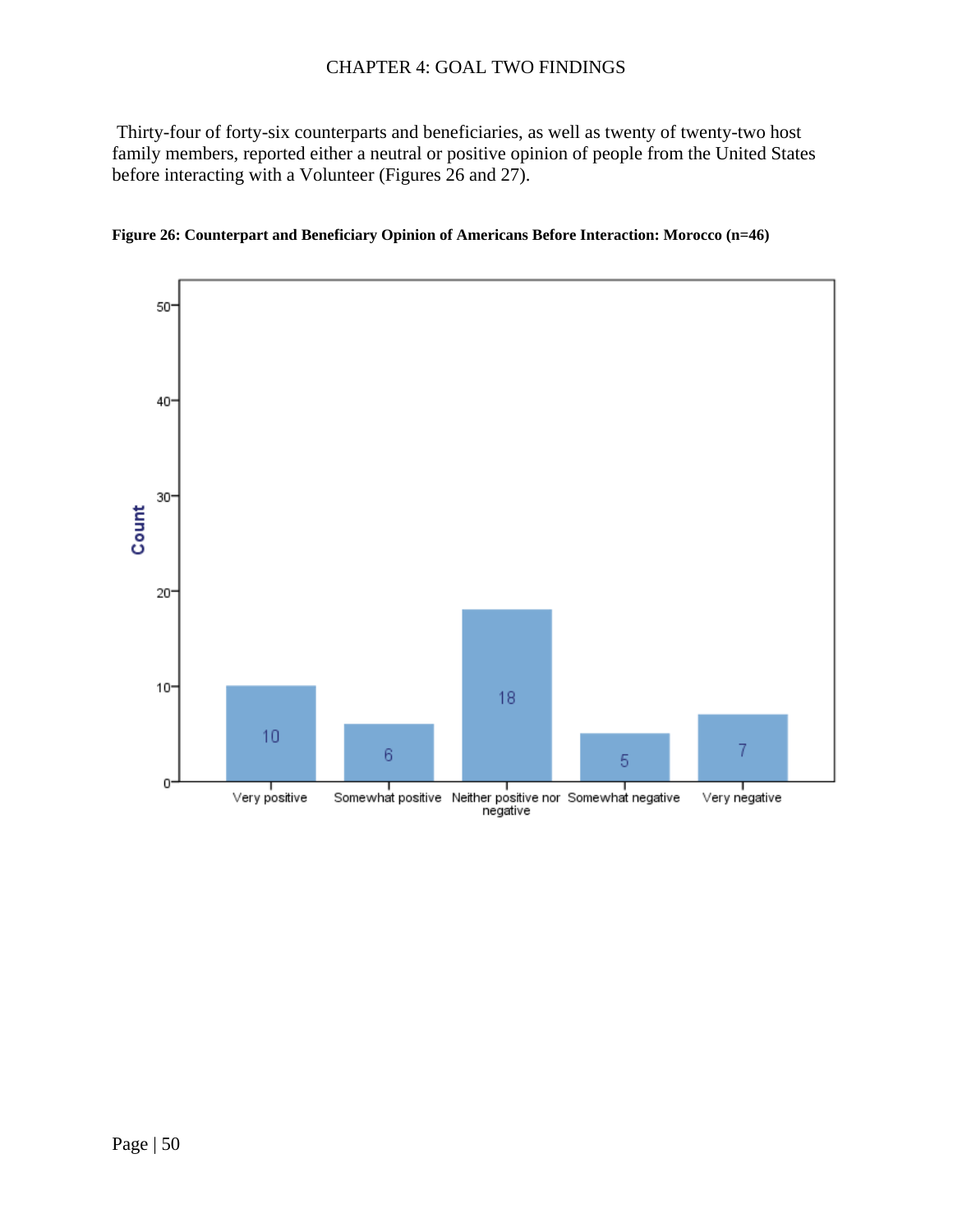<span id="page-50-0"></span>

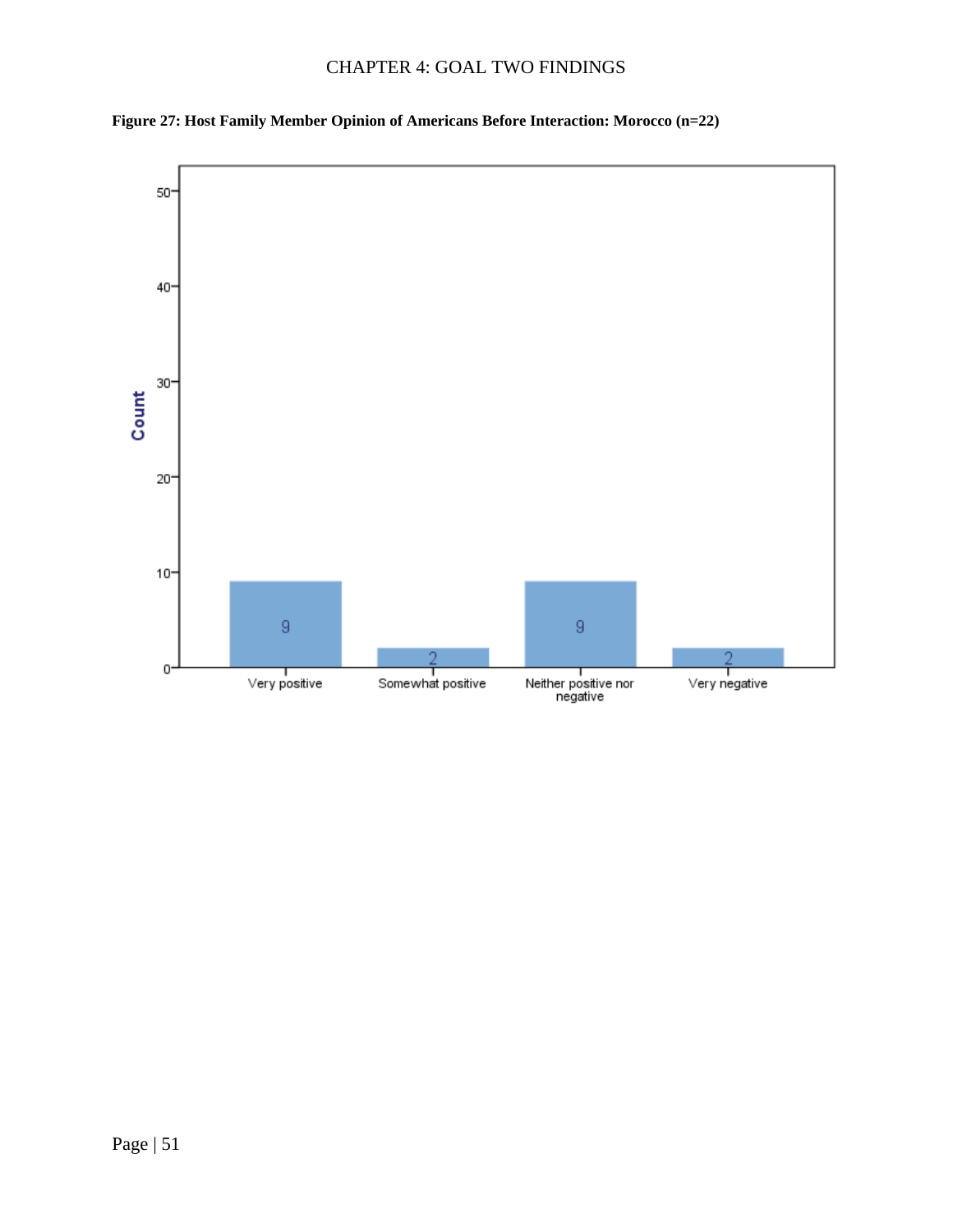#### **HCNs' Opinions of Americans Prior to Interacting with Volunteers:**

#### **Counterparts**

*They are intellectual, knowledgeable, educated, direct, honest, hardworking, and trustworthy.* 

[We had a] *fear of Americans when they first came; we thought that they had political reasons. Americans like war and like to kill the people of other countries.* 

*I had no clear opinion.* 

#### **Beneficiaries**

*In the 1960s and 1970s, America sent flour and oil to people in Morocco. This is what I think of when I think about Americans: they are generous.* 

*They are selfish—they go towards their objectives and they will not be your friends until they knew that they can benefit in some way. They exploit other countries.* 

*The majority of Americans are good, honest, respectful, polite, and treat men and women equally. They are also open. But, their politicians are very cruel and skillful. They are very rich.* 

#### **Host Family Members**

*They belong to a democratic country, and they respect time and they are directly/very structured in their lives.* 

*I didn't know much about Americans before; the only thing I could say is that they are people.* 

*I was against Americans. I hated them because of the wars and disasters they made in Iraq and Afghanistan, and their support to Israel. My opinion was that they are cruel, aggressive and unfriendly.*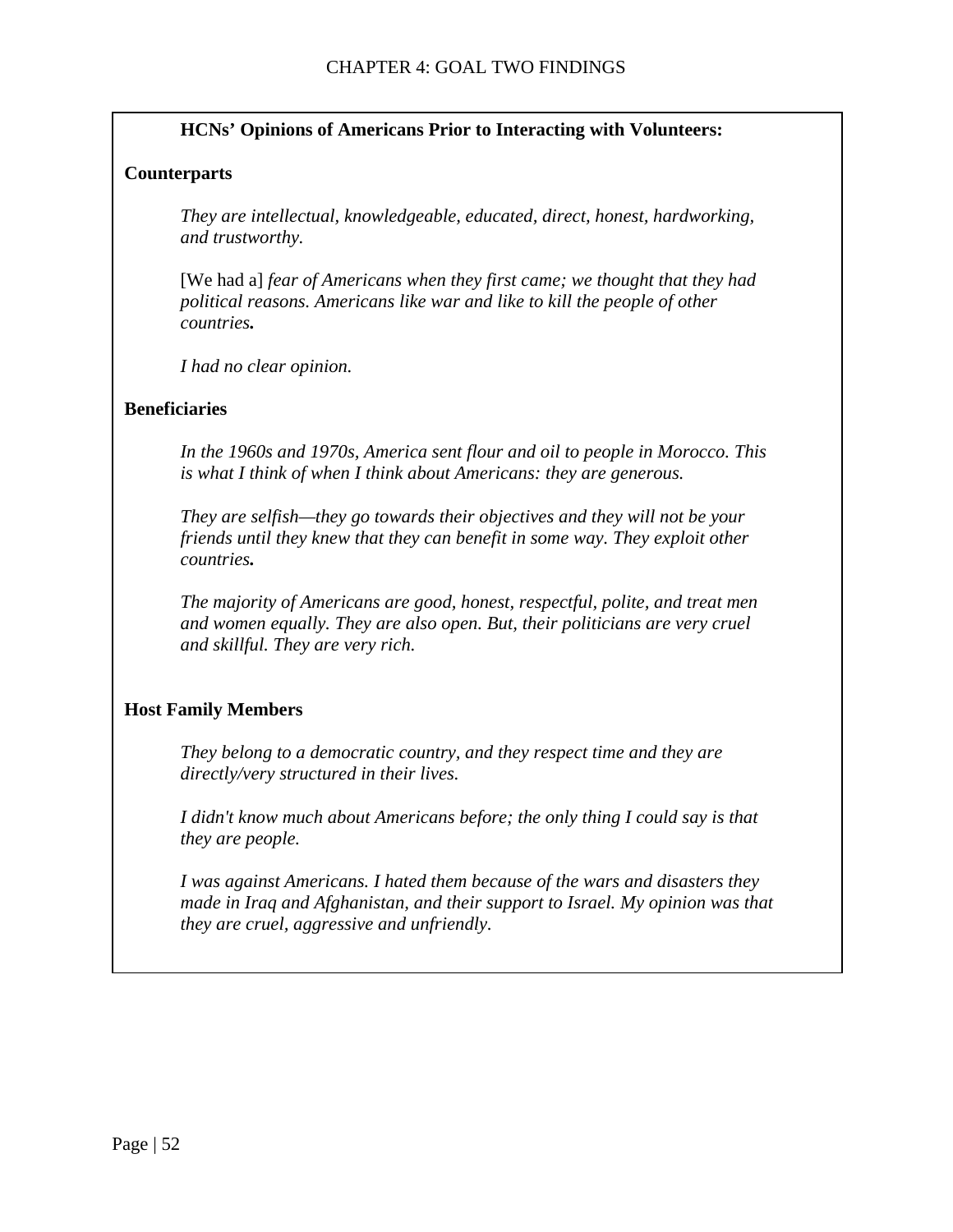## <span id="page-52-0"></span>**To What Extent Did Respondents Have Experience With The Peace Corps And Volunteers?**

Counterparts and beneficiaries reported having known an average of three Volunteers over a period of two and a half years. Host family members reported hosting an average of two Volunteers and hosting the most recent of those Volunteers for approximately eight and a half months.

#### **How Much and What Kinds of Contact Did HCNs Have with Volunteers?**

Goal 2 of the Peace Corps is based on the belief that through frequent and varied interaction with Volunteers, HCNs will better understand Americans. This section describes the number and types of interactions that HCNs had with Volunteers.

All of the host families engaged in the daily activities of their Volunteers - sharing meals, going to the market, doing errands, and socializing together. The socializing seemed to include discussions of family life in both cultures (Figure 28).

#### **Figure 28: Activities that Host Family Members Shared with Volunteers: Morocco (n=22)**

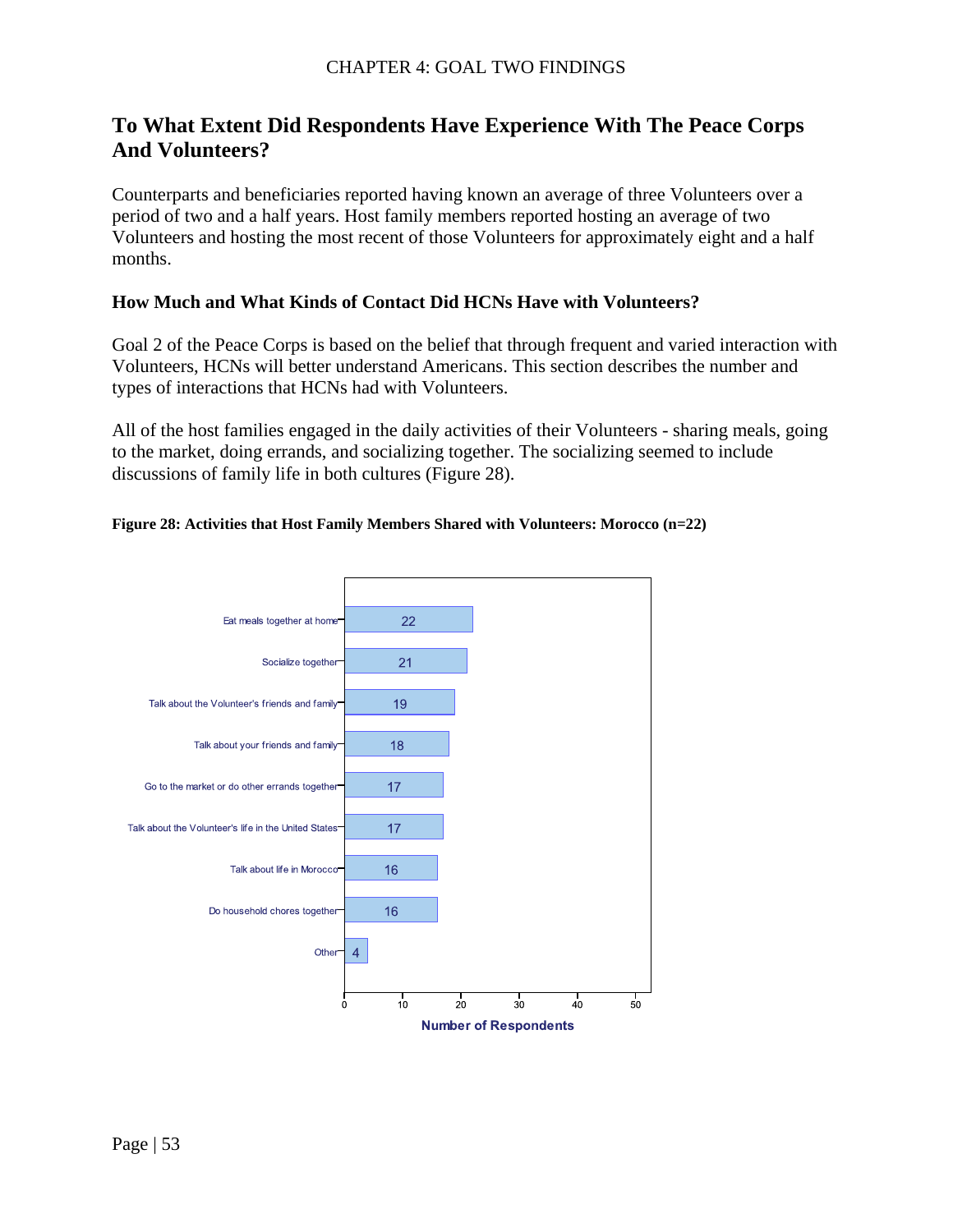<span id="page-53-0"></span>Respondents rated their relationships with the Volunteers they hosted positively, with 72 percent (16 of 22) reporting they were very close and thought of the Volunteer as part of their family (Figure 29).





#### **Host Family Comments About Their Relationships with Volunteers:**

*She was one of our family and she treated us the same way. Whenever she had a problem she came to ask for help.* 

*The relationship was even stronger by the end of her stay. I remember when she left for America we all cried and hugged each other. We are still in contact.* 

*It was a great relationship; we were always together talking and enjoying ourselves. He promised to come back to the village. I still remember when his family came to Morocco and we had a party.*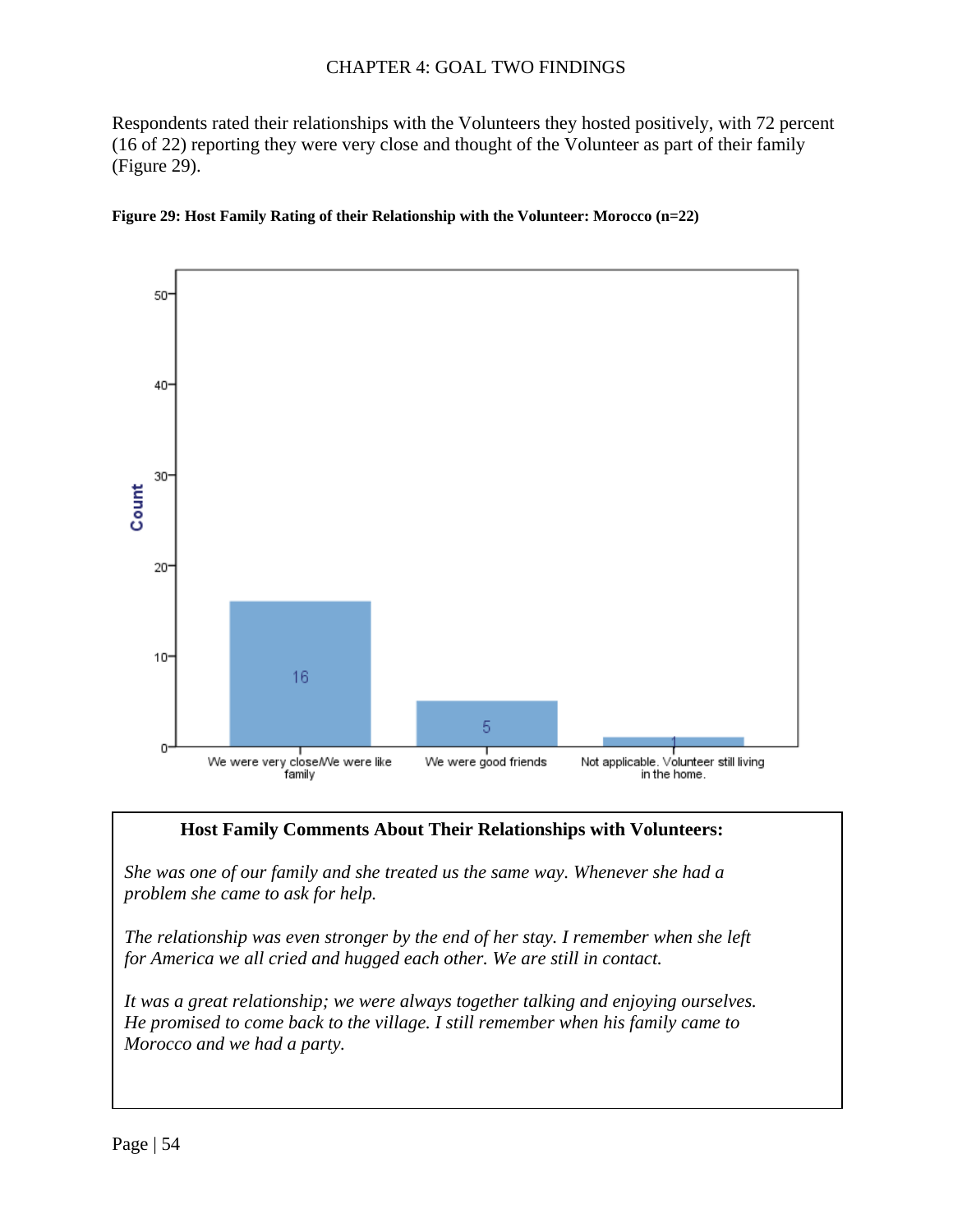<span id="page-54-0"></span>**Host country counterparts and beneficiaries:** When contacts were work related, 65 percent of beneficiaries and counterparts saw the Volunteer at least weekly. When the contacts were social (defined as outside of work), 37 percent of respondents reported social contact at least weekly However, over one third (35%) reported no social contact at all with the Volunteer (Figure 30). No appreciable difference was reported between counterparts' and beneficiaries' social contact with PCVs.



#### **Figure 30: Frequency of Volunteer Interaction with Counterparts and Beneficiaries: Morocco (n=46)**

## **Changes in HCN's Understanding of Americans After Knowing a Volunteer**

This section provides information about changes in HCNs' opinions of Americans, as well as some detail about the types of things they learned about Americans from their interaction with Peace Corps Volunteers.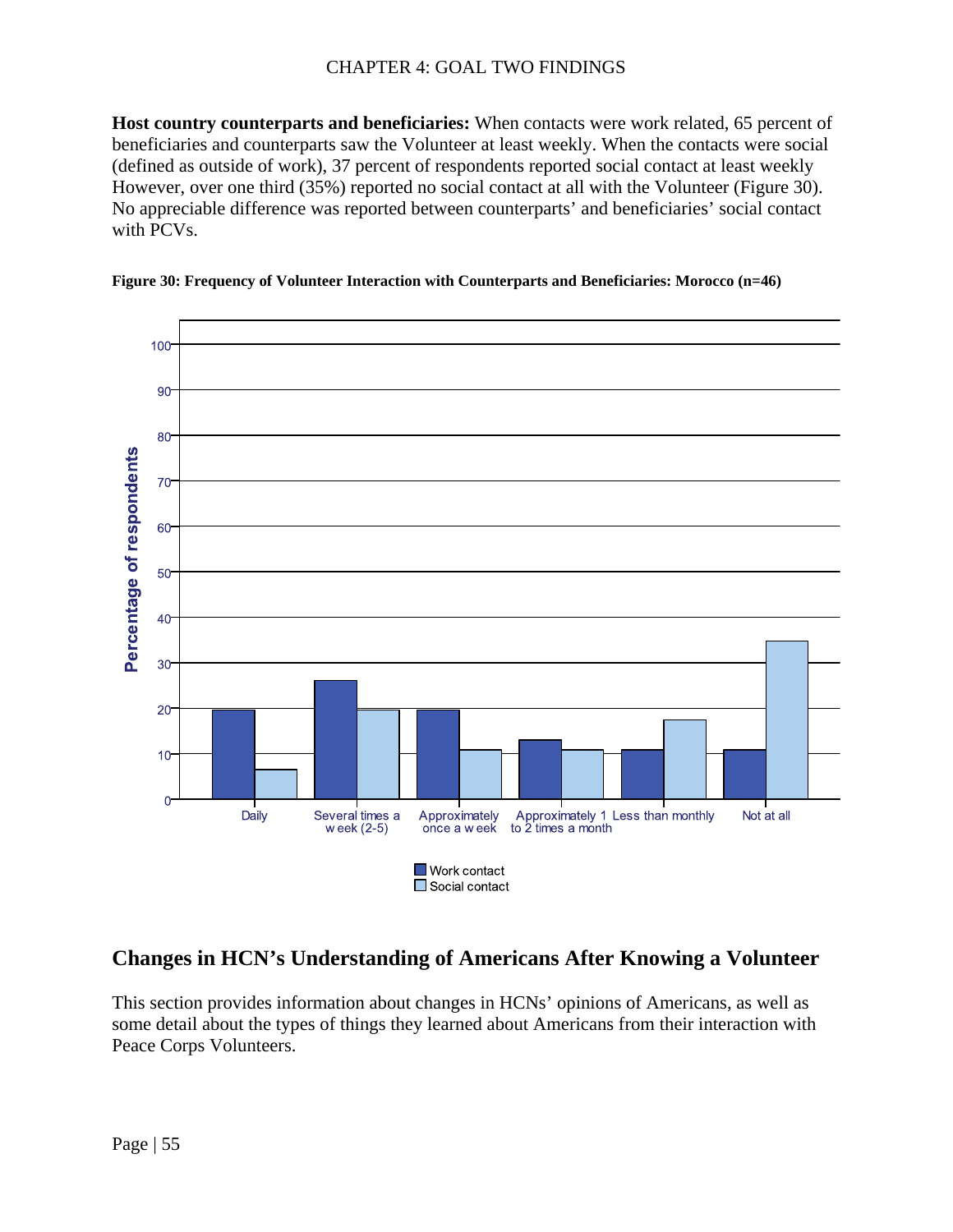#### <span id="page-55-0"></span>**Were Respondents' Opinions of Americans Better or Worse After Interacting with a Volunteer?**

After interacting with Volunteers, 30 of 46 respondents reported having a moderate or thorough understanding of Americans while the remaining 16 reported limited or no understanding (Figure 31). Sixteen of twenty-two host family members reported a moderate or thorough understanding of Americans after living with a Volunteer while the remaining six reported limited or no understanding (Figure 32).

#### **Figure 31: Counterpart and Beneficiaries' Change in Level of Understanding of Americans after Contact with Volunteers: Morocco (n=46)**

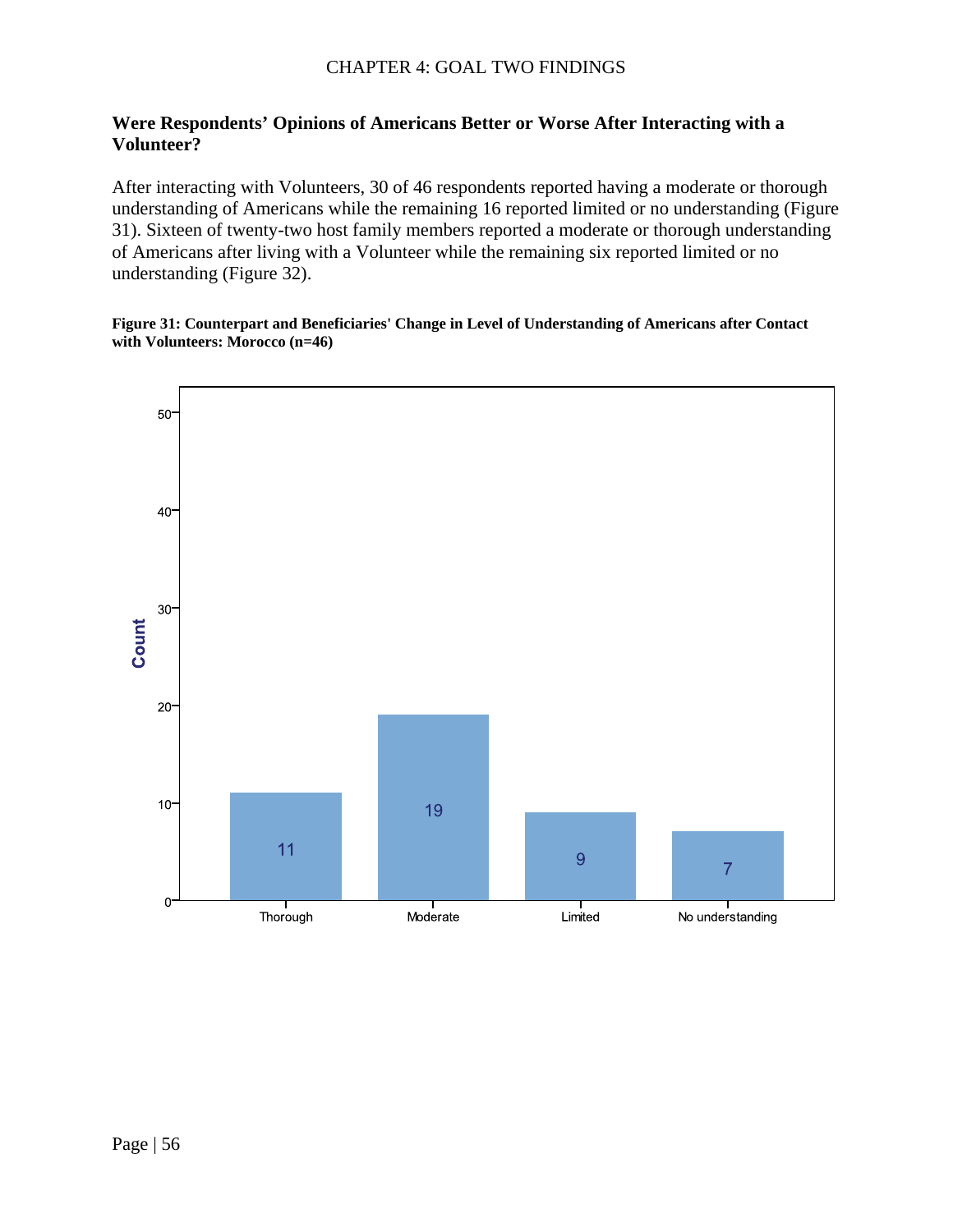<span id="page-56-0"></span>**Figure 32: Host Family Members' Change in Level of Understanding of Americans after Contact with Volunteers: Morocco (n=22)** 

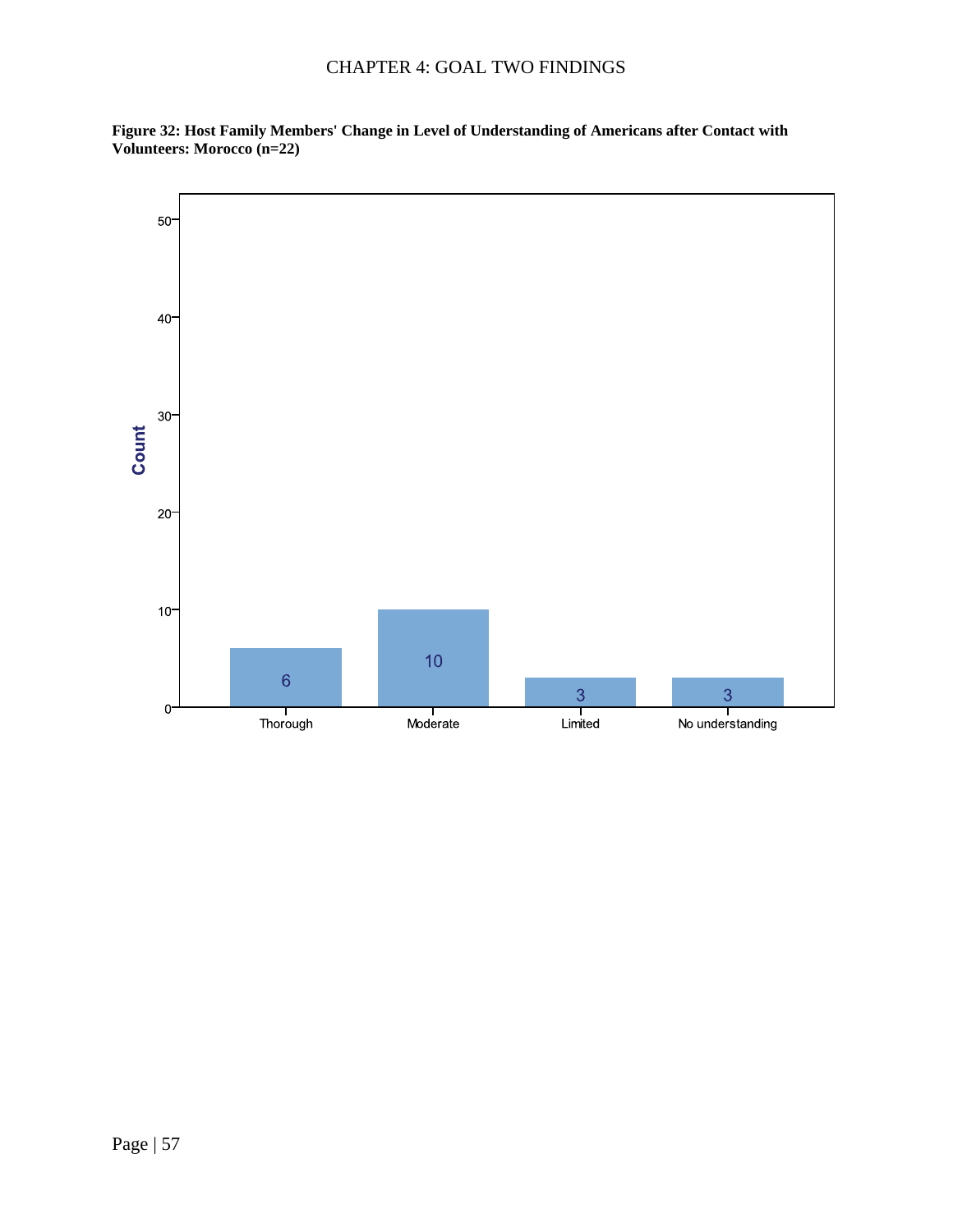<span id="page-57-0"></span>After interacting with Peace Corps Volunteers, 27 of 46 counterparts and beneficiaries, and 14 of 22 host family members, rated their opinions as more positive (Figures 33 and 34). Among the 13 counterparts and beneficiaries who reported no change in their opinion of Volunteers, five reported positive prior opinions, five reported neutral prior opinions, and three reported negative prior opinions. Among host family members who reported no change in opinion, one had a prior positive opinion, two had prior neutral opinions, and one had a prior negative opinion.

#### **Figure 33: Counterpart and Beneficiaries' Change in Opinion of Americans After Contact with Volunteers: Morocco (n=46)**

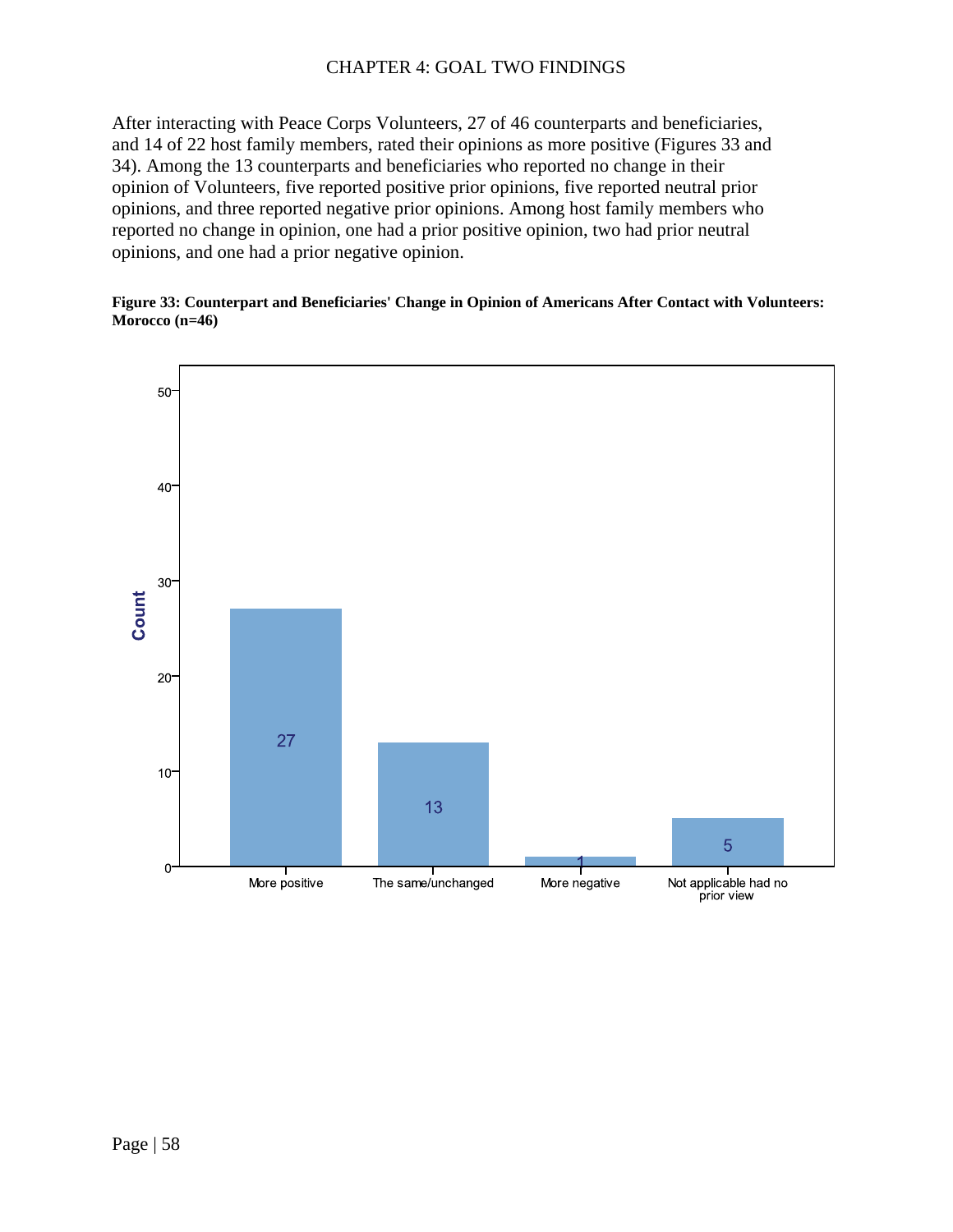

<span id="page-58-0"></span>**Figure 34: Host Family Members' Change in Opinion of Americans After Contact with Volunteers: Morocco (n=22)**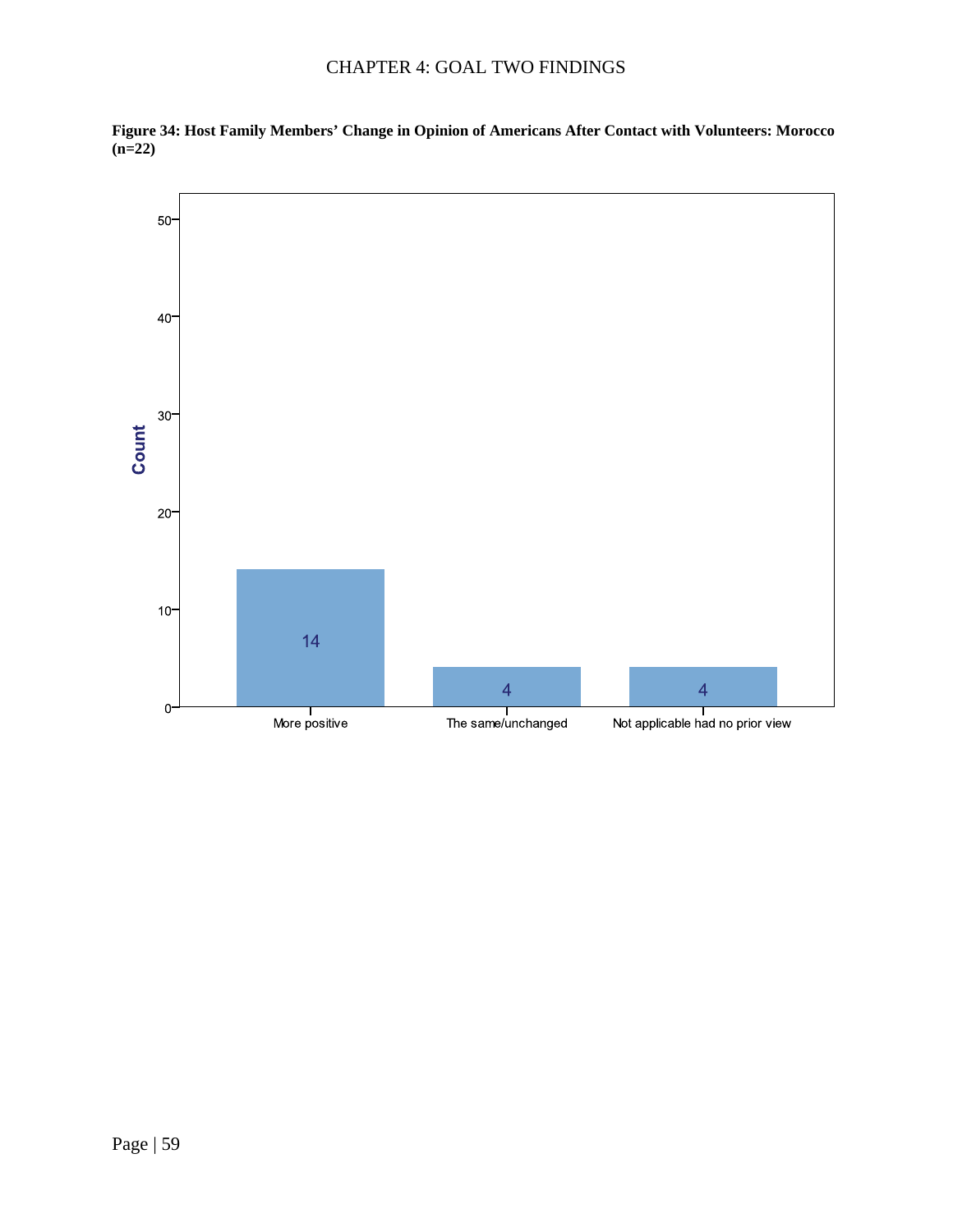### <span id="page-59-0"></span>**Findings on What Moroccans Learned About Americans from Volunteers**

The topic that host family members most frequently reported learning about was how to speak English, followed by learning about American food and daily life in the United States (Figure 35). This included learning about different races and social classes as well as learning about American celebrations of Halloween and Christmas. A barrier to learning reported by several HCN was the communication barrier resulting from, in their words, Volunteers' poor language skills.

#### **Figure 35: What Host Country Nationals Report Learning from Volunteers: Morocco (n=22)**

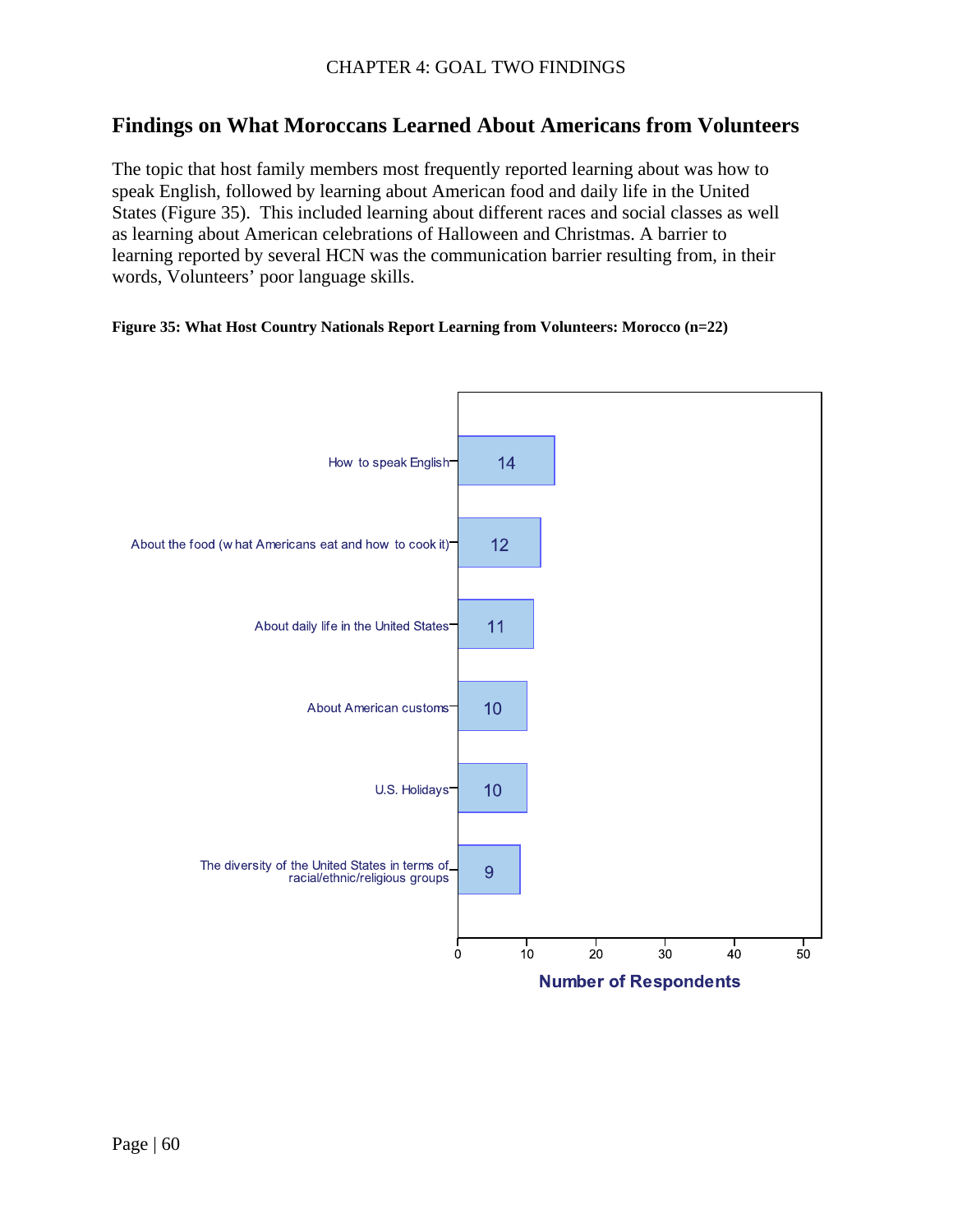#### **What HCN Reported Learning From Volunteers:**

[The Volunteer] *explained that in the states, men can do laundry, cook and do not rely on women to do everything for them.* 

*I learned that the United States is very diverse. The volunteer was black and everyone thought that the volunteer was Moroccan. But from the Volunteer, we learned that there are a lot of black Americans.* 

A majority of respondents said their knowledge of Americans had increased by knowing the Volunteer and that they view Americans more positively after the experience. The in-country senior researcher reported that, "…*many respondents make a clear distinction between their view of America as a nation, with often very objectionable politics and behavior (negative) and, on the contrary, American individuals who can be totally kind, unaggressive, respectful, and helpful – all reported as positive attributes. Further, some respondents were reluctant to respond in general terms saying you can't judge a people based on a single experience with a PC Volunteer, however positive that experience might have been. The extent or degree of interaction between a HCN and a PCV is clearly closely related to language competence. Nevertheless, even when a PCV could not master the local language well, and communication might be superficial or minimal, HCNs still had a positive appreciation*." [12](#page-60-0)

 $\overline{a}$ 

<span id="page-60-0"></span><sup>12</sup> Schoemaker T. (2010) REPORT *(Draft)* On Host Country Impact Study, Data Collection Phase, Of Community Health in Rural Morocco Project page 10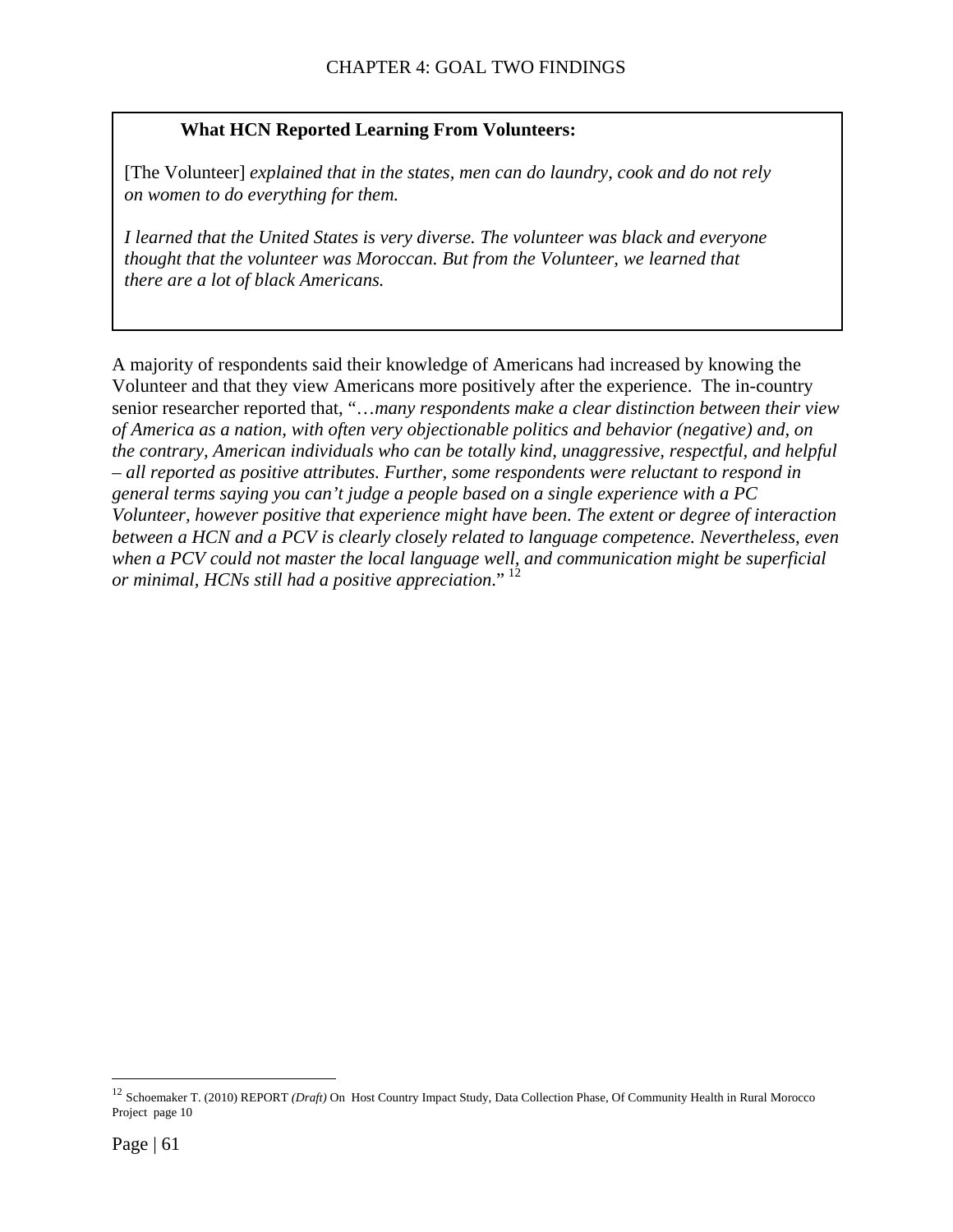#### **HCNs' Opinions About Americans After Interacting with Volunteers**

#### **Counterparts**

[They are] *nice people. They respect our religion and our culture by adjusting, watching, and observing.* 

[My opinion] *is the same but leaning towards more positive because I see concrete examples of them acting the way I thought about them. They have a positive attitude, and are wise, honest, kind, punctual, refined, motivated, enthusiastic, and patient while working on explaining something to me.* 

[I think they are] *open-minded, kind, willing to work together and they treat people equally. But my interaction with the PCV was limited.* 

#### **Beneficiaries**

*They are helpful and just. They respect our culture and try to do what we Moroccans do.* 

*My opinions of Americans are the same, it's very important to have them in Morocco and Moroccans have to know that Volunteers come to help not to spy or destroy.* 

#### **Host family members**

*It's positive to the point that I would like to host other Volunteers in my house.* 

*I know that Americans aren't all the same now, that some are good and some aren't.*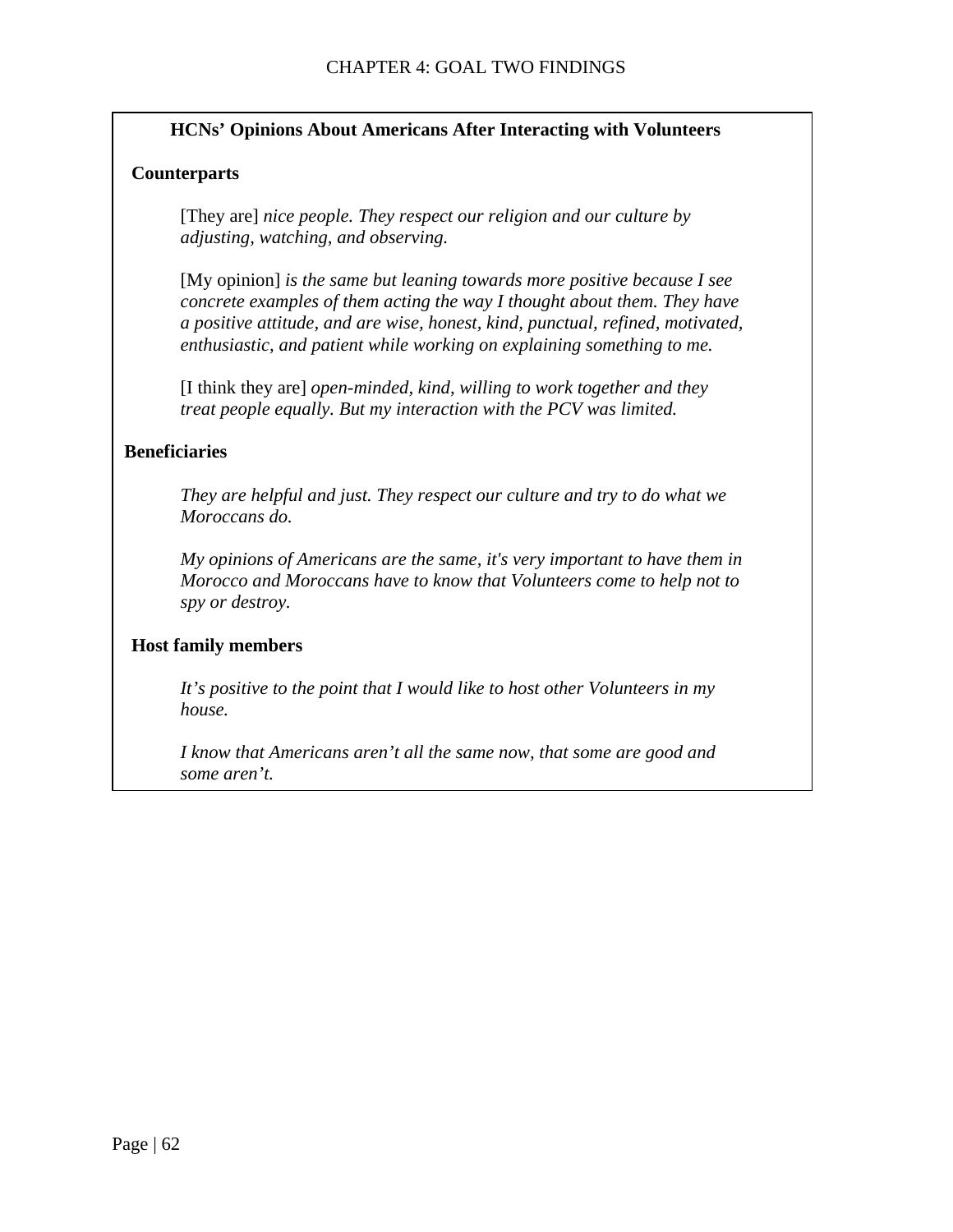#### <span id="page-62-0"></span>**What HCNs Found Most Memorable About Interacting with Volunteers**

#### **Counterparts**

*I remember when they were trying to communicate with people using their simple and moderate language. But, at least they tried to communicate.* 

*What I remember is their behavior, politeness and kindness. [A worse memory is that] they didn't show their real intention, not open to share anything at all. They seem to be nice but not honest.* 

#### **Beneficiaries**

[I remember] *interaction/socializing/shopping together and sharing nice moments* 

*The best memory is that we have a library as a result of the Volunteer's work. The worse memory is that they want to change our local tradition and customs.* 

#### **Host family members**

*She was generous and polite and she never complained. She helped me financially.* 

*Because of the volunteer, a lot of projects have been created and have succeeded. For that I'm very excited! And hygiene in the house, for example, my whole family is now aware of brushing their teeth every single day.* 

### **Lessons Learned Regarding Goal 2 Performance**

One area for future research is listed below:

**Limited PCV contact with HCNs:** While a number of respondents reported frequent contact with Volunteers, another group reported no work or social contact with Volunteers (Figure 28). This lack of contact is likely to reduce the impact that PCVs have on Goal Two of the Peace Corps. The lack of contact may account for the respondents (7 of 46 counterparts and beneficiaries and 3 of 22 host family members) who reported no understanding of Americans even after interacting with Volunteers (Figures 29 and 30).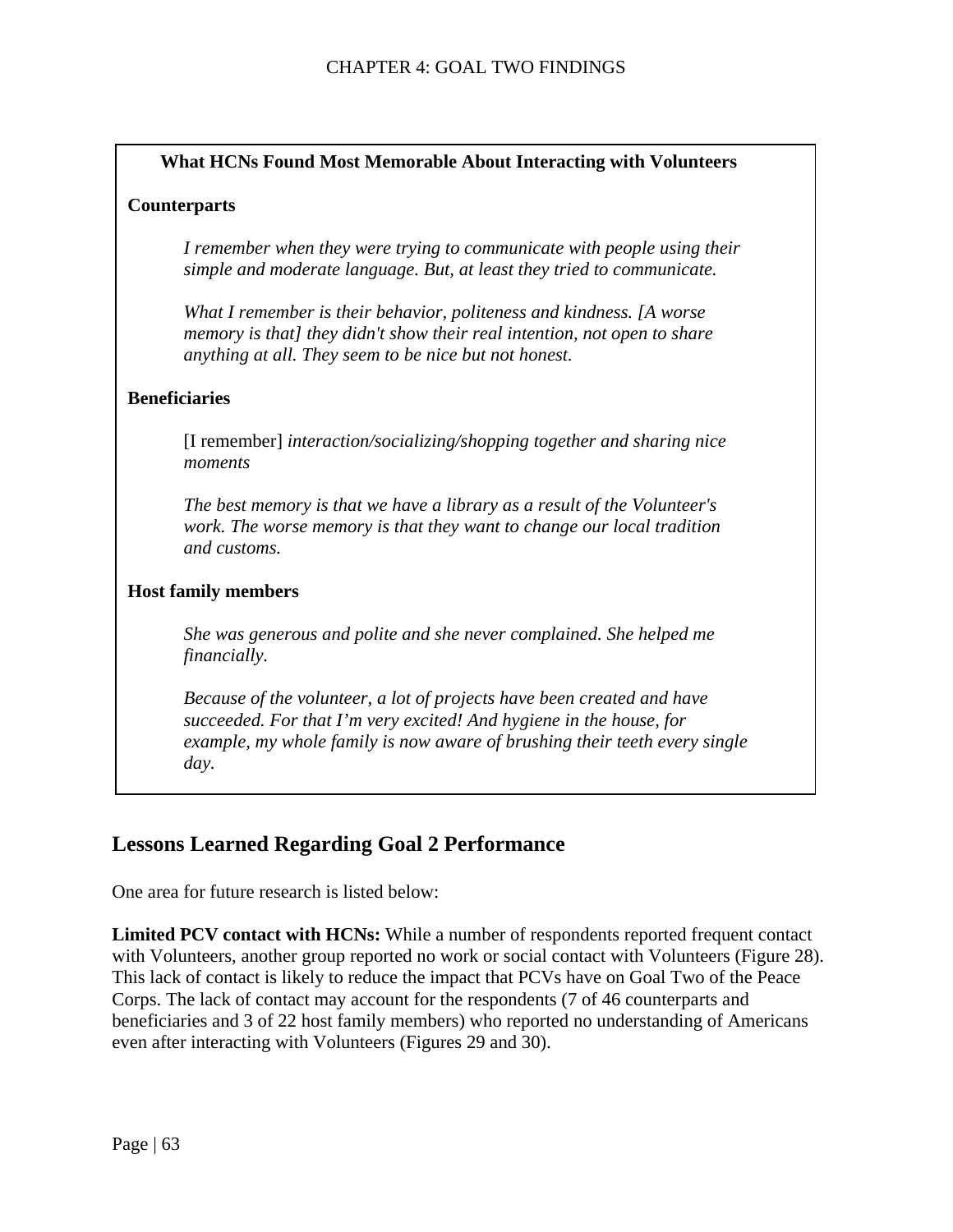## **CONCLUSIONS**

Peace Corps meets it goals of building local capacity (Goal 1) and promoting a better understanding of Americans among host country nationals (Goal 2) primarily through the service of its Volunteers. A key element of this service is that Peace Corps Volunteers live in the communities where they work and deliver technical interventions directly to beneficiaries living in rural and urban areas that lack sufficient local capacity. The Host Country Impact Studies are one way the Peace Corps measures the effect of its Volunteers. In particular, these studies document the HCN perspective on the work of Peace Corps Volunteers.

The findings on Goal One results in Morocco indicate that the project outcomes were modestly achieved. Two of the project outcomes were almost fully achieved; two were partially achieved and three were not achieved. Some community members improved their hygiene and nutrition practices. Respondents reported allowing more time for health education activities in their work and improving their own hygiene and nutrition practices to some extent. Most respondents reported being satisfied with the work of the Peace Corps.

While there were some positive outcomes, responses to several questions suggest that respondents are not adopting some of the health–related behaviors (such as regular hand washing) that are the focus of the project. In addition, a majority of counterparts reported that they did not receive either counterpart or technical training through the project. Further, there were comments by several counterparts stating that because they were experienced health workers (i.e., doctors, nurses, and hospital administrators) much of the information supplied by the Volunteers was not useful to them professionally or personally. Counterparts did report, however, some other benefits to working with the Volunteers. These included the development of new approaches to their work. For example, respondents mentioned improving their ability to effectively communicate with and address the needs of women and the importance of serving as role models for their children in terms of health and hygiene.

Regarding Peace Corps' Goal 2, HCNs who interacted with Volunteers reported more positive opinions of Americans. As the senior researcher concluded, "the results (for Goal Two) are more positive and straightforward. The views from Host Families contributed considerably to the favorable views, because they normally had intense contact with the Volunteers and got to know them as an (American) person, while, the senior researcher concluded, counterparts and beneficiaries tended to regard the Volunteers from a distance and strictly in a professional manner. The in-country senior researcher<sup>[13](#page-63-0)</sup>, familiar with Moroccan culture, offered this caveat, "*These generally positive results should perhaps be mitigated slightly, for the Moroccan tendency to answer politely and uncritically when asked about others, especially when it concerns foreigners who come to help, as was noticed by the interviewers. Otherwise, these results are not surprising, because Peace Corps obviously recruits Volunteers on agreeable characteristics, as kindness, social skills, cultural flexibility, self-sufficiency, a problem solving attitude, etc."*

 $\overline{a}$ 

<span id="page-63-0"></span><sup>13</sup> Schoemaker T. (2010) *REPORT (Draft) On Host Country Impact Study, Data Collection Phase, Of Community Health in Rural Morocco Project* page 10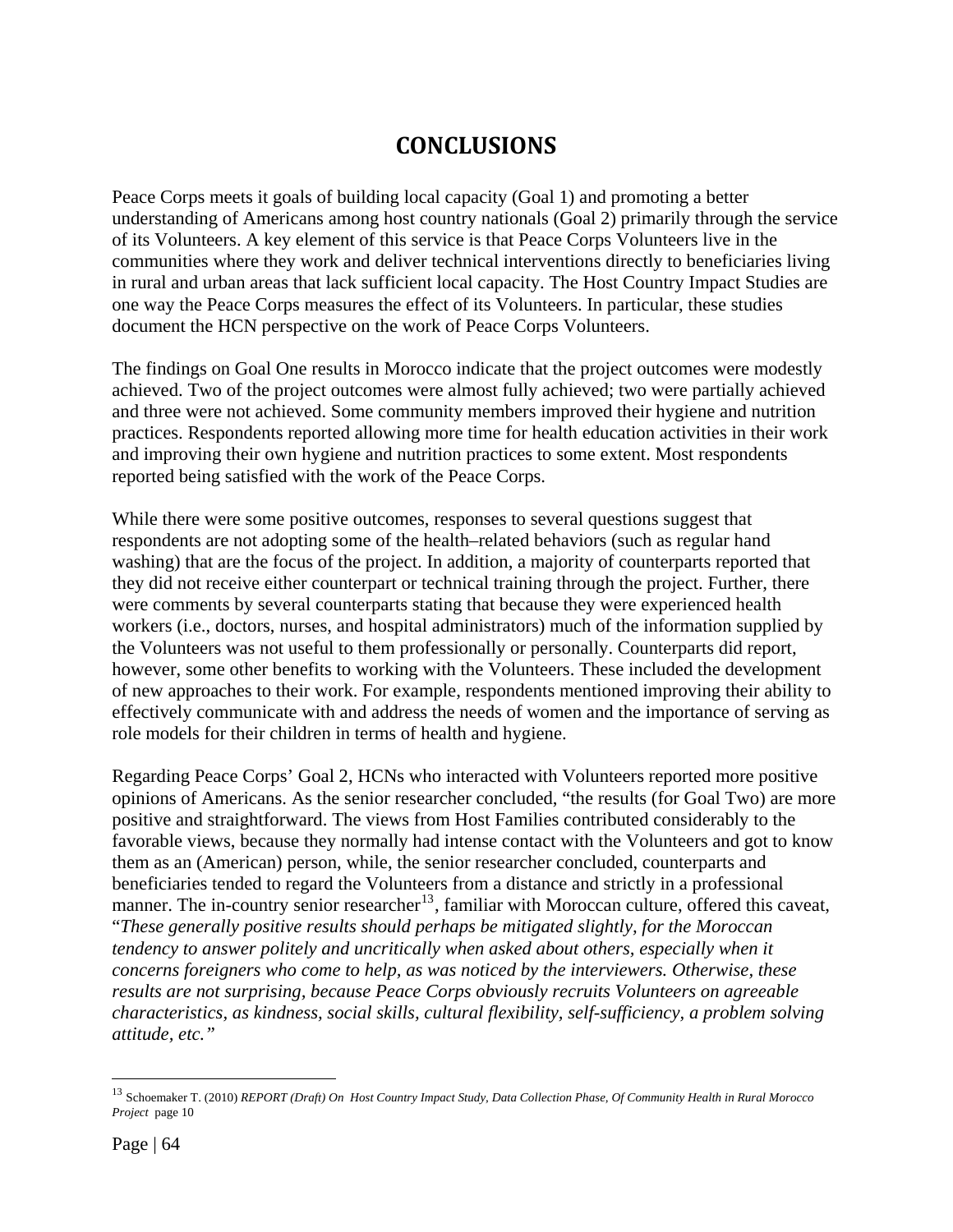<span id="page-64-0"></span>The Peace Corps will continue its efforts to assess its impact and to use the findings to improve operations and programming.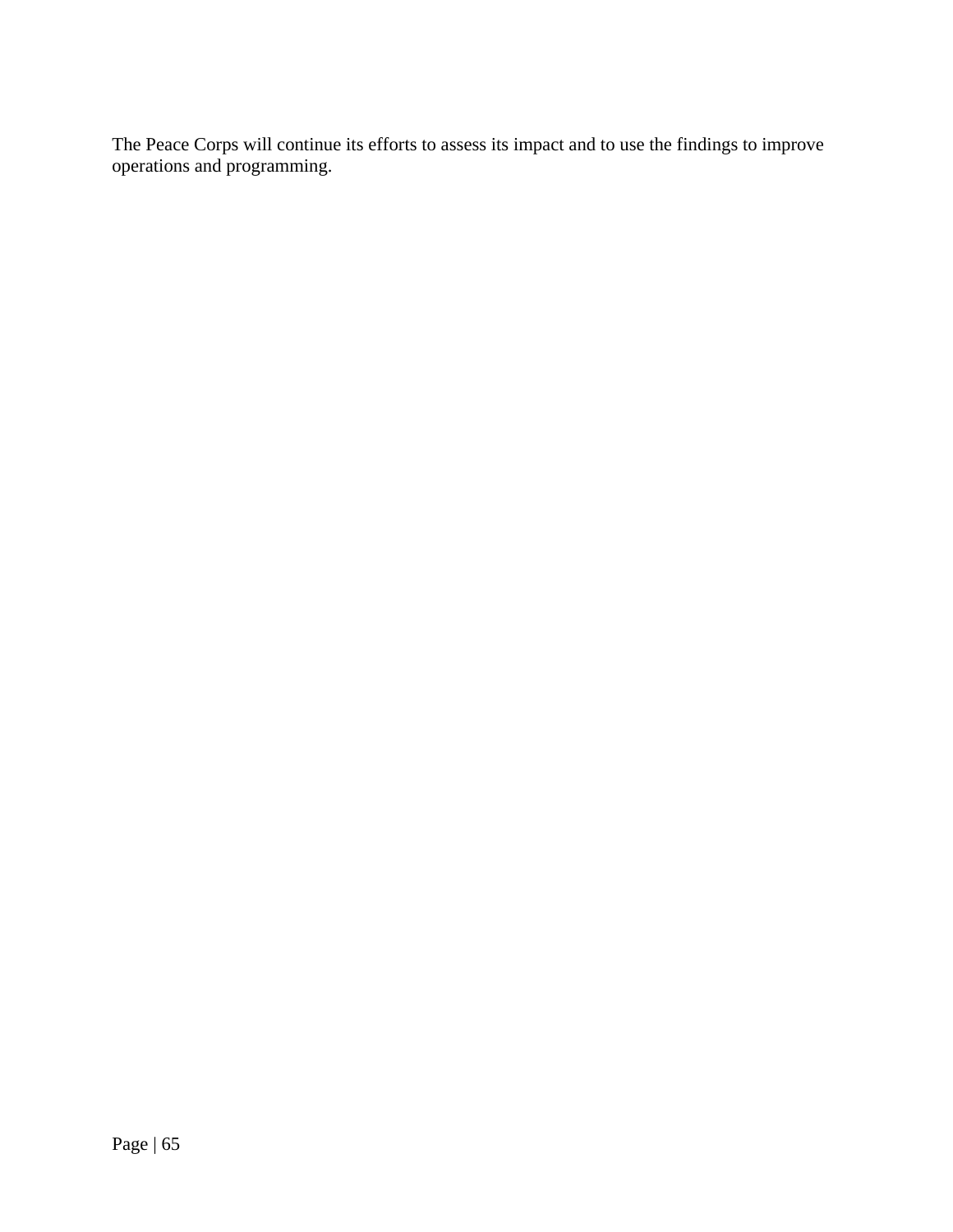## **APPENDIX 1: METHODOLOGY**

#### <span id="page-65-0"></span>**How Were the Community Sites and Interview Respondents Selected?**

In Morocco, the team conducted interviews at 21 rural health placements. The sample was randomly selected from a list of Volunteer assignments since 2004. Individual respondents were then selected in one of three ways:

- 1. At many sites, only one counterpart had worked with a Volunteer. In those cases, once the site was selected, so was the counterpart.
- 2. With regard to the selection of beneficiaries and host family members and in cases where more than one possible counterpart was available, post staff and /or the Volunteer proposed individuals known to have had significant involvement in the project or with the Volunteer. Within a host family, the person with the most experience with the Volunteer was asked for an interview.
- 3. In cases where there were still multiple possible respondents, the research team randomly selected the respondents.

#### **How Were Data Collected?**

The research questions and interview protocols were designed by OSIRP staff and refined through consultations with the country directors and regional staff at the Peace Corps.

A team of local interviewers, trained and supervised by a host country resident senior researcher contracted in-country, conducted all of the interviews. The interviewers conducted face-to-face structured interviews in one of the local languages (e.g., Darijia, Tashelheit, or Tamazight) with the following categories of Moroccan nationals:

- **Community Health in Rural Morocco Project partners/counterparts**: Nurses and doctors working in local dispensary, clinic, or hospital; teachers in schools; members of local health associations or CBOs
- **Community Health in Rural Morocco Project beneficiaries:** Nurses, community members, students, teachers
- **Host family members:** Families that hosted or served as landlords to Volunteers during all or part of their service
- **Community Health in Rural Morocco Project Stakeholders:** Ministers of health at the provincial and national levels

Interviewers used written protocols specific to each category of respondent. Interviewers recorded the respondents' comments, coded the answers, and entered the data into a web-based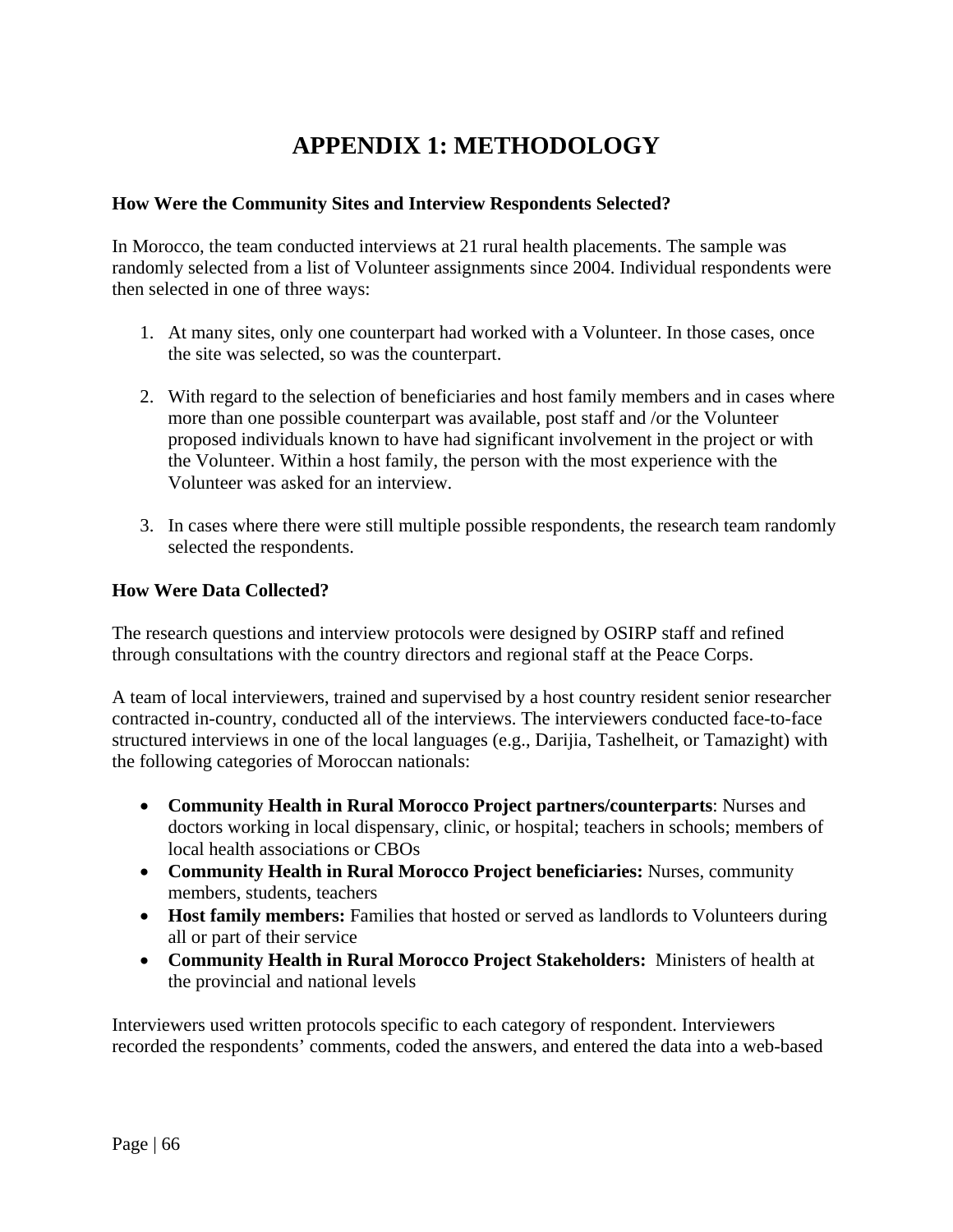#### APPENDIX 1: METHODOLOGY

<span id="page-66-0"></span>database maintained by OSIRP. The qualitative and quantitative data was analyzed by OSIRP researchers. The qualitative data were also analyzed by the senior researcher.

The research teams also reviewed existing performance data routinely reported by posts in the Project Status Reports, as well as the results of the Peace Corps' Annual Volunteer Surveys. However, the results presented in this report are almost exclusively based on the interview data collected through this study.

Seventy-four individuals were interviewed in Morocco (Table 2) as study participants.

#### **Table 2: Description of Study Participants**

| <b>Interview Type</b>      | <b>Number of People</b> | <b>Number of Sites</b> |
|----------------------------|-------------------------|------------------------|
| Counterparts               | 25                      |                        |
| Beneficiaries              |                         |                        |
| <b>Host Family Members</b> |                         |                        |
| <b>Stakeholders</b>        |                         | -                      |
| Total                      | 74                      |                        |

#### **What data were collected?**

Interviewers used written protocols specific to each category of respondent. The counterparts and beneficiaries were asked questions related to both Goal 1 and Goal 2. Host family members were asked only questions related to Goal 2. The categories covered for each of the three groups are shown below (Table 3).

#### **Table 3: Summary of Interview Questions by Respondent Type**

| Respondent         | <b>Question Categories</b>                                    | <b>Approximate</b> |
|--------------------|---------------------------------------------------------------|--------------------|
| <b>Type</b>        |                                                               | Length of          |
|                    |                                                               | interview          |
| Counterpart        | Goal 1                                                        | 45 minutes         |
|                    | 1. Clarification of the project purpose                       |                    |
|                    | 2. Respondent's work history in the field and with the Peace  |                    |
| <i>Stakeholder</i> | Corps                                                         |                    |
| questions          | 3. Frequency of contact with the Volunteer                    |                    |
| were               | 4. Project orientation                                        |                    |
| adapted            | 5. Project outcomes and satisfaction with the project         |                    |
| from the           | Community and individual-level changes<br>6.                  |                    |
| counterpart        | Maintenance of project outcomes<br>7.                         |                    |
| questions.         | Goal 2                                                        |                    |
|                    | Source of information and opinion of Americans prior to<br>1. |                    |
|                    | the Peace Corps work                                          |                    |
|                    | 2. Type of information learned about Americans from           |                    |
|                    | interaction with the Volunteer                                |                    |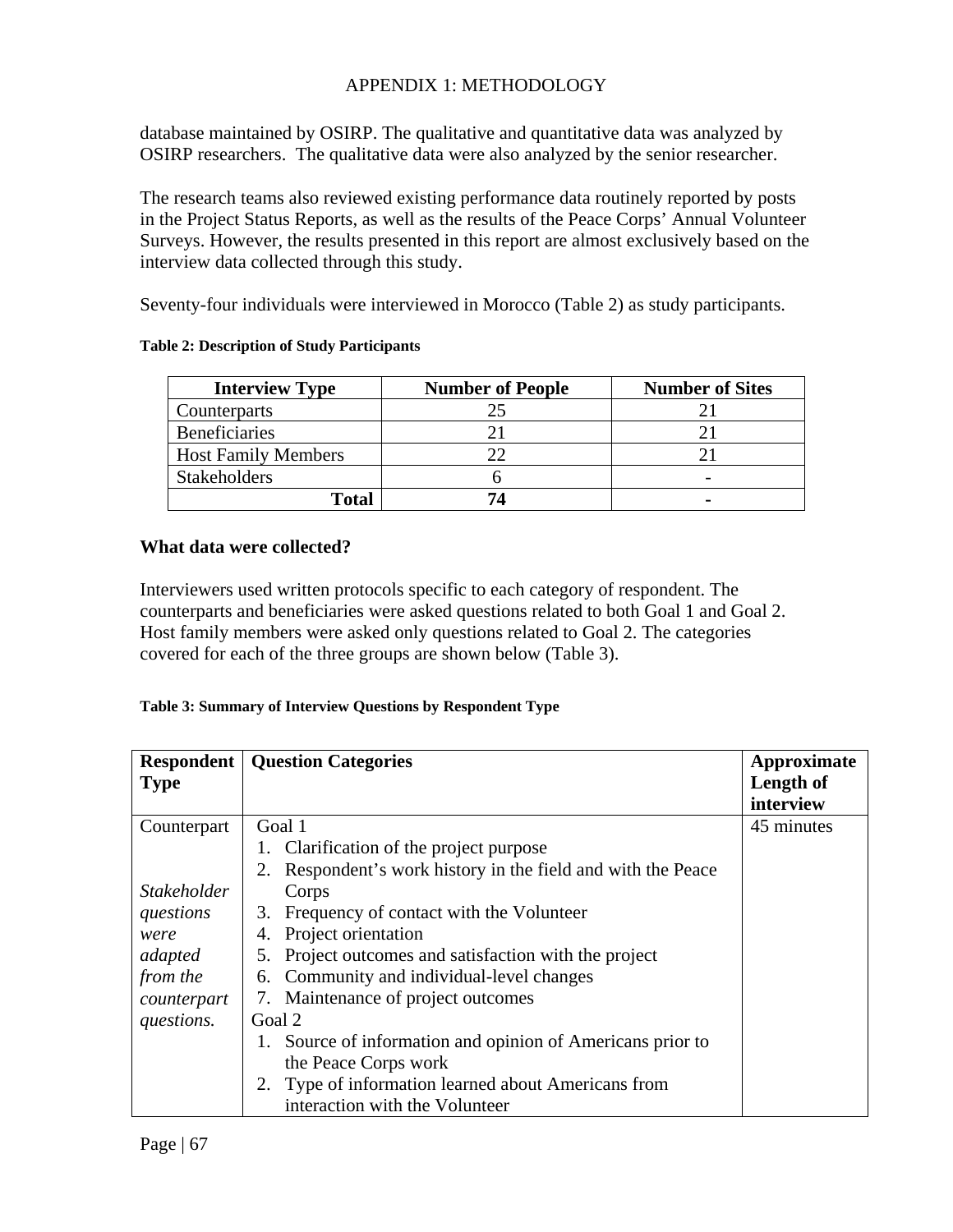### APPENDIX 1: METHODOLOGY

| <b>Respondent</b><br><b>Type</b> | <b>Question Categories</b>                                                                                                                                                                                                                                                                                                                                                                                                                                                                                                                                                                                                                                           | <b>Approximate</b><br>Length of<br>interview |
|----------------------------------|----------------------------------------------------------------------------------------------------------------------------------------------------------------------------------------------------------------------------------------------------------------------------------------------------------------------------------------------------------------------------------------------------------------------------------------------------------------------------------------------------------------------------------------------------------------------------------------------------------------------------------------------------------------------|----------------------------------------------|
|                                  | 3. Opinion of Americans after interaction with the Volunteer                                                                                                                                                                                                                                                                                                                                                                                                                                                                                                                                                                                                         |                                              |
|                                  | 4. Particular things that Volunteers did that helped improve                                                                                                                                                                                                                                                                                                                                                                                                                                                                                                                                                                                                         |                                              |
|                                  | respondent's understanding of Americans                                                                                                                                                                                                                                                                                                                                                                                                                                                                                                                                                                                                                              |                                              |
| Beneficiary                      | Goal 1                                                                                                                                                                                                                                                                                                                                                                                                                                                                                                                                                                                                                                                               | 30 minutes                                   |
|                                  | 1. Clarification of the project purpose                                                                                                                                                                                                                                                                                                                                                                                                                                                                                                                                                                                                                              |                                              |
|                                  | Frequency of contact with the Volunteer<br>2.                                                                                                                                                                                                                                                                                                                                                                                                                                                                                                                                                                                                                        |                                              |
|                                  | Project outcomes and satisfaction with the project<br>3.                                                                                                                                                                                                                                                                                                                                                                                                                                                                                                                                                                                                             |                                              |
|                                  | 4. Community and individual-level changes                                                                                                                                                                                                                                                                                                                                                                                                                                                                                                                                                                                                                            |                                              |
|                                  | 5. Maintenance of project outcomes                                                                                                                                                                                                                                                                                                                                                                                                                                                                                                                                                                                                                                   |                                              |
|                                  | Goal 2                                                                                                                                                                                                                                                                                                                                                                                                                                                                                                                                                                                                                                                               |                                              |
|                                  | 1. Source of information and opinion of Americans prior to                                                                                                                                                                                                                                                                                                                                                                                                                                                                                                                                                                                                           |                                              |
|                                  |                                                                                                                                                                                                                                                                                                                                                                                                                                                                                                                                                                                                                                                                      |                                              |
|                                  | 2.                                                                                                                                                                                                                                                                                                                                                                                                                                                                                                                                                                                                                                                                   |                                              |
|                                  |                                                                                                                                                                                                                                                                                                                                                                                                                                                                                                                                                                                                                                                                      |                                              |
|                                  | 3. Opinion of Americans after interaction with the                                                                                                                                                                                                                                                                                                                                                                                                                                                                                                                                                                                                                   |                                              |
|                                  |                                                                                                                                                                                                                                                                                                                                                                                                                                                                                                                                                                                                                                                                      |                                              |
|                                  |                                                                                                                                                                                                                                                                                                                                                                                                                                                                                                                                                                                                                                                                      |                                              |
|                                  |                                                                                                                                                                                                                                                                                                                                                                                                                                                                                                                                                                                                                                                                      |                                              |
|                                  |                                                                                                                                                                                                                                                                                                                                                                                                                                                                                                                                                                                                                                                                      |                                              |
|                                  |                                                                                                                                                                                                                                                                                                                                                                                                                                                                                                                                                                                                                                                                      |                                              |
|                                  |                                                                                                                                                                                                                                                                                                                                                                                                                                                                                                                                                                                                                                                                      |                                              |
|                                  |                                                                                                                                                                                                                                                                                                                                                                                                                                                                                                                                                                                                                                                                      |                                              |
|                                  |                                                                                                                                                                                                                                                                                                                                                                                                                                                                                                                                                                                                                                                                      |                                              |
|                                  |                                                                                                                                                                                                                                                                                                                                                                                                                                                                                                                                                                                                                                                                      |                                              |
|                                  |                                                                                                                                                                                                                                                                                                                                                                                                                                                                                                                                                                                                                                                                      |                                              |
|                                  |                                                                                                                                                                                                                                                                                                                                                                                                                                                                                                                                                                                                                                                                      |                                              |
|                                  |                                                                                                                                                                                                                                                                                                                                                                                                                                                                                                                                                                                                                                                                      |                                              |
| <b>Host Family</b><br>Member     | the Peace Corps work<br>Type of information learned about Americans from<br>interaction with the Volunteer<br>Volunteer<br>4. Particular things that Volunteers did that helped improve<br>respondent's understanding of Americans<br>Goal 2<br>1. Source of information and opinion of Americans prior to<br>the Peace Corps work<br>Type of information learned about Americans from<br>2.<br>interaction with the Volunteer<br>3. Opinion of Americans after interaction with the<br>Volunteer<br>4. Particular things that Volunteers did that helped improve<br>respondent's understanding of Americans<br>5. Behavioral changes based on knowing the Volunteer | 30 minutes                                   |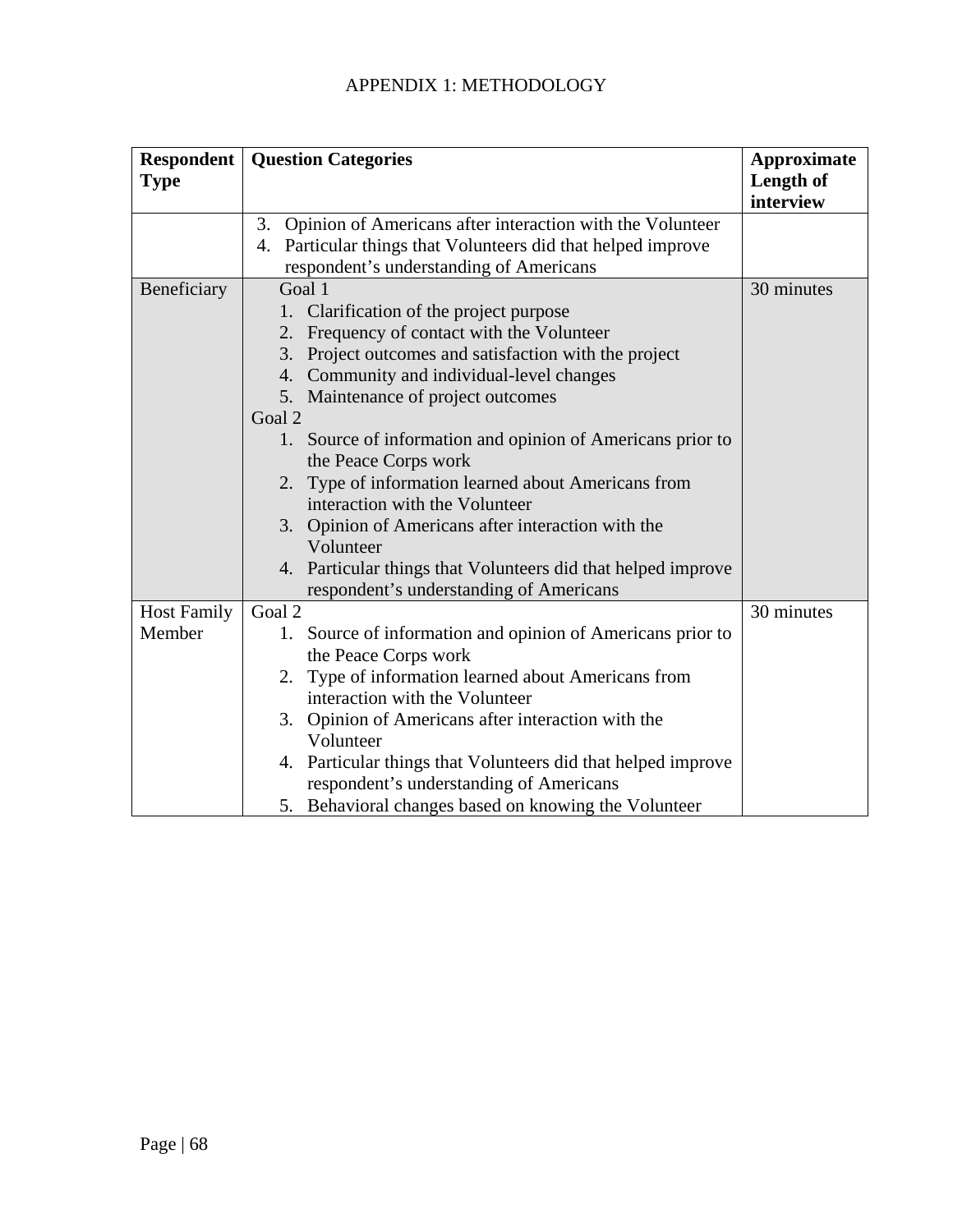## <span id="page-68-0"></span>**APPENDIX 2: METHODOLOGY FROM [T](#page-68-1)HE HOST COUNTRY RESEARCH TEAM**<sup>14</sup>

#### 3. METHODOLOGY

#### 3.1 Respondents

The necessary data are collected through structured interviews directly from a range of Moroccan individuals who have either worked or lived with a Volunteer. There are four categories of respondents:

1. Counterparts. These are partners of a Volunteer working together professionally in a project. They can be a doctor or nurse working in a local dispensary, clinic, or hospital; teachers in schools; or staff of community-based organizations.

2. Beneficiaries. People who are actually participating in a PCV's project as a benefiting recipient, student, or otherwise, either as an individual or as a member of a specific community group involved.

3. Host Family members: people with whom a Volunteer lived during all or part of his/her training and service.

4. Stakeholders. These are people with a major involvement or interest in the design, implementation, or results of projects in a given sector, like Government officials, other non-governmental organizations, experts, and funding agencies. This included the Ministry of Health at the provincial and national level only, although arguably they could also have been considered as senior counterparts.

#### 3.2. Sampling

Obviously, not all of the people involved in all of the PCV project locations can nor have to be interviewed to collect a representative amount of relevant data. Therefore, a sample from this statistical population was made. Normally, the Peace Corps' health sector is yearly running projects in 50-60 locations. Each year, around 10-15 of these are phased out and around 10-15 new project sites are successively added. In the last five years, including the current one, the sector

1

<span id="page-68-1"></span> $14$  This section was pulled from the research report developed by the in-country research team. As a result the formatting and style vary from those used in the body of the report.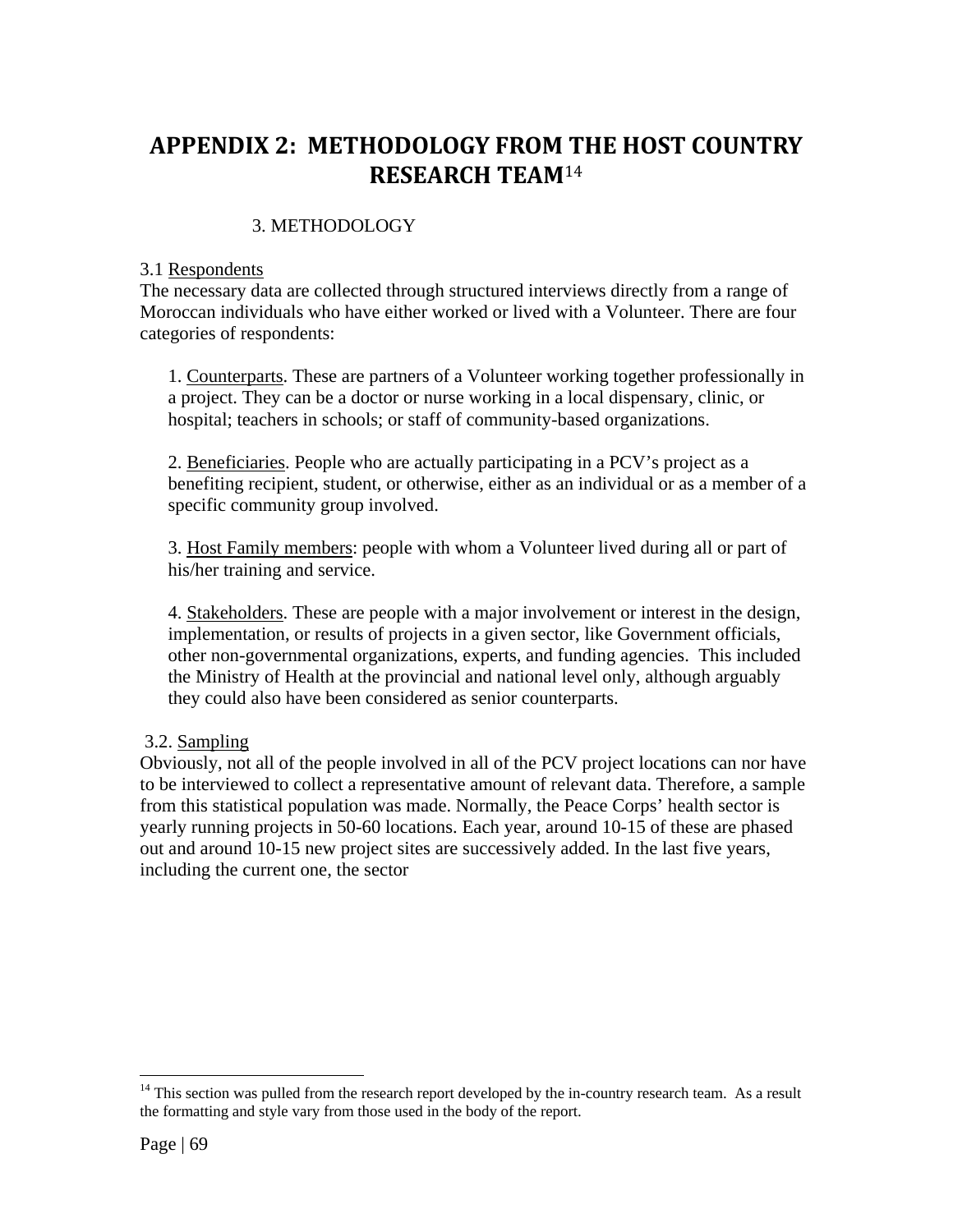#### *APPENDIX 2: METHODOLOGY FROM THE HOST COUNTRY RESEARCH TEAM*

has been or is still active in a total of around 110 sites. To have a representative sample, 20% of these have been selected randomly from placements in all 10 regions where Volunteers have been or are working. This resulted in a list of 21 rural sites spread over all of Southern Morocco. A large majority of the concerned sites still have PCVs working actively. In 4 or 5 sites, Volunteers had left and no other Volunteers had replaced them in those sites. Fortunately, despite the remoteness and the weather conditions at some of the selected sites, all sites in the sample were reached by the researchers.

In each site, at least one counterpart, one beneficiary, and one host family member were identified and interviewed. In case more than one respondent of a category was available, the researcher chose randomly. For host family members, the researcher preferably chose the family member that was closest to the Volunteer.

In a number of sites, the researcher was able to interview more than one respondent in a category. This was done to increase the data input and increase the validity of the findings.

Total number of effective respondents:

- 25 Counterparts
- 21 Beneficiaries
- 22 Host family members

Besides these project sites, stakeholders were interviewed both in a provincial capital town (4) and, at the national level, in Rabat (2). This resulted in a grand total of 74 respondents for the survey.

#### 3.3. Questionnaires

For each of the respondent categories, an adapted questionnaire of an exploratory or confirmatory nature was designed, including open and closed questions. The most extensive questionnaire was for counterparts because of questions about skill transfer. Beneficiaries received a somewhat shorter version of the counterparts' questionnaire. The host family questionnaire was the shortest, with only Goal 2 questions. Stakeholders had a different questionnaire, with just one Goal 2 question.

All questionnaires started with a general list of site information questions (e.g., where, what, who, when, how many, how long) preceding the actual goal-related questions. This part could mostly be completed prior to the actual interview.

The Goal 1 related questions concerned the respondent's experiences and perceptions of what happened during a specific Peace Corps project and/or with a specific Peace Corps Volunteer, and focused on eventual skill transfer; community and personal changes that occurred because of the project; and the project's sustainability, desirability, and critical success conditions.

The Goal 2 related questions explored HCNs' knowledge of Americans prior to their experience with Peace Corps compared to after having interacted with a Peace Corps Volunteer. Opinions, sources of information, and level of interaction were recorded for